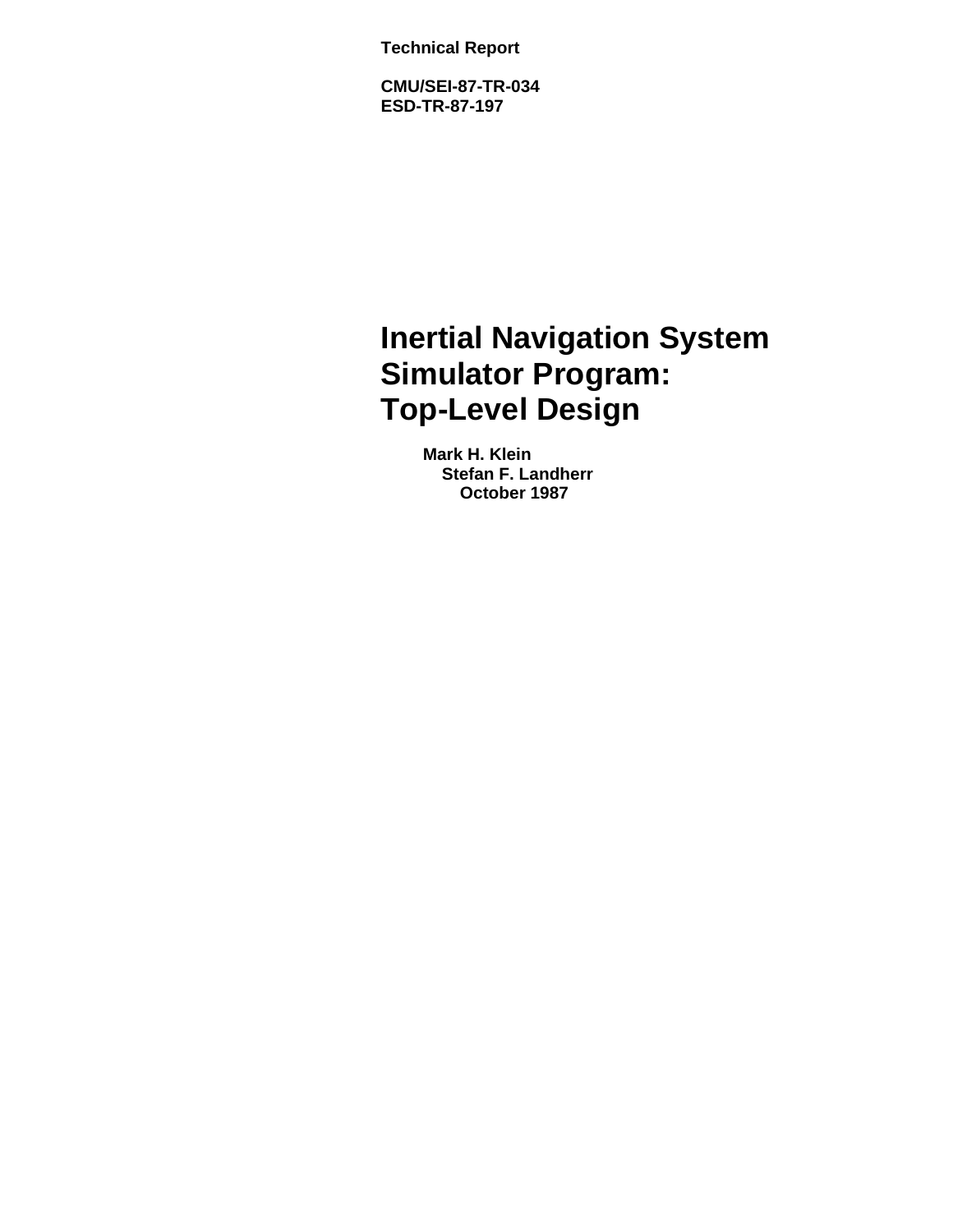**Technical Report CMU/SEI-87-TR-34 ESD-TR-87-197 October 1987**

# **Inertial Navigation System Simulator Program: Top-Level Design**



# **Mark H. Klein**

Ada Embedded Systems Testbed Project

# **Stefan F. Landherr**

Resident Affiliate

Approved for public release. Distribution unlimited.

JPO approval signature on file

**Software Engineering Institute** Carnegie Mellon University Pittsburgh, Pennsylvania 15213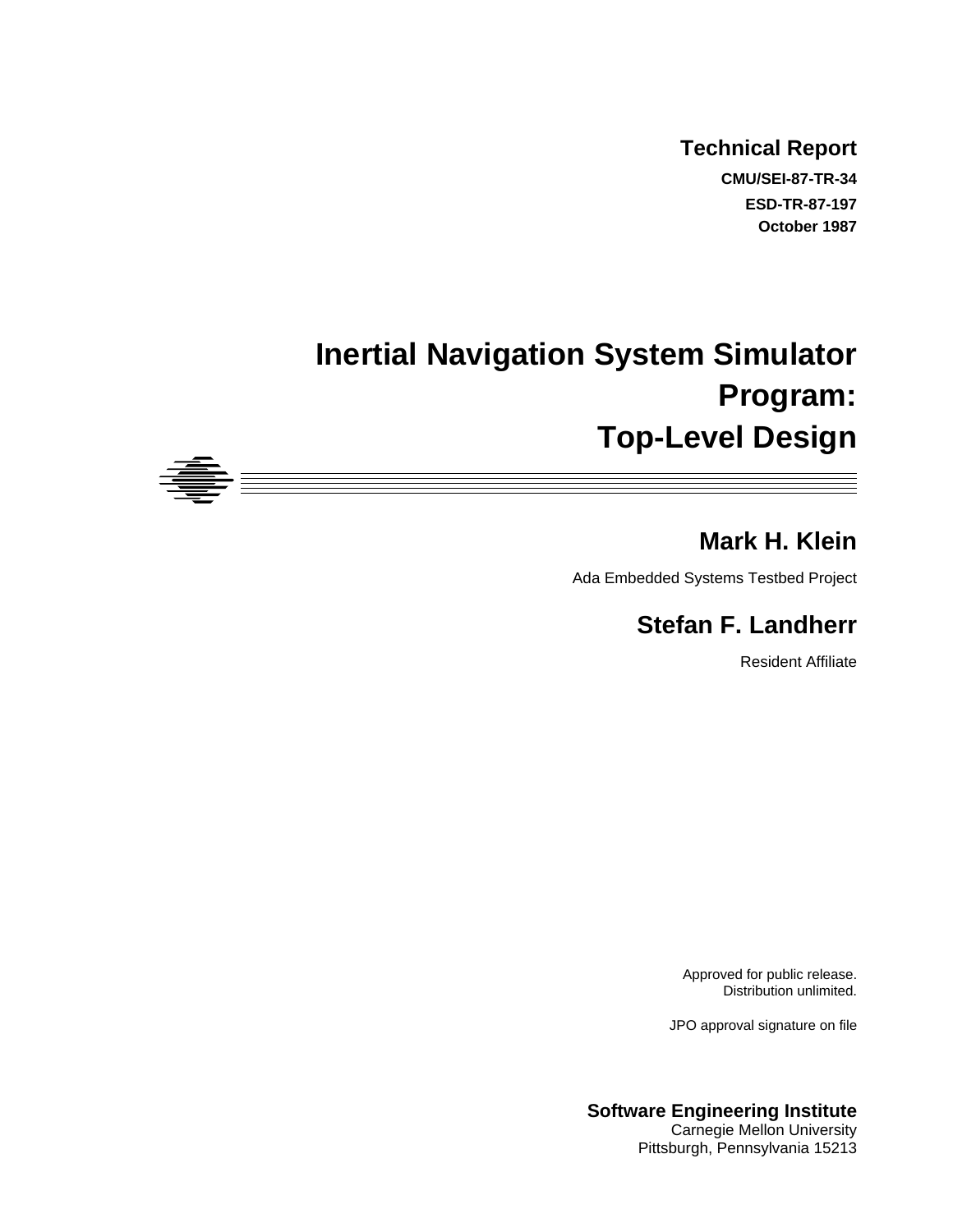This technical report was prepared for the

SEI Joint Program Office ESD/AVS Hanscom AFB, MA 01731

The ideas and findings in this report should not be construed as an official DoD position. It is published in the interest of scientific and technical information exchange.

#### **Review and Approval**

This report has been reviewed and is approved for publication.

FOR THE COMMANDER

SEI Joint Program Office

This work is sponsored by the U.S. Department of Defense.

This document is available through the Defense Technical Information Center. DTIC provides access to and transfer of scientific and technical information for DoD personnel, DoD contractors and potential contractors, and other U.S. Government agency personnel and their contractors. To obtain a copy, please contact DTIC directly: Defense Technical Information Center, Attn: FDRA, Cameron Station, Alexandria, VA 22304-6145.

Copies of this document are also available through the National Technical Information Service. For information on ordering, please contact NTIS directly: National Technical Information Service, U.S. Department of Commerce, Springfield, VA 22161.

Ada is a registered trademark of the U.S. Department of Defense, Ada Joint Program Office.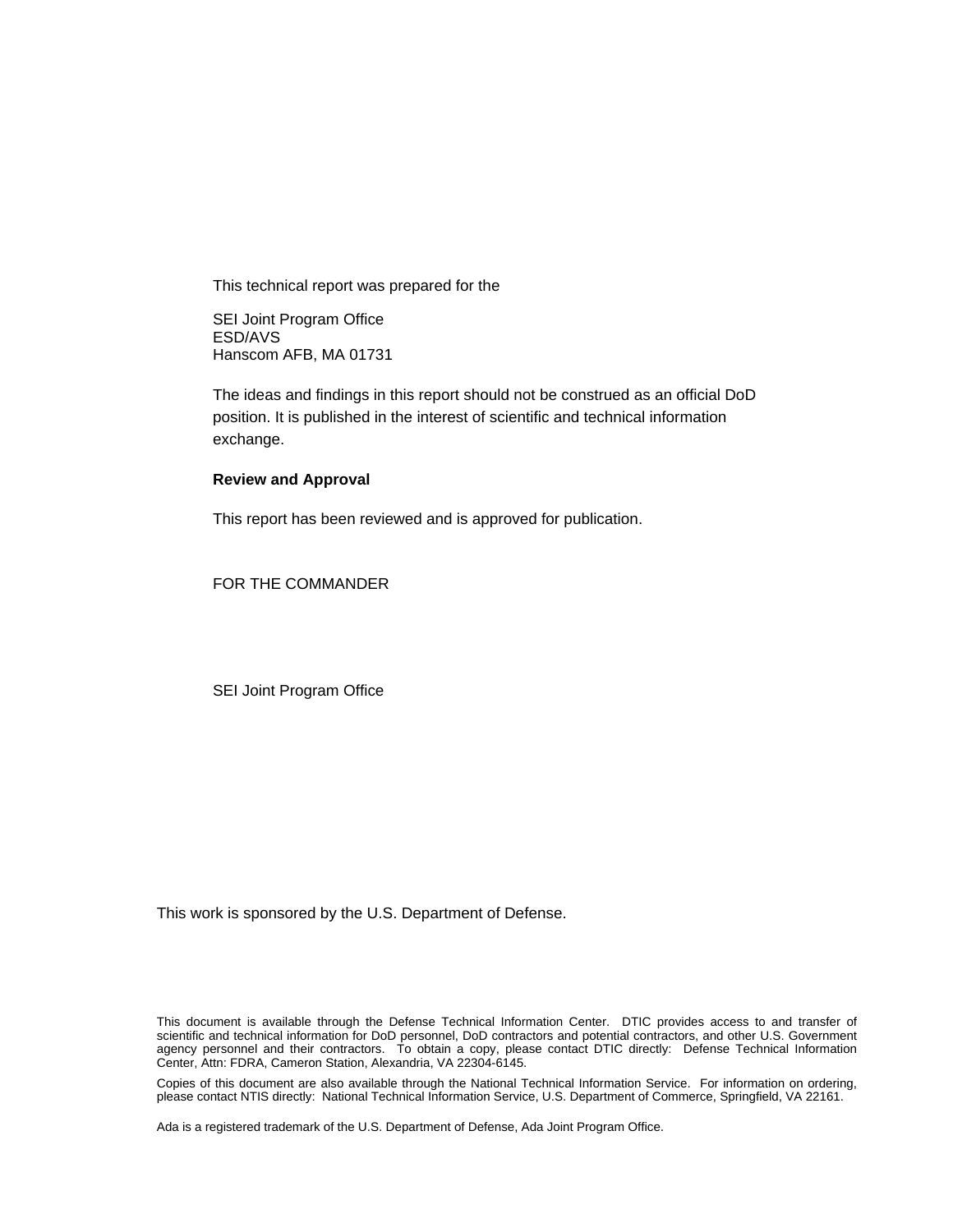# **Inertial Navigation System Simulator Program: Top-Level Design**

**Abstract:** A real-time Ada application, an Inertial Navigation System (INS) simulator, is being developed by the Ada Embedded Systems Testbed Project as a vehicle to analyze issues regarding the use of Ada in the real-time embedded domain and to provide a context for future experimentation. The technical philosophy behind developing a real-time Ada artifact is to: (1) select a representative (e.g., strict timing demands, multiple concurrent activities, low-level I/O, error handling, interrupts, and periodic activities) real-time application; (2) use Ada tasks as the unit of concurrency for the real-time design; and (3) apply any relevant practical results being produced by the real-time scheduling research community. In particular, the INS simulator must satisfy a set of timing requirements that are similar to an INS with respect to data updating, message transmission, and message reception. This document discusses the top-level design of this application from three points of view: data flow perspective, the concurrency and control perspective, and the Ada module perspective.

# **1. Introduction**

The Inertial Navigation System (INS) simulator application [Meyers 87a] consists of two programs executing on separate computers: the INS simulator program [Meyers 87b, Landherr 87a] and the external computer program [Meyers 87c].

The requirements for this development include:

- **Designing for Ada**, assuming a high-quality compiler and runtime system.
- **Using Ada constructs** whenever it is possible to do so and still meet performance requirements; in critical cases, it may be necessary to make explicit calls to runtime services.
- **Using incremental development** in critical areas. Three important examples are the real-time design to tune task priorities, the communications link interface, and the timing of application functions.
- **Creating common design and code**, which will be reused for the external computer (EC) system.

Since the intention of the Ada Embedded Systems Testbed (AEST) Project is to implement the INS simulator program on more than one computer and runtime system, the top-level design of the INS simulator program is described in a general manner. Aspects specific to a particular implementation will be described in the detailed design.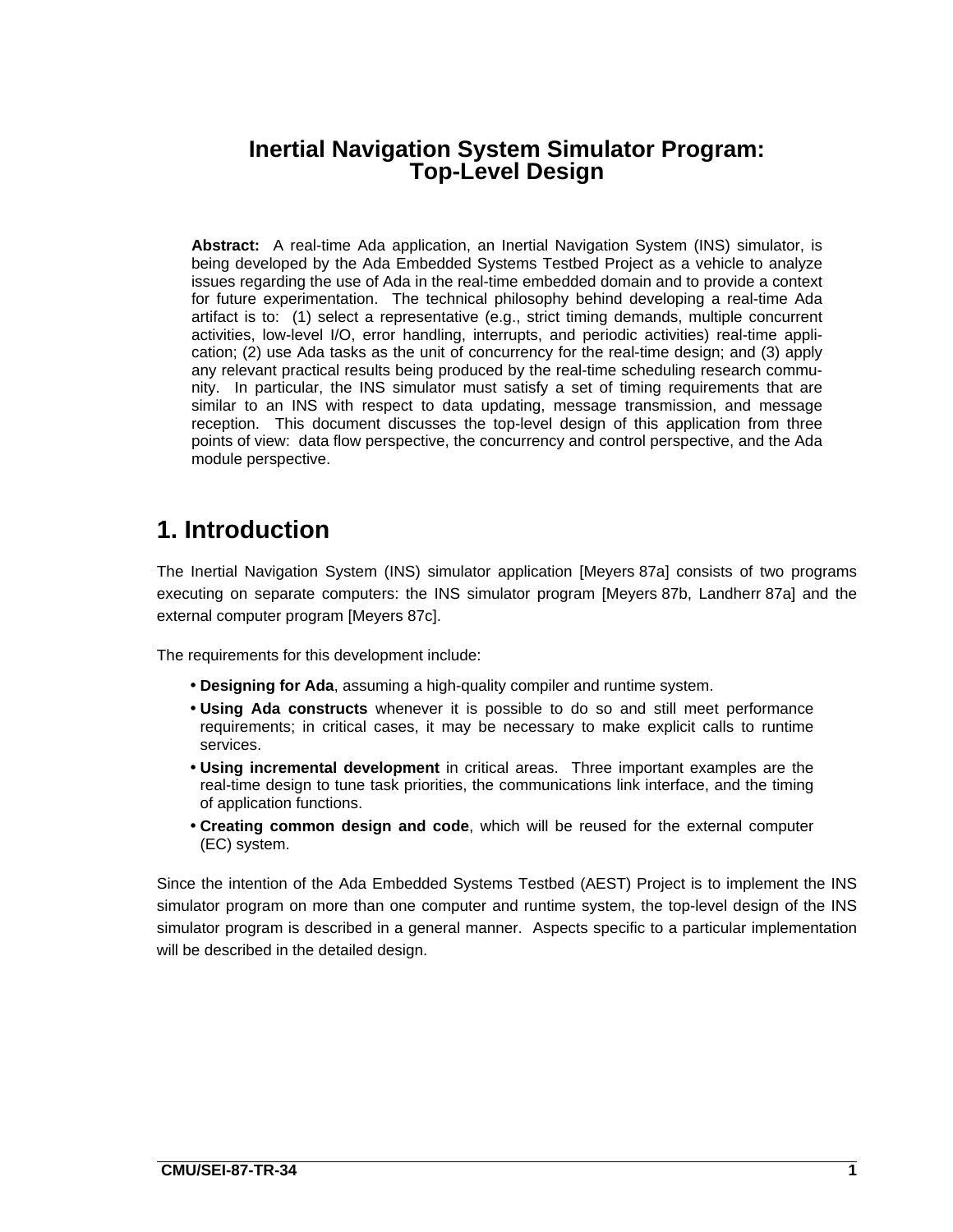The top-level design document contains four chapters and one appendix:

- 1. **Introduction**
- 2. **Data Flow Analysis**: describes the overall flow of data in terms of data stores, data transforms, and the data flows between stores and transforms.
- 3. **Control and Concurrency**: describes the real-time design and motivates the concurrent threads of processing and control (i.e., the tasking structure).
- 4. **Module Structure**: defines the top-level packages and their interdependencies.
- 5. **Appendix A, Allocation of Task Priorities**: specifies the current allocation of Ada task priorities.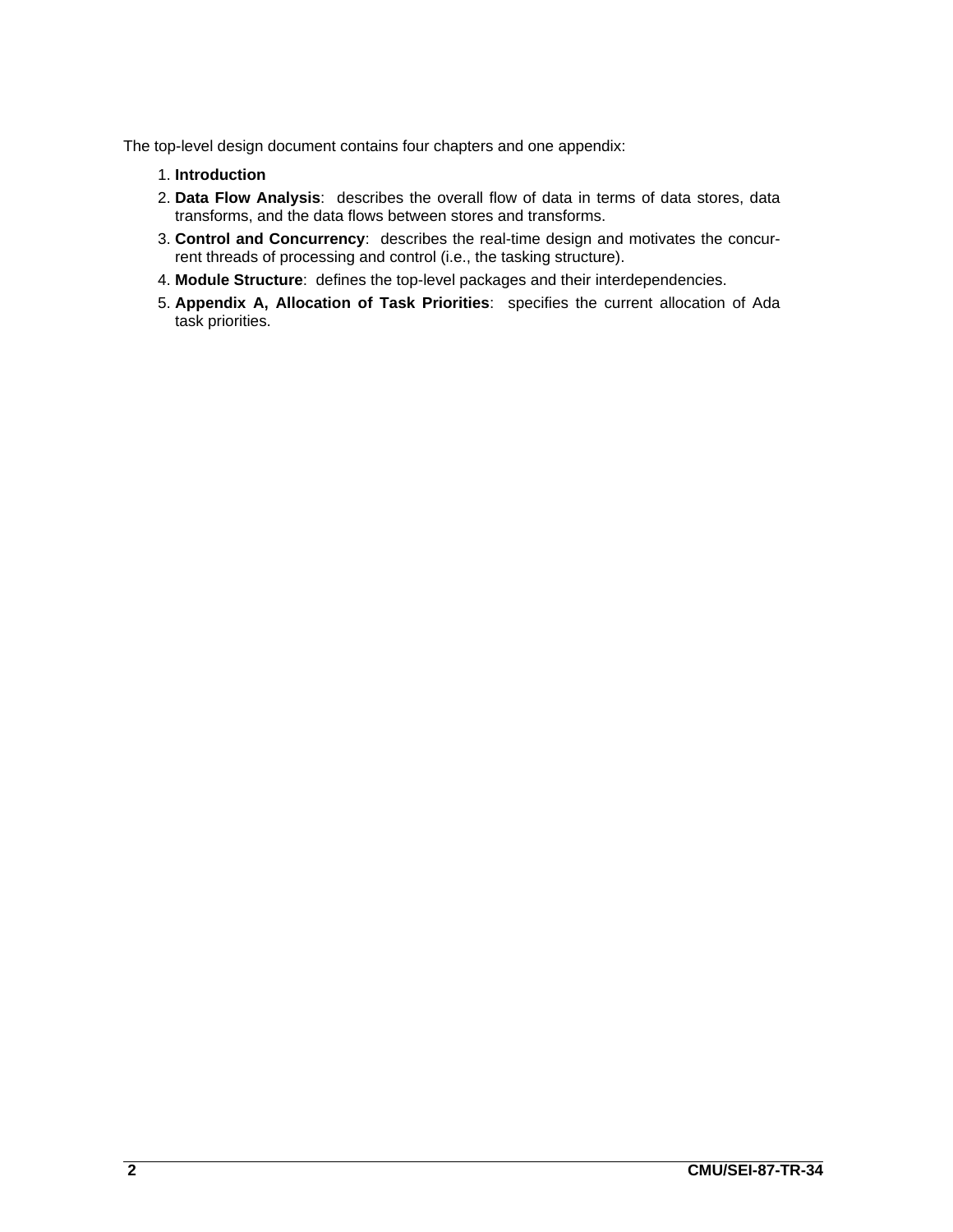# **2. Data Flow Analysis**

This chapter describes the overall flow of data through the INS simulator program. Details include:

- contents of major data stores
- functions of major data transforms
- constituents of data flows between stores and transforms

This chapter is the first step in creating a program design that meets the requirements of [Meyers 87b] and [Landherr 87a]. It thus forms the basis for subsequent chapters.

The overall flow of data through the INS simulator program is depicted in Figure 2-1, and the elements of the data flow diagram are described in the following sections.

# **2.1. Data Stores**

The contents of the major data stores are listed below.

### **2.1.1. Initial Parameter Tables**

This data store consists of two tables:

The sea-state table contains 6 sets of the following parameters:

| Surge |   |             |
|-------|---|-------------|
| Heave |   | ( Amplitude |
| Sway  | x | (Frequency) |
| Roll  |   | (Phase)     |
| Pitch |   |             |
| Yaw   |   |             |
|       |   |             |

The scenario table contains 9 sets of the following parameters:

```
Lever Arm Constant- A, B, C
Ship List
Ship Trim
Initial Ship Course
Initial Ship Speed
Initial Latitude
Initial Longitude
Ocean Current- East, North
```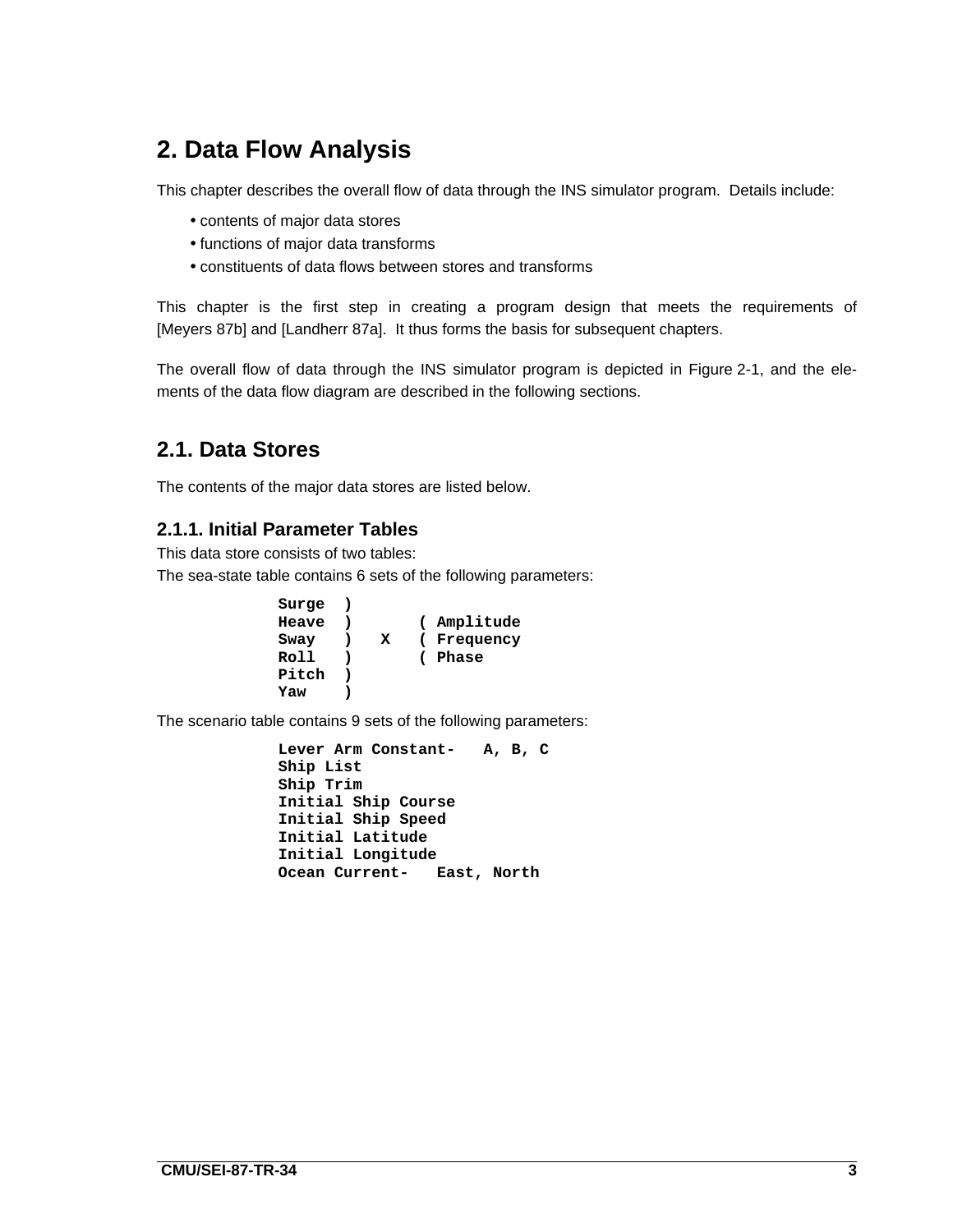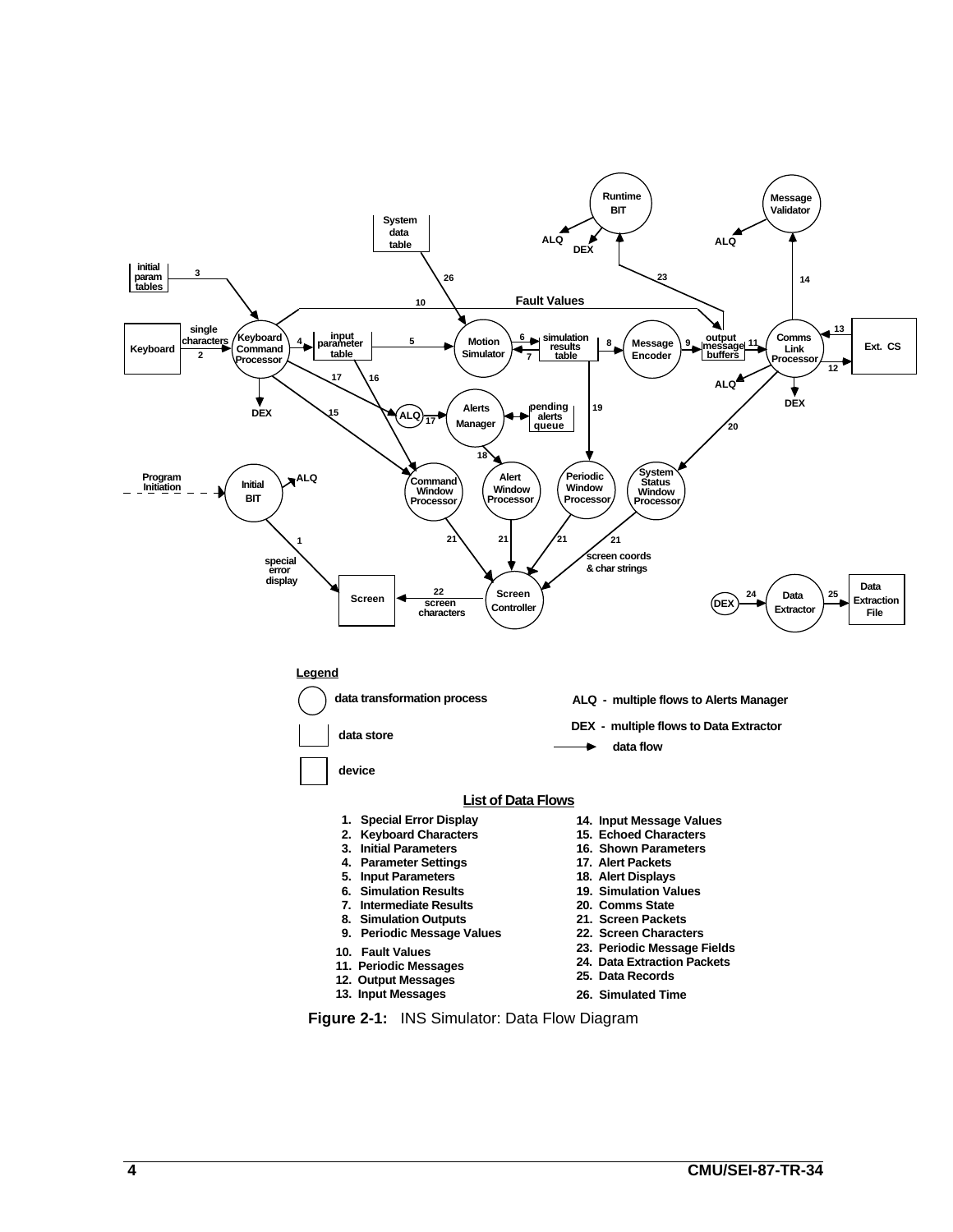### **2.1.2. Input Parameter Table**

This table contains the following parameters used as inputs to the motion simulation calculations:

```
Surge )
Heave ) ( Amplitude
Sway ) X ( Frequency
Roll ) ( Phase
Pitch )
Yaw )
Lever Arm Constant- A, B, C
Ship List
Ship Trim
Commanded Ship Course (i.e., at current time)
Commanded Ship Speed
Ocean Current- East, North
New Commanded Course
Turn Rate
New Commanded Ship Speed
Speed Change Period
EM Log Calibration
Radial Error Estimate
```
### **2.1.3. Simulation Results Table**

The simulation results table contains the following time-dependent variables produced by the motion simulation calculations. The values are used in the attitude and navigation periodic data messages and are also displayed in the periodic display window:

```
Ownship Heading
Ownship Pitch
Ownship Roll
Ownship Heading Rate
Ownship Pitch Rate
Ownship Roll Rate
Ownship Surge
Ownship Heave
Ownship Sway
Ownship Speed
East Component of Ownship Velocity
North Component of Ownship Velocity
Vertical Component of Ownship Velocity
Latitude
Longitude
Integral of Velocity North
Integral of Velocity East
```
### **2.1.4. Output Message Buffers**

The fault buffer contains fault values specified by operator commands.

The output message buffer contains copies of the INS output messages (i.e., test time and status data, attitude periodic data, and navigation periodic data) with any specified faults overwriting the true data.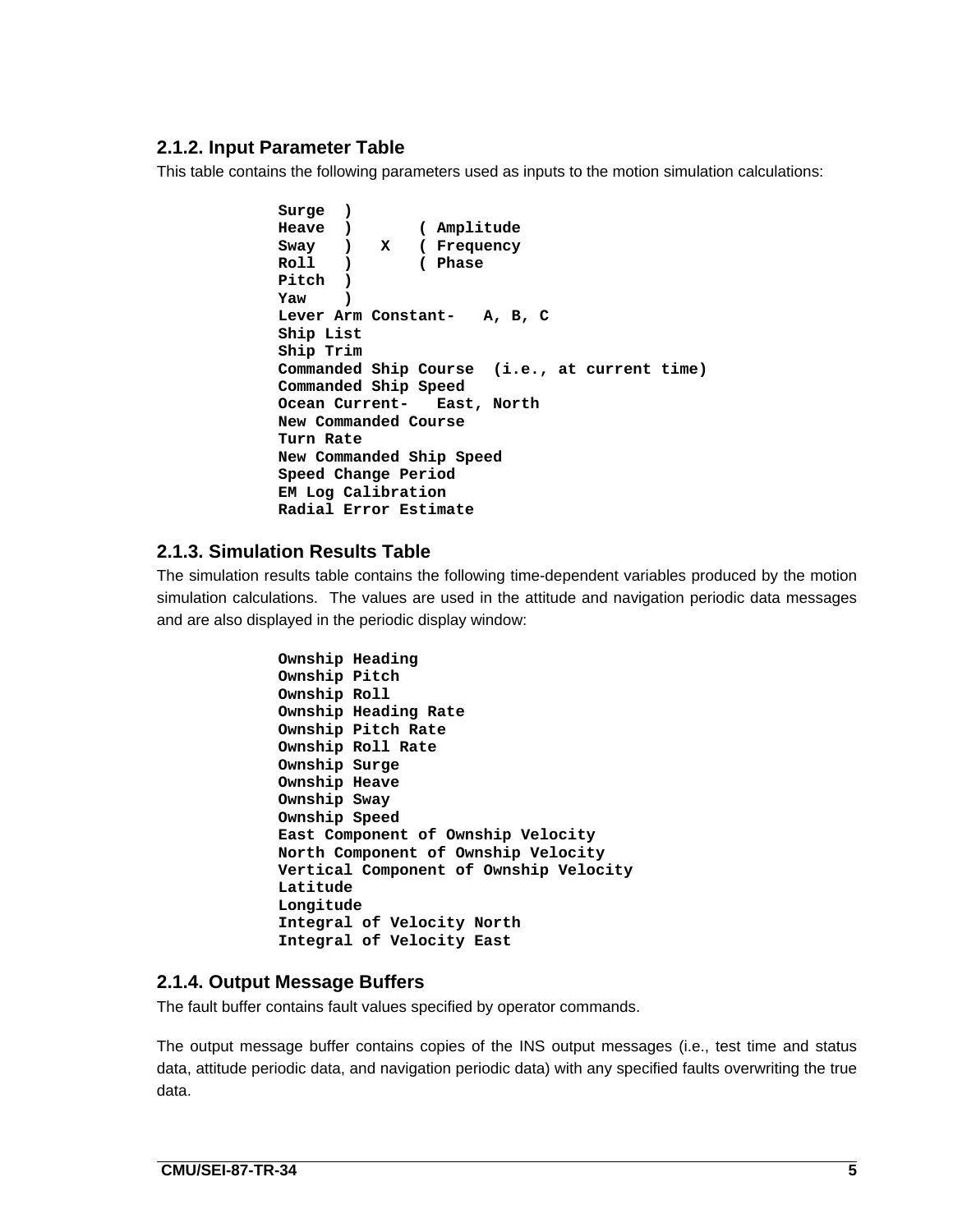#### **2.1.5. Pending Alerts Queue**

This queue has up to 50 entries in order of priority. Each entry consists of :

**Alert identification (with implicit priority) Time at which alert was issued**

#### **2.1.6. System Data Table**

The system data table contains system-wide constants and state variables, such as:

**Initial GMT Simulation time Time of gyro reset Time of last start-of-message (SOM) signal**

# **2.2. Data Transforms**

The functions of the data transforms are listed below.

#### **2.2.1. Initial Built-In Test**

The Initial Built-In Test (BIT) transform is started at program initiation and performs the tests specified in Chapter 5 of [Landherr 87a]. If these tests are successful, an INITIAL BIT SUCCESSFUL alert is issued. If there are any failures, the appropriate error messages are sent to the console screen, but not through the normal alerts mechanism.

#### **2.2.2. Keyboard Command Processor**

The Keyboard Command Processor transform accepts single characters from the keyboard, echoes them, assembles them into command strings, parses the strings into commands, and performs the actions specified by the commands. The command syntax and command actions are specified in [Landherr 87a]. The majority of commands initialize, change, or display values in the input parameter table. The FAULT command inserts values into the fault buffer. Other commands control the state of the Data Extraction Processor, and the remaining commands control the overall state of the simulation. Certain commands cause an alert to be issued, as do any invalid commands. Also, certain commands cause data extraction records to be written.

### **2.2.3. Motion Simulator**

The Motion Simulator transform contains three subordinate transforms that periodically calculate the simulated ship motion as specified in Chapter 4 of [Landherr 87a]:

- Update Ship Attitude
- Update Ship Velocity
- Update Ship Position

The three transforms use values from the system data and input parameter tables, and they calculate values for the simulation results table. In addition, the velocity and position transforms reuse some previously calculated values.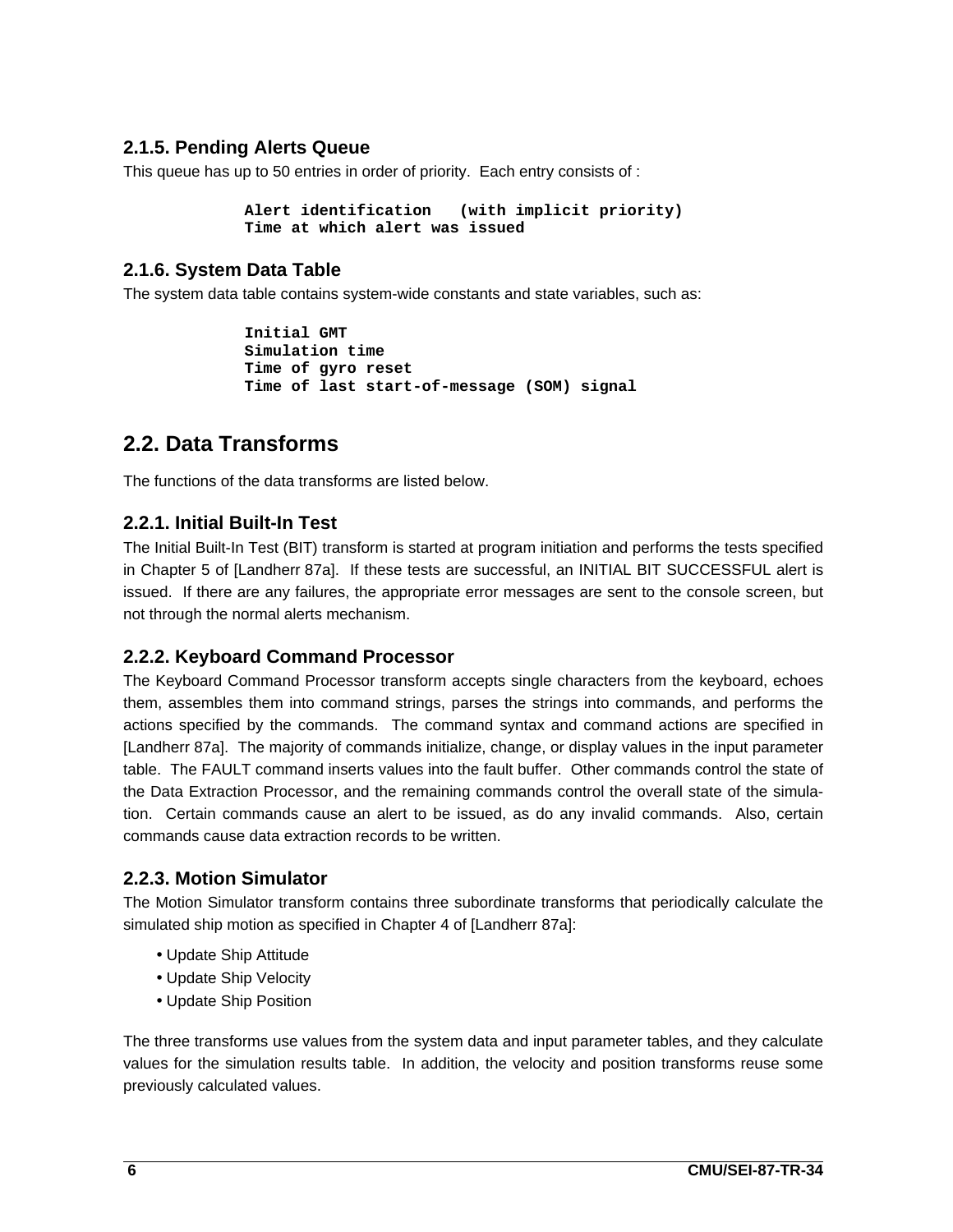## **2.2.4. Message Encoder**

The Message Encoder transform contains four subordinate transforms that assemble data messages in the format specified in [NAVSEA 82], overwriting message fields with any values currently in the fault buffer:

- Build Attitude Periodic Data Message
- Build Navigation Periodic Data Message
- Build Test Message
- Build Time and Status Message

#### **2.2.5. Communications Link Processor**

The Communications Link Processor is a complex transform that does the following:

- Establishes and maintains the communications protocol with the external computer, as specified in Chapter 3 of [Landherr 87a].
- Receives input messages from the external computer and passes them to the message validator.
- Fetches messages from the output message buffer and sends them to the external computer.

Certain conditions cause alerts to be issued and/or data extraction records to be written, as specified in [Landherr 87a].

#### **2.2.6. Message Validator**

The Message Validator transform checks certain fields of each input message [Meyers 87b]. If an error is found, an alert is issued.

### **2.2.7. Alerts Manager**

The Alerts Manager transform accepts alerts from various other transforms, stores up to 50 alerts in the pending alerts queue, accepts escape characters from the Keyboard Command Processor to display the highest priority pending alert, and sends appropriate alerts to the Alert Window Processor for display.

#### **2.2.8. Command Window Processor**

The Command Window Processor transform accepts characters from the Keyboard Command Processor (including editing characters) and arranges for the display of the (edited) command line as specified in [Landherr 87a] by formatting standard packets for the Screen Controller. It also fetches specified values from the input parameter table for appending to the command line.

### **2.2.9. Alert Window Processor**

The Alert Window Processor transform accepts individual alerts from the Alerts Manager and arranges for them to be displayed in the alert window by formatting standard packets for the Screen Controller.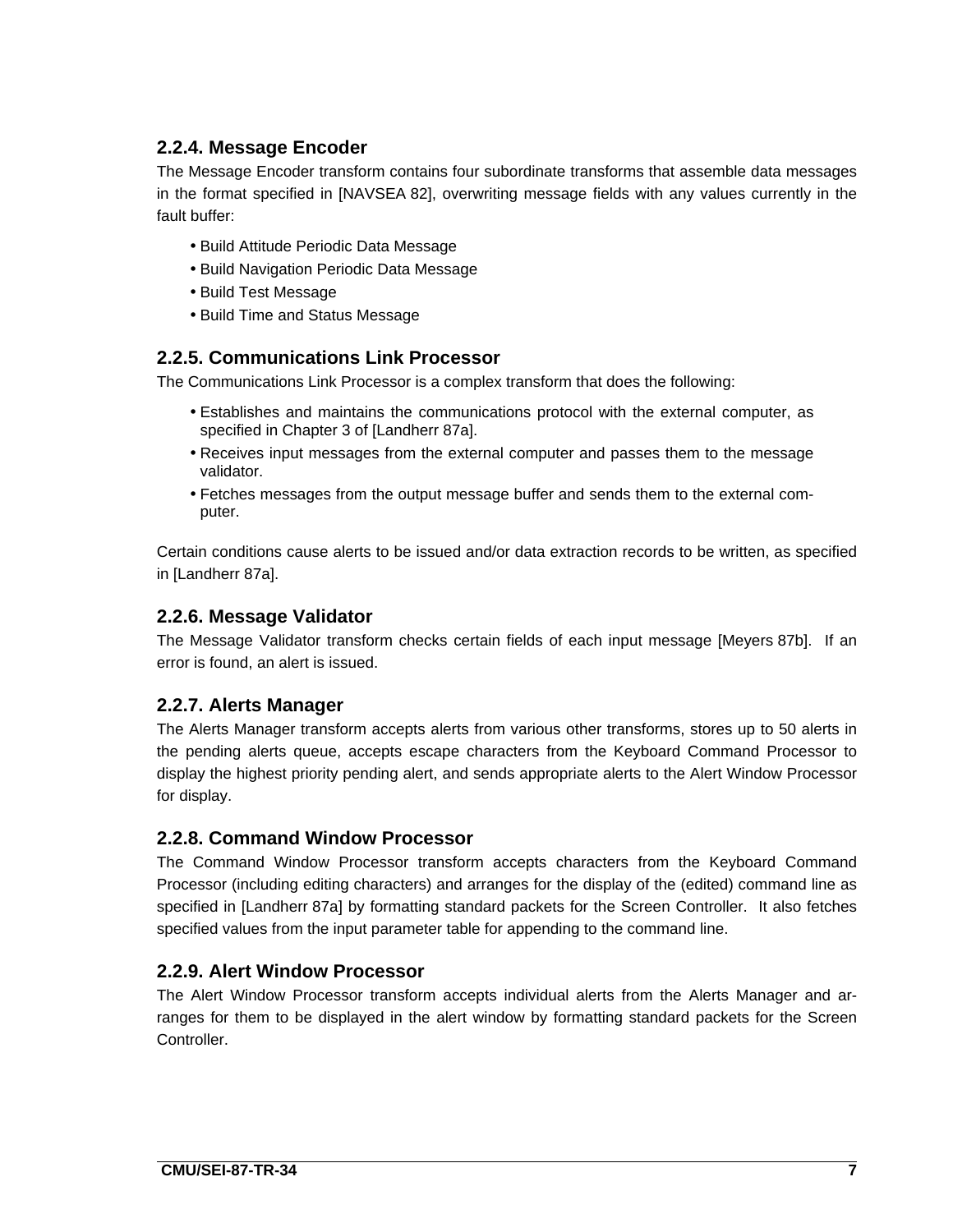## **2.2.10. Periodic Window Processor**

The Periodic Window Processor transform periodically fetches values from the simulation results table and arranges for them to be displayed in the periodic display window by formatting standard packets for the Screen Controller.

### **2.2.11. System Status Window Processor**

The System Status Window Processor transform accepts changes in the communications state or the data extraction state and arranges for these values to be displayed in the system state window by formatting standard packets for the Screen Controller.

#### **2.2.12. Screen Controller**

The Screen Controller transform accepts packets from the four window processors, which contain a string of characters to be displayed at a specified position on the screen, and writes the string onto the screen.

#### **2.2.13. Data Extractor**

The Data Extractor transform accepts data extraction records from various other transforms and outputs them to the data extraction file.

#### **2.2.14. Runtime Built-In Test**

The Runtime BIT transform periodically checks the contents of the output message buffer for incorrect or out-of-range values. If an error is found, an alert is issued. Each invocation of this transform triggers the writing of a data extraction record.

# **2.3. Data Flows**

The constituents of the data flows to and from the input/output (I/O) devices are specified in [Landherr 87a]. The constituents of the data flow between a data transform and a data store are obvious in most cases, given the foregoing descriptions of data stores and transforms. Nevertheless, for the sake of completeness, each of the data flows in Figure 2-1 is briefly described below. (Note that the subsection numbers correspond to the list of data flows in Figure 2-1).

### **2.3.1. Special Error Display**

#### (Initial BIT ---> Screen)

This data flow is a stream of ASCII characters containing a once-only text message to indicate the failure of the Initial BIT. It goes directly to the console screen and thus includes certain control characters that may be implementation dependent.

#### **2.3.2. Keyboard Characters**

#### (Keyboard ---> Keyboard Command Processor)

This data flow is simply a stream of ASCII characters typed by the operator on the keyboard, as specified in [Landherr 87a].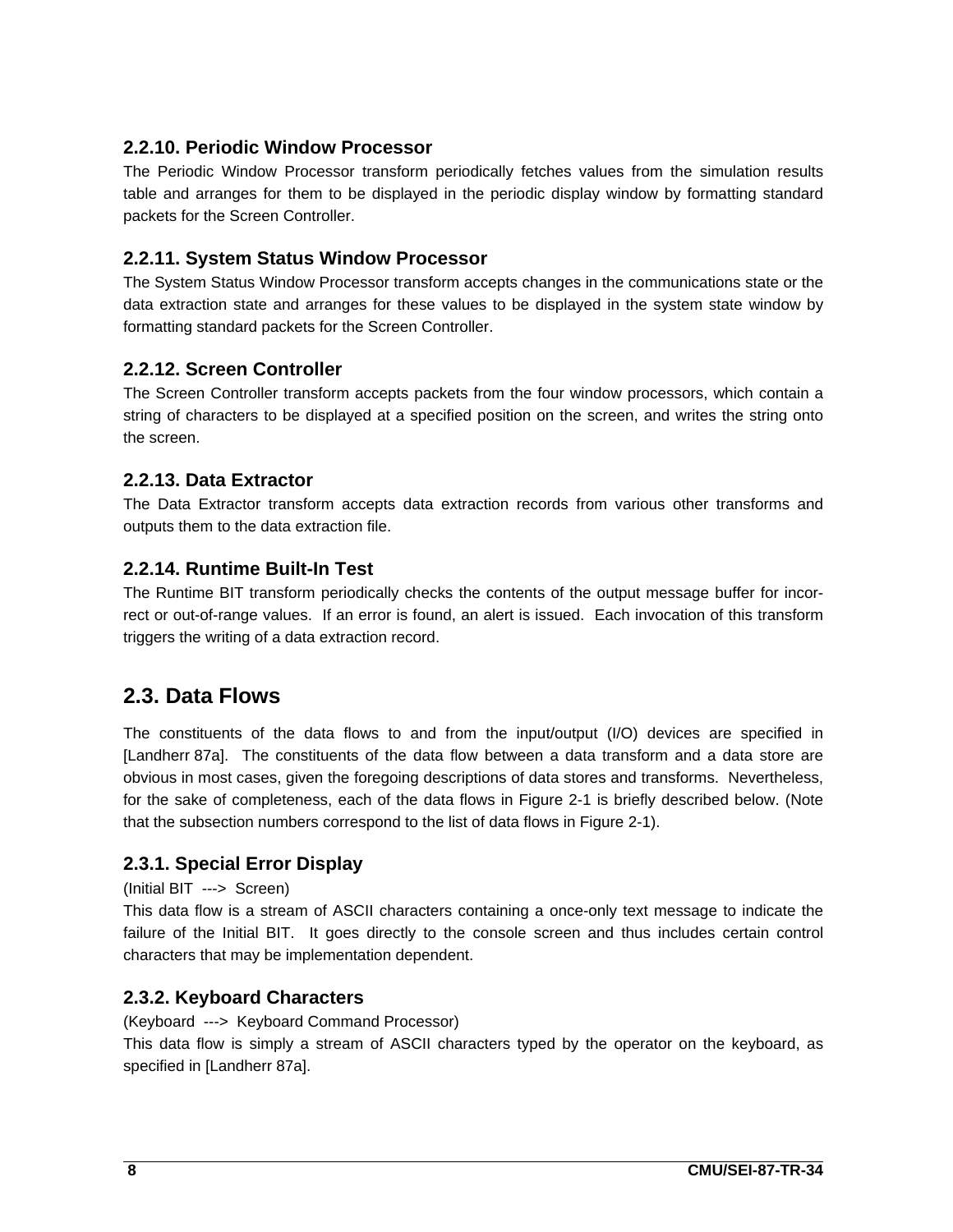### **2.3.3. Initial Parameters**

(Initial Parameter Tables ---> Keyboard Command Processor) This data flow consists of sets of parameters from either the sea-state table or the scenario table.

## **2.3.4. Parameter Settings**

(Keyboard Command Processor ---> Input Parameter Table)

This data flow consists of individual parameter values supplied by the operator in the SET PARAMETER, CHANGE COURSE, or CHANGE SPEED commands.

### **2.3.5. Input Parameters**

(Input Parameter Table ---> Motion Simulator)

This data flow consists of the various ship simulation parameters required by the three Motion Simulator's subprocesses, as outlined in [Landherr 87a]. (Details of the calculations are given in [Meyers 87b].)

### **2.3.6. Simulation Results**

(Motion Simulator ---> Simulation Results Table)

This data flow consists of the numerical values calculated by the three subprocesses of the Motion Simulator, as outlined in [Landherr 87a]. (Details of the calculations are given in [Meyers 87b].)

### **2.3.7. Intermediate Results**

(Simulation Results Table ---> Motion Simulator)

This data flow consists of the following numerical values:

- Those calculated by the Update Ship Attitude transform and required by the Update Ship Velocity transform.
- Those calculated by the attitude and velocity transforms and required by the Update Ship Position transform.

### **2.3.8. Simulation Outputs**

(Simulation Results Table ---> Message Encoder)

This data flow consists of the numerical values that are required to assemble the attitude and navigation periodic data messages, as specified in [Landherr 87a].

### **2.3.9. Periodic Message Values**

(Message Encoder ---> Output Message Buffers)

This data flow consists of the specially formatted blocks of 16-bit message words that constitute the attitude and navigation periodic data messages, as outlined in [Landherr 87a]. Details are given in [NAVSEA 82].

### **2.3.10. Fault Values**

(Keyboard Command Processor ---> Output Message Buffers)

This data flow consists of individual numerical values supplied by the operator in FAULT commands, as specified in [Landherr 87a].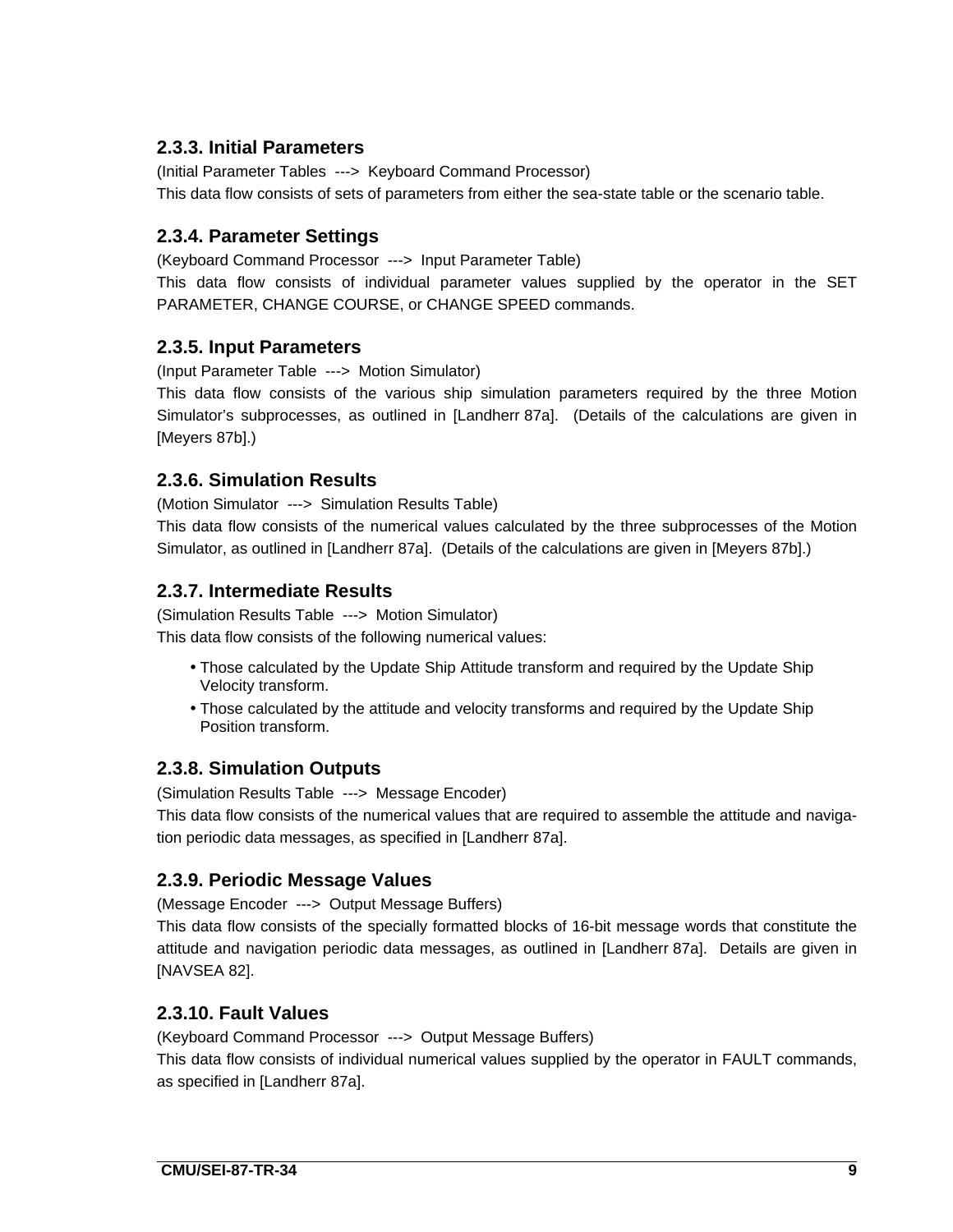## **2.3.11. Periodic Messages**

(Output Message Buffers ---> Communications Link Processor) This data flow consists of complete attitude and navigation periodic data messages, overlaid with any injected fault values, as specified in [Landherr 87a].

## **2.3.12. Output Messages**

(Communications Link Processor ---> External Computer)

This data flow consists of external function (EF) codes and blocks of normal message words, as specified in [Landherr 87a].

## **2.3.13. Input Messages**

(External Computer ---> Communications Link Processor) This data flow consists of external function codes and blocks of normal message words, as specified in [Landherr 87a].

## **2.3.14. Input Message Values**

(Communications Link Processor ---> Message Validator) This data flow consists of certain fields of the input messages which must be checked, as specified in [Meyers 87b].

### **2.3.15. Echoed Characters**

(Keyboard Command Processor ---> Command Window Processor)

This data flow consists of a stream of characters. Normally these characters are echoes of the individual characters typed by the operator on the keyboard, but they may also be sequences of characters to edit the command line (e.g., backspace), as specified in [Landherr 87a].

### **2.3.16. Shown Parameters**

(Input Parameter Tables ---> Command Window Processor) This data flow consists of the numerical values of parameters selected by the operator in SHOW PARAMETER and SHOW commands.

### **2.3.17. Alert Packets**

(Various processes ---> Alerts Manager)

This data flow consists of packets of coded data identifying an alert and specifying the time of occurrence of the condition that triggered the alert. A minimal list of alerts is specified in [Landherr 87a].

### **2.3.18. Alert Displays**

(Alerts Manager ---> Alert Window Processor) This data flow consists of :

- the actual texts of alert messages
- timestamps in readable form
- the number of pending alerts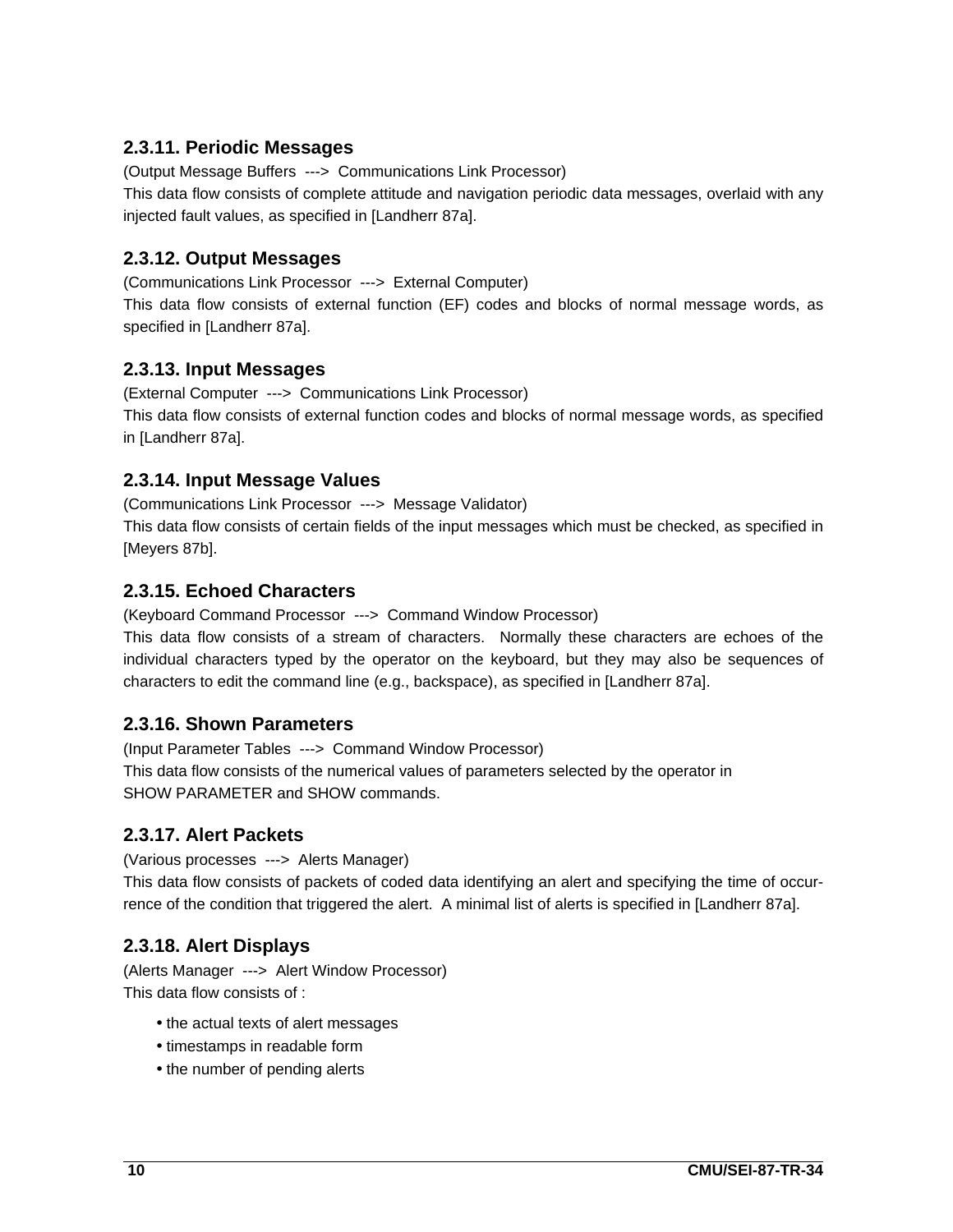## **2.3.19. Simulation Values**

(Simulation Results Table ---> Periodic Window Processor)

This data flow consists of numerical values of those simulation results that are displayed on the periodic display window of the console screen, as specified in Figure 2-3 of [Landherr 87a].

### **2.3.20. Communications State**

(Communications Link Controller ---> System Status Window Processor) This data flow consists of a single coded value which specifies the newly changed state of the communications link (i.e., up or down).

## **2.3.21. Screen Packets**

(Window Processors ---> Screen Controller) This data flow consists of packets of coded screen coordinates and text strings that define data to be displayed on the console screen.

## **2.3.22. Screen Characters**

(Screen Controller ---> Screen) This data flow consists of a stream of ASCII characters, including control characters to position the

cursor, as specified in [Landherr 87a].

## **2.3.23. Periodic Message Fields**

(Output Message Buffers ---> Runtime BIT)

This data flow consists of certain numerical fields of the encoded attitude and navigation periodic data messages, which are to be checked as specified in [Meyers 87b].

# **2.3.24. Data Extraction Packets**

(Various transforms ---> Data Extractor)

This data flow consists of packets of coded data that identify a data extraction event and specify the time of occurrence of the event, as well as any other required data. The details are specified in [Landherr 87a].

### **2.3.25. Data Records**

(Data Extractor ---> Data Extraction File) This data flow consists of encoded blocks of recorded data, as specified in [Landherr 87a].

### **2.3.26. Simulation Time**

(System Data Table ---> Motion Simulator)

This data flow consists of the current value of simulated time that is to be used in the ship motion calculations. (Note that the mechanism for updating system time is target dependent and will involve interfacing to the system clock or a separate real-time clock.)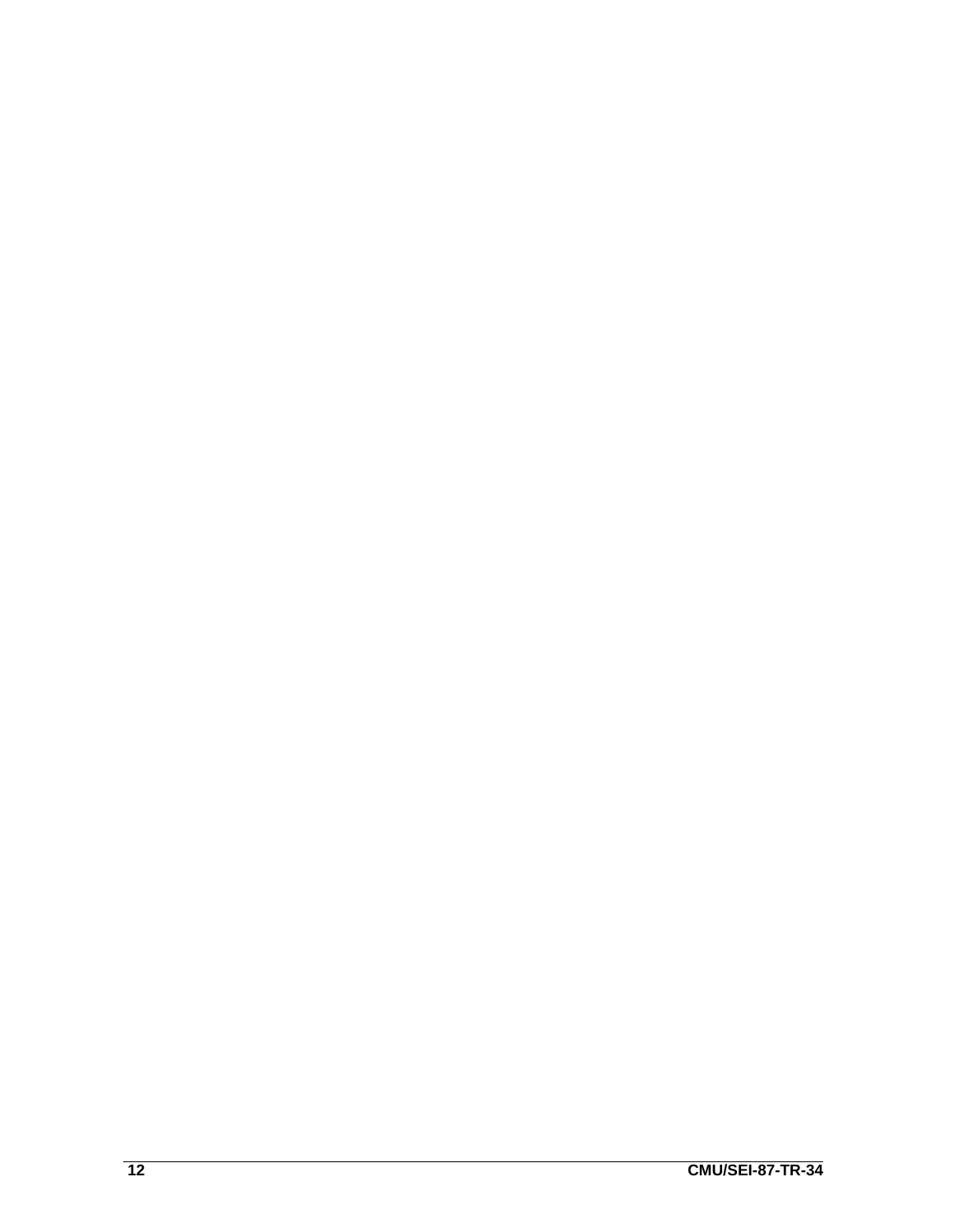# **3. Concurrency and Control**

The purpose of this chapter is to provide a task structure for the INS simulator. The starting point is the data flow structure developed in the preceding chapter (see Figure 2-1). The approach is to derive a set of tasks from the set of data transforms and then analyze the intertask relationships. The first step involves enumerating a rough set of criteria to be used in decomposing data transforms into tasks (i.e., threads of control) and then applying the criteria. The second step involves analyzing the real-time requirements of the INS simulator, discussing the real-time architecture, and walking through several processing chains. The last section of this chapter examines potential areas where modifications may have to be made as we learn more about the behavior of the design through incremental development activities.

# **3.1. Derivation of Concurrency**

There are no hard and fast rules for decomposing a system into a set of concurrent processes. The following set of criteria [Gomaa 84] is being used as a guideline for decomposing and grouping data transforms into a set of tasks. The main criterion is the asynchronous nature of the functions being performed within the data transform. Other criteria include the answers to these questions:

- Is the role of the data transform that of a server, where the clients may proceed independently after synchronization?
- Can the data transform be viewed as an actor [Borger 86] with periodic processing requirements?
- Is the data transform an interrupt service routine (ISR)?
- Is the primary role of the data transform that of a producer or consumer of I/O to or from a device?
- Are the functions of the data transform time critical?
- Can the functions of multiple data transforms be grouped together?

Figure 3-1 illustrates the choice of derived tasks and their relationships to the data transforms. The following sections describe this task set. The first three sections discuss tasks related to the four devices: keyboard, screen, communications link interface, and disk. The remaining data transforms are then discussed, followed by a section that demonstrates the need for a real-time clock and a task dispatcher. Each discussion is followed by a list of the data transforms and the associated set of tasks. (Note that these lists do not present a line-by-line mapping from a specific data transform to a set of tasks.)

Devices are treated as data transforms and interrupt service routines are considered tasks with interrupt entries. Detailed discussion of the control structure within an individual task is, for the most part, left to detailed design.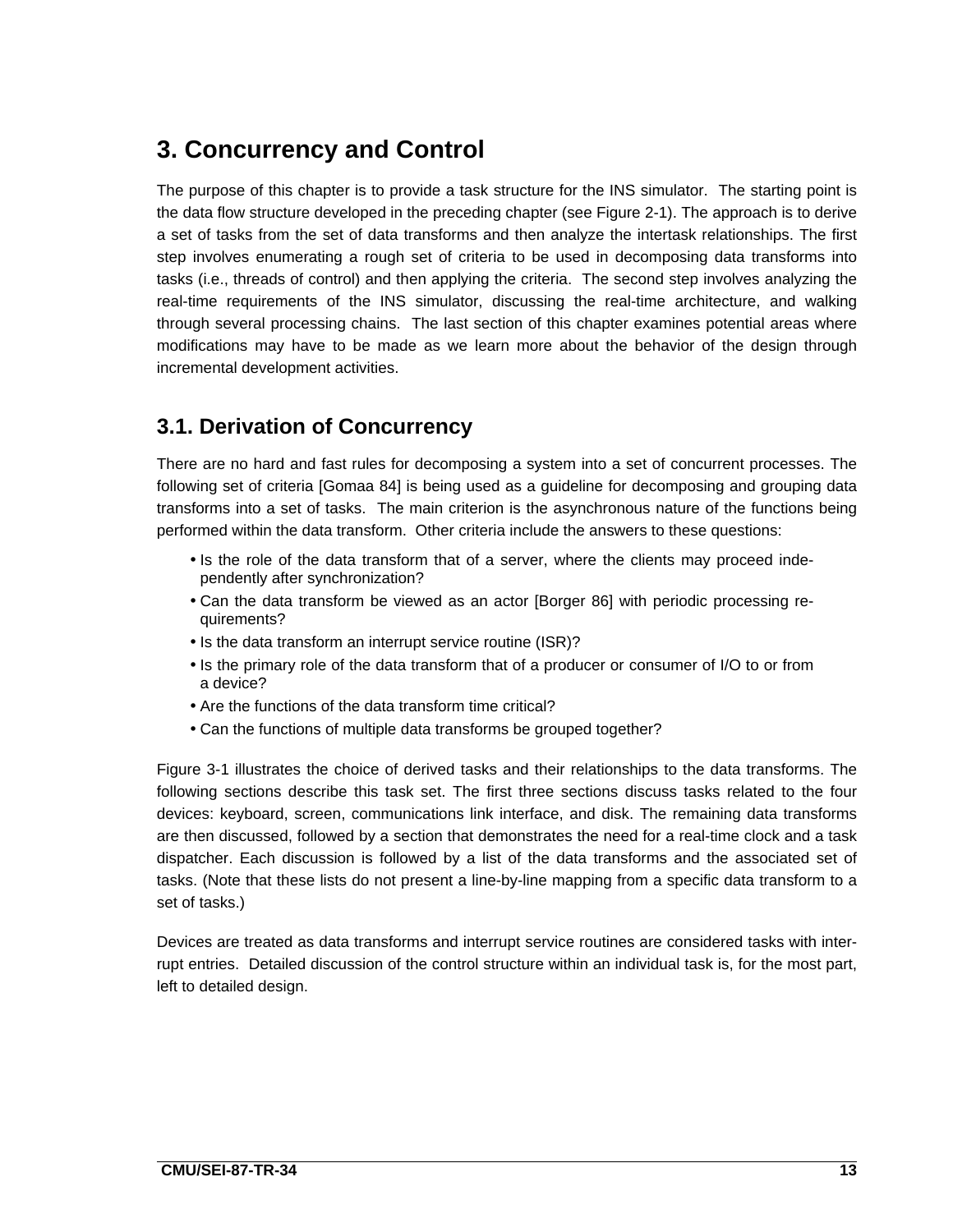

**Figure 3-1:** Derivation of Tasks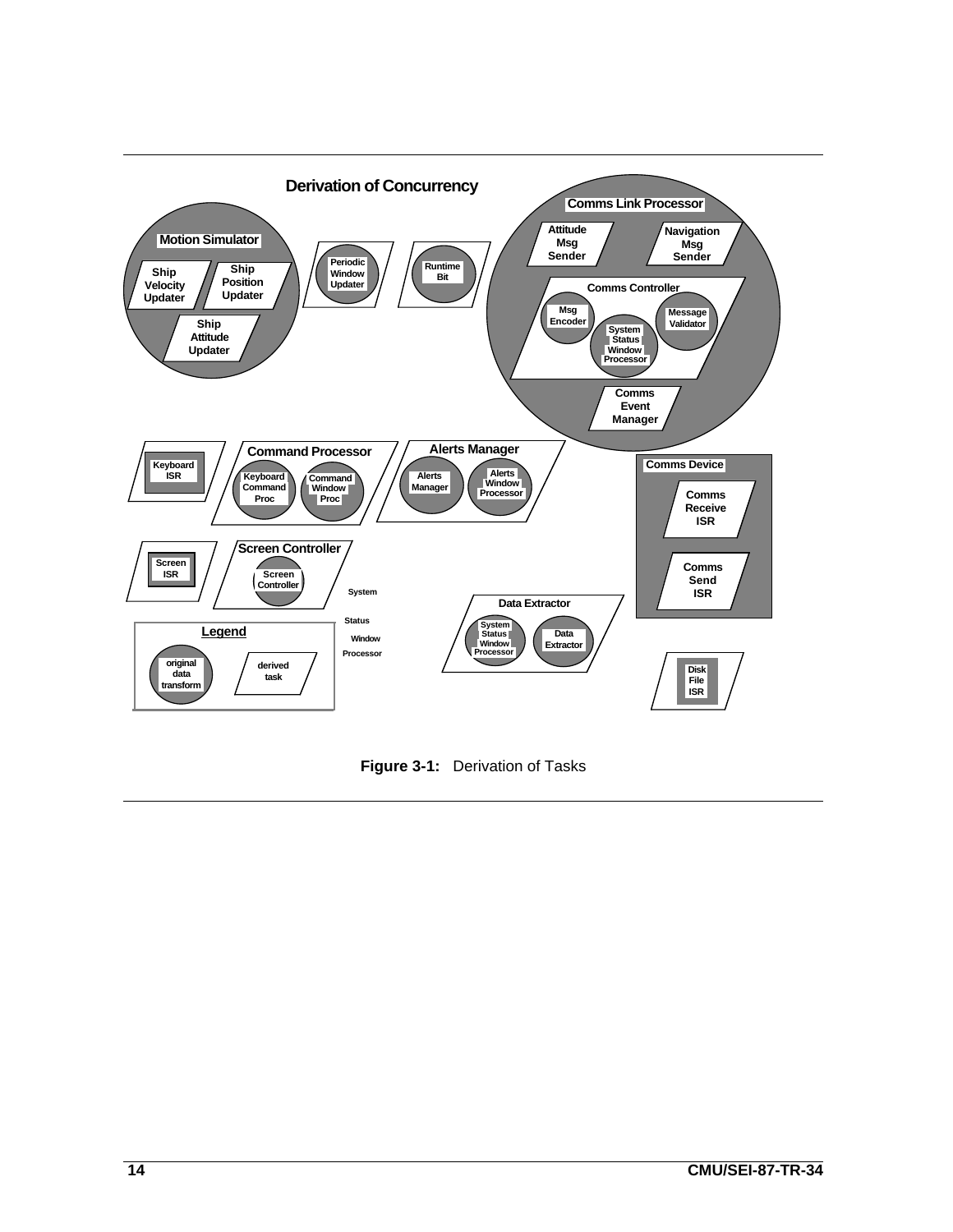## **3.1.1. Keyboard**

The Keyboard and the Keyboard Command Processor comprise the data transforms that are needed for the keyboard. Additionally, the Keyboard Command Processor uses functions of the Command Window Processor to echo characters on the screen command line. The keyboard maps onto the Keyboard ISR. The Keyboard Command Processor and the Command Window Processor execute in the Command Processor task. The Keyboard ISR is a producer, which places characters received from the keyboard into a buffer. The Command Processor task is the consumer, removing characters from the buffer and subsequently parsing the command string and executing the command.

- Data Transforms: Tasks:
- 

- 
- Keyboard Command Processor Command Processor
- Command Window Processor
- Keyboard Keyboard ISR
	-

#### **3.1.2. Screen**

Five data transforms comprise the functions needed to handle the screen. The Screen maps onto a Screen ISR. The Command Window Processor, Alert Window Processor, and System Status Window Processor each will map onto one or more subprograms (not tasks) and will consequently execute in the thread of control of the calling task. It may be the case that one subprogram is used by multiple tasks (e.g., the System Status Window Processor). Since Ada requires that all subprograms be reentrant, this poses no problem [LRM 6.1(9)]. The functions of the Screen Controller transform are handled by the Screen Controller, which is a monitor that controls access to the screen. This task has the responsibility of handling requests from multiple clients to write data to the screen. The Periodic Window Processor maps onto a separate task because it is an active entity that is responsible for periodically updating the screen.

- Data Transforms: Tasks:
	-
- 
- 
- Periodic Window Processor • Periodic Display Updater
- 
- Screen Screen ISR
- Screen Controller Screen Controller
	-

#### **3.1.3. Communications Link Interface**

The data transforms whose functions involve communications are the Communications Link Processor, the Message Encoder, and the Message Validator. As stated in the previous chapter, the Message Encoder and Message Validator build and validate data messages respectively. These are synchronous functions. A message only has to be built immediately before it is sent, and it can't be sent until it is built. A message is validated only after it arrives, and its validity can be acknowledged only after validation is complete. Therefore, these data transforms will be implemented by collections of subprograms.

The Communications Link Processor must send two types of periodic messages that differ in frequency. In addition, it must handle incoming messages from the external computer. One's first inclination is to create a task for sending attitude messages (one every 61.44 ms), a task for sending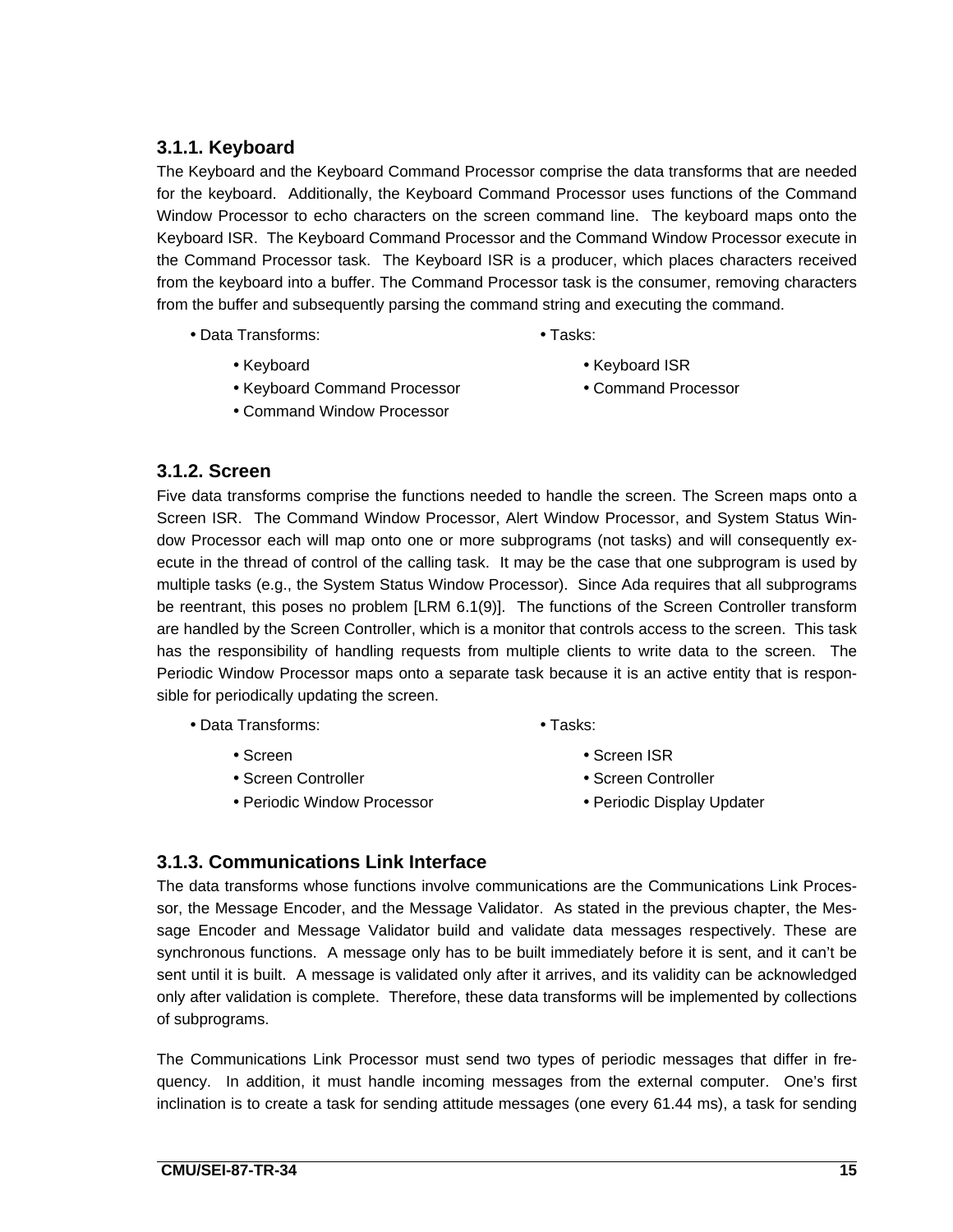navigation messages (one every 983.04 ms), and a task to receive messages. Since sending and receiving do not take place simultaneously and only one message can be sent at a time, either a monitor task or a semaphore is needed to arbitrate between those tasks that want to communicate with the external computer. Moreover, if a SOM external function, which indicates the start of a message from the external computer, is received during sending, then sending must be aborted in favor of receiving a message. All of this requires potentially complex intertask communication. Therefore, another alternative will be adopted.

Since only one communications task is logically active at a time, the sending of the two messages and receiving can be collapsed into one task, Comms Controller. Periodic tasks are still needed to initiate the sending of each message. The arrival of an external function from the external computer also must be communicated to this task. In addition, the communications protocol requires a time-out facility, which allows the INS to wait for a small period of time for a response from the EC. We will see in Section 3.1.5 that a facility other than the Ada delay statement will be needed for this. Entry calls to Comms Controller provide a natural mechanism for communicating the occurrence of an event such as the arrival of an external function. However, from a structural point of view, the associated accept statements must be in the body of the Ada task itself and cannot be in a called subprogram. Thus, a large unwieldy task would be necessary in order to implement the communications protocol, which includes specific steps for sending, receiving, and enabling.

An alternative is to break out from the Comms Controller a fourth task called the Comms Event Manager. This is a server task with two types of entries: entries for posting events and entries that allow a client to wait for the occurrence of one of several events. Events can now be posted to the Comms Event Manager instead of the Comms Controller, thus allowing Comms Controller to be decomposed into subprograms that handle the receiving, sending, and enabling aspects of communications—a more modular approach. In addition, there will be two ISRs, one for receiving and one for sending.

To summarize: the Communications Link Processor maps onto four tasks: Attitude Message Sender, Navigation Message Sender, Comms Controller, and Comms Event Manager. The Comms Controller encompasses the functions from three data transforms: Message Encoder, Message Validator, and System Status Window Processor (see Section 3.1.2, which states that the System Status Window Processor maps onto a subprogram). The communications device maps onto the Comms Receive ISR and Comms Send ISR.

- Data Transforms: Tasks:
	-
	-
	- Message Validator Comms Controller
	- External Computer Event Manager
- - Comms Link Processor  **Attitude Message Sender**
	- Message Encoder Navigation Message Sender
		-
		-
		- Comms Receive ISR
		- Comms Send ISR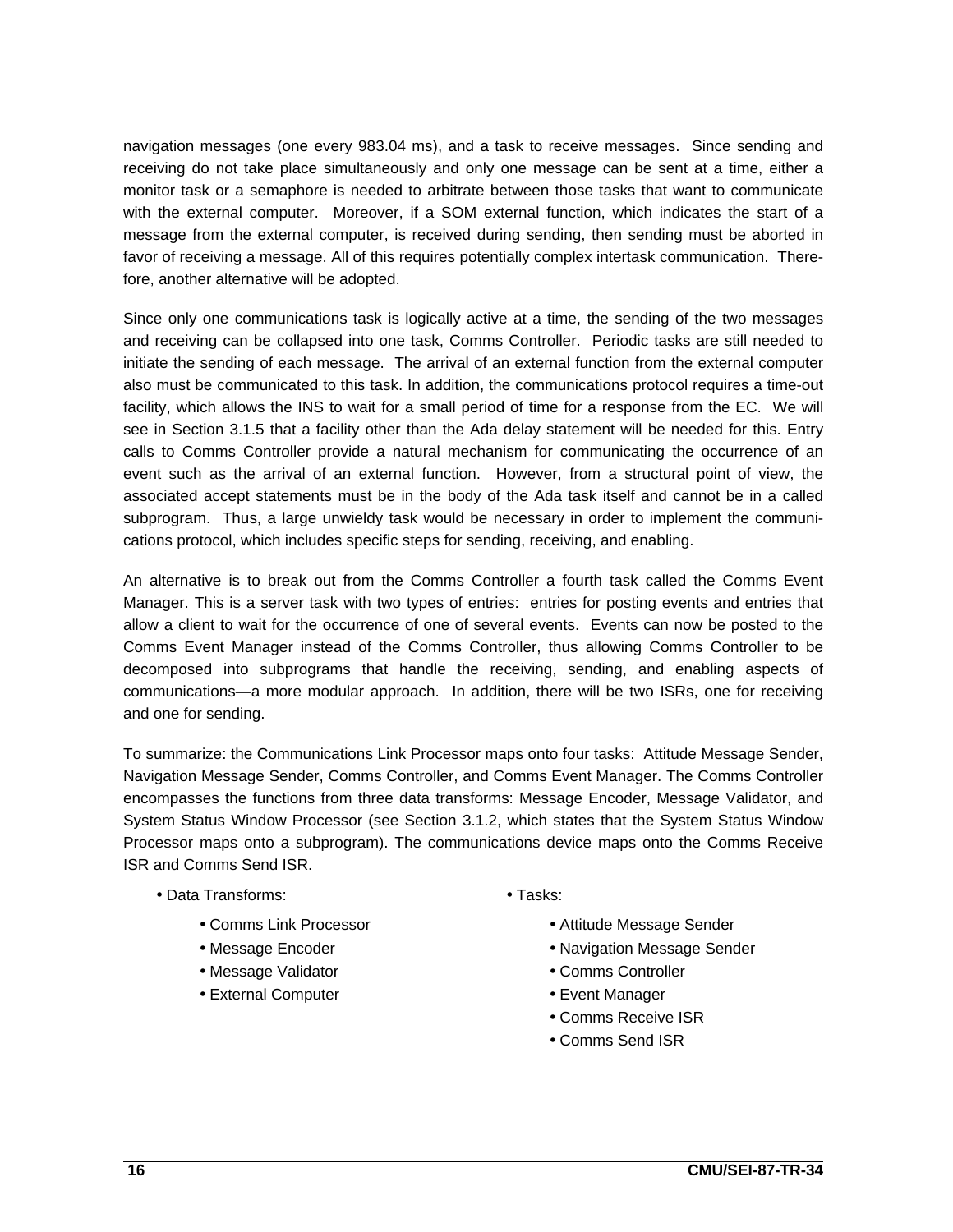# **3.1.4. Remaining Data Transforms**

The Motion Simulator and Runtime BIT transforms support periodic processing functions. The Motion Simulator maps onto three tasks: Ship Attitude Updater, Ship Velocity Updater, and Ship Position Updater, which are responsible for performing periodic calculations at separate frequencies. Runtime BIT maps onto one task of the same name.

Two transforms execute in the thread of control of the Alerts Manager task: the Alerts Manager transform and the Alerts Window Processor.

The Data Extractor maps onto one server task that supports multiple clients in writing information to disk. The System Status Window Processor functions also to execute in this thread of control. (Refer to Section 3.1.2 for a brief discussion of subprograms that execute in multiple threads of control.) There is also an ISR for the disk controller.

- Data Transforms: Tasks:
	-
	-
	-
	- System Status Window Processor Runtime BIT
	- Alerts Manager **Data Extractor**
	- Alerts Window Processor • Alerts Manager
- 
- Motion Simulator Ship Attitude Updater
- Runtime BIT Ship Velocity Updater
- Data Extractor Ship Position Updater
	-
	-
	-

### **3.1.5. Real-Time Clock**

Real-time requirements have not yet been addressed. Appendix A of the behavioral specification for the INS simulator [Landherr87a] lists the the timing requirements. A mechanism for scheduling periodic tasks to accommodate these requirements has been presumed in the discussion thus far.

The Ada delay statement would be used in an ideal Ada design (i.e., presuming an ideal Ada compiler). However, the resolution of the delay statement in commercially available Ada compilers (at the time of this design) is 10 milliseconds or more. Note, however, that the Ship Attitude Updater must execute once every 2.56 milliseconds and that the communications protocol requires 10.24 millisecond time-outs and 5.12 millisecond sleep intervals [Landherr 87a]. This necessitates using a programmable real-time clock to achieve a notion of time with higher resolution. Two additional tasks are needed: one to receive the interrupt from the clock and track time, and another to manage a list of tasks that must be scheduled in order to meet the specified deadlines. These tasks are the Clock ISR and Dispatcher, respectively. The Clock ISR services interrupts generated by the real-time clock every 2.56 milliseconds. The Clock ISR cannot have much responsibility in that it must be ready to service the interrupt when it occurs; therefore, the dispatcher function is placed in its own task. In addition to these two tasks, an interface must be provided to the Comms Controller task to allow it to request time-outs. This function could be part of the Dispatcher; but for modularity, a Time-Out Server task will be introduced. This task will both accept requests for time-outs and issue a time-out to the Comms Event Manager after the specified time-out period has expired.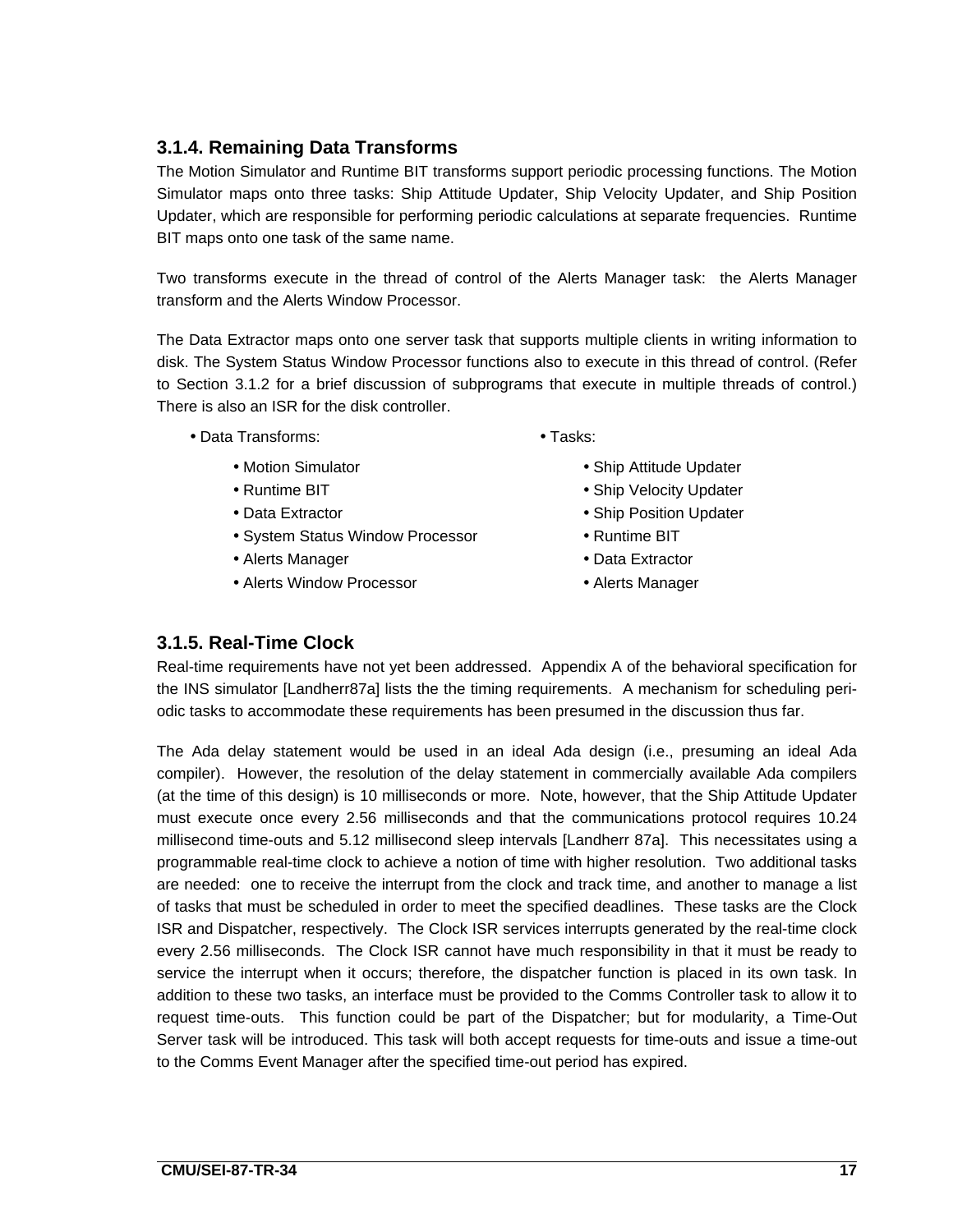- Data Transforms: Tasks:
	- <no data transforms> Clock ISR

- - Dispatcher
	- Time-Out Server

Figure 3-2 shows all of the identified tasks and their interdependencies, and the next section will discuss the intertask control structure.

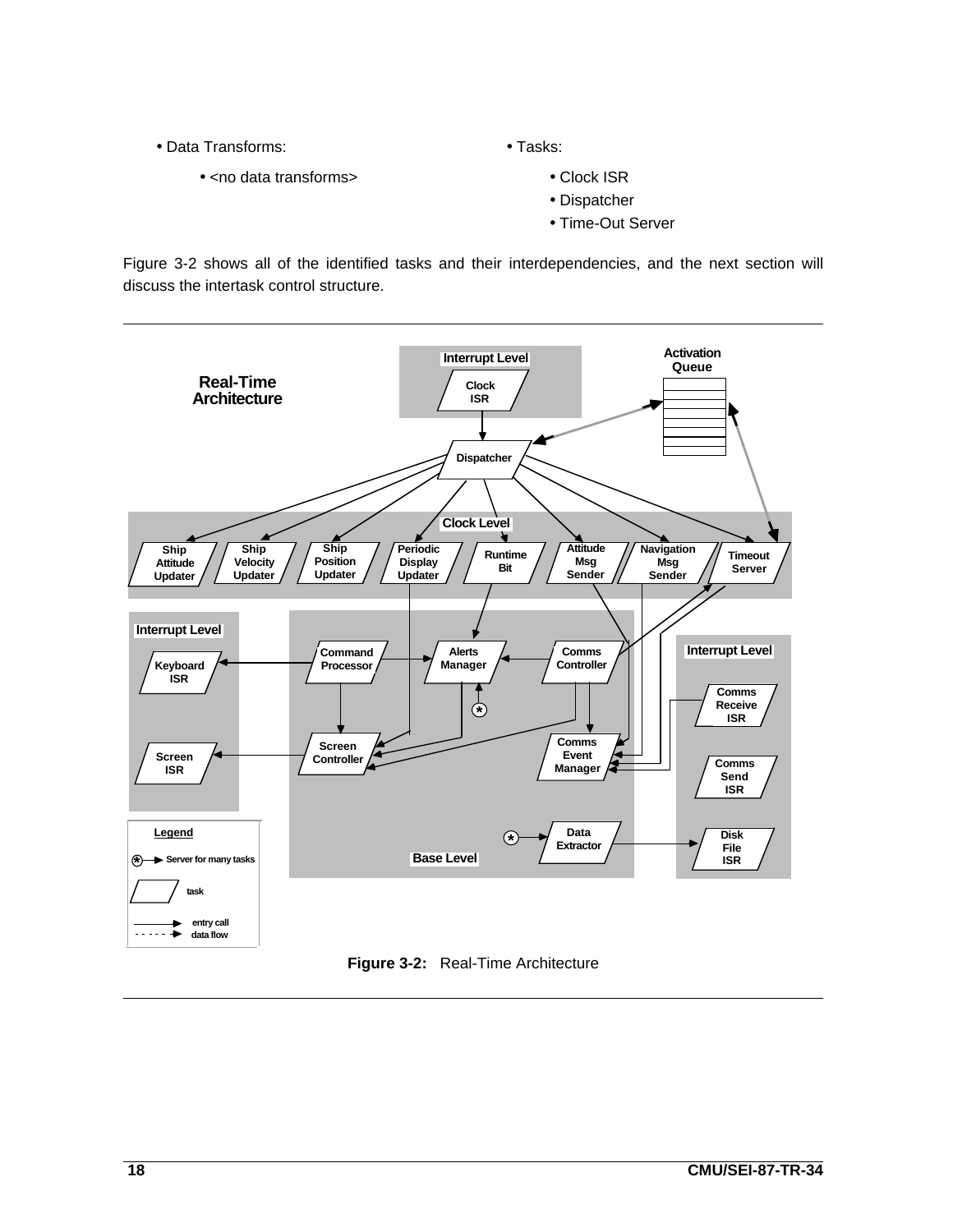# **3.2. Intertask Control Structure**

The purpose of this section is to describe the tasking structure presented in the previous section in terms of intertask relationships. This includes a discussion of the real-time design (i.e., the interaction between the clock, the dispatcher, and periodic tasks), the interaction between various processing levels, and several example processing chains.

The broad levels of processing used throughout this section are those of [Allworth 81]:

- Interrupt Level: highest priority tasks that serve as interrupt service routines.
- Clock Level: tasks with a cyclic control structure that are activated by an entry call from the Dispatcher.
- Base Level: the remaining tasks that are executed in the background, including servers to clock-level tasks and producers and consumers of I/O that interact with interrupt-level tasks.

### **3.2.1. Real-Time Clock, Dispatcher, and Activation Queue**

As stated in Section 3.1.5, the need for a real-time clock was motivated by the lack of resolution of the Ada delay statement. Using a real-time clock removes the need to rely on the delay statement to achieve periodic processing and provides a mechanism for a task to be suspended for a specified time period.

Figure 3-2 exhibits the real-time architecture, which consists of a dispatcher, an activation queue, a time-out server, and a set of tasks in each of three processing levels. Each of these will be discussed in turn, followed by a discussion of allocation of task priorities. Figure 3.1 shows the mapping between the task hierarchy shown in Figure 3-2 and the data flow diagram shown in Figure 2-1.

#### **3.2.1.1. Dispatcher**

The Dispatcher works in concert with the Ada runtime system scheduler. The programmable realtime clock generates periodic 2.56 millisecond interrupts which are handled by a clock interrupt service routine, Clock ISR, which rendezvous in turn with the Dispatcher. (If this latter rendezvous proves to be too costly, then, as mentioned in Section 3.3, an alternative may be to incorporate the Dispatcher into the ISR.) The Dispatcher maintains a time-ordered, prioritized activation queue of clock-level Ada tasks; and it signals (through an entry call) the top task if the time specified for the activation of that task has arrived (and if that task is currently enabled). If the subject task is specified to be periodic, then the Dispatcher automatically re-inserts another element for that task, with the next scheduled time, into the task activation queue.

#### **3.2.1.2. Activation Queue**

Each entry in the clock-level activation queue is a record containing:

- task identification
- activation time
- activation priority
- activation mode (single-shot or periodic)

Elements are inserted in the queue in order of activation time and are further ordered by activation priority, if necessary. The activation queue will be initialized with the full set of periodic tasks listed in Appendix A. Since the Dispatcher automatically reschedules periodic tasks, the activation queue will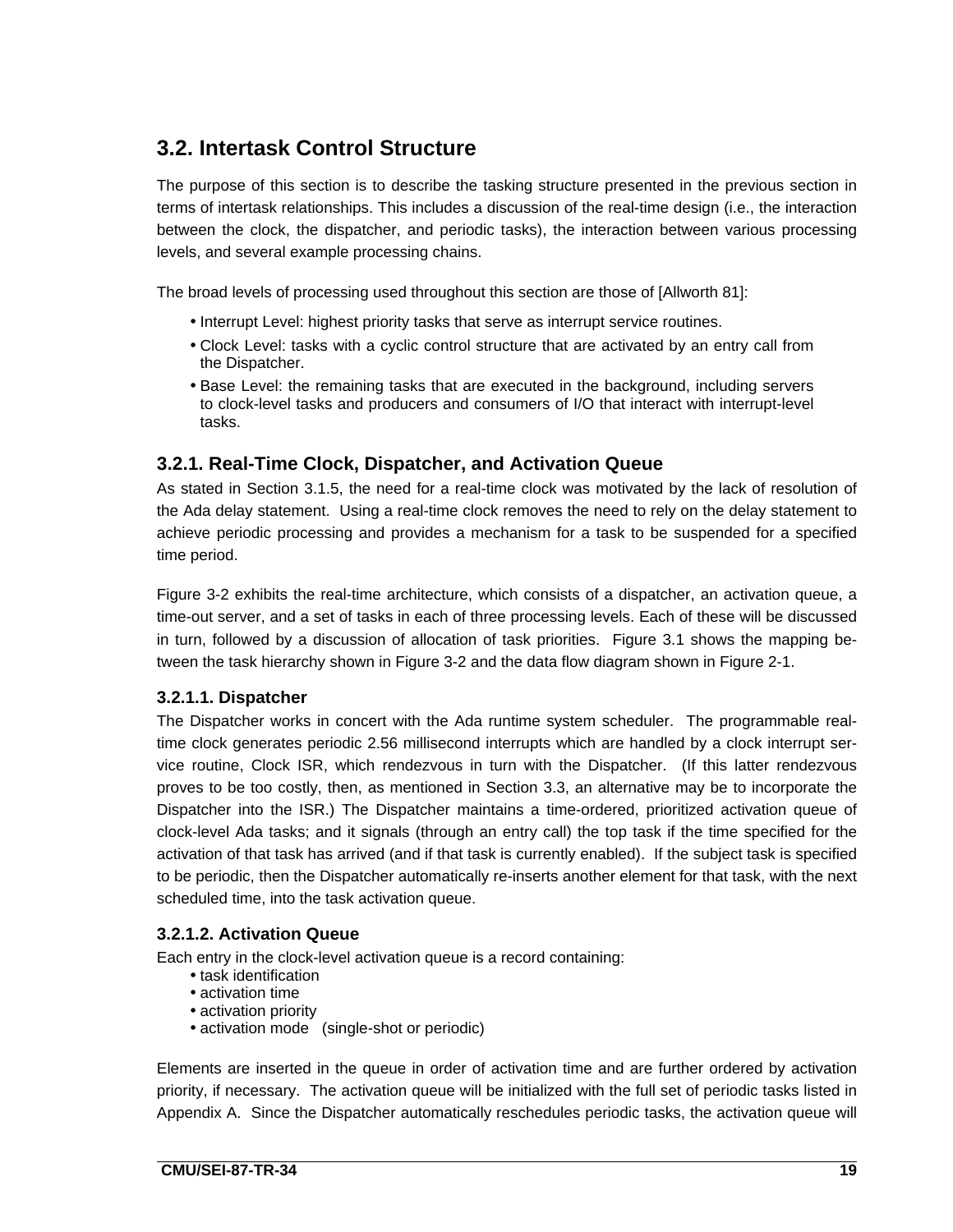always contain an element for each periodic task, although in constantly changing order. The other elements in the activation queue correspond to time-out alarms inserted by the Time-Out Server.

Certain periodic tasks, such as those for initiating the sending of messages, may be in a disabled state. When the Dispatcher finds that such a task is due to be activated but is in fact disabled, it simply reschedules the task and examines the next element in the activation queue. (Note: This implies a constant phase for periodic message scheduling with respect to program start; i.e., it is not affected by the time of arrival of the select data messages from the external computer.)

#### **3.2.1.3. Allocation of Ada Priorities**

The primary mechanism for achieving deadlines will be the normal Ada tasking priorities. It will be assumed that all potential target implementations allow tasking priorities in the range 0 to 15 at least (but no more than this limited number can be assumed).

All interrupt-level tasks must have higher Ada priority than any other tasks. Within the interrupt level, the relative priorities of the interrupt handlers should be ordered according to the expected frequency of occurrence (i.e., in order of priority):

- 1. programmable real-time clock
- 2. external computer communications parallel interface
- 3. console keyboard
- 4. console screen

Within the clock level, the priorities of periodic tasks should be in the same relative order as the respective task frequencies, according to the rate monotonic algorithm [Liu 73]. The strict ordering may be tempered by the expected duration of the task; i.e. it may be wasteful to allow preemption of a very short, low-priority task.

Within the base level, the relative task priorities should be such that tasks involved in "completing" high-priority periodic activities are not preempted by tasks "completing" lower priority activities. This necessitates some overlap in the priorities of clock-level and base-level tasks. An example of this is the Comms Event Manager, which is a base-level task of higher priority than all clock-level tasks.

Appendix A lists the current allocation of task priorities.

### **3.2.1.4. Processing Chain Initiated by Clock**

This processing chain is initiated by an interrupt (every 2.56 milliseconds) from the real-time clock. The interrupt is handled by the Clock ISR. Clock ISR rendezvous with the Dispatcher, which looks at the activation queue to determine if there are any clock-level tasks whose periodic processing must be initiated this tick.

In this example, suppose that the Attitude Message Sender is due to be activated. Once activated, it will execute unless there is a higher priority task in progress. When execution begins, Attitude Message Sender immediately makes an entry call to the Comms Event Manager. Now recall that when communications is enabled and a message is neither being sent nor received (i.e., comms is idle), the Comms Controller has to be ready to either handle a request from one of the periodic message senders to send a message or respond to the arrival of a start-of-message (SOM) external function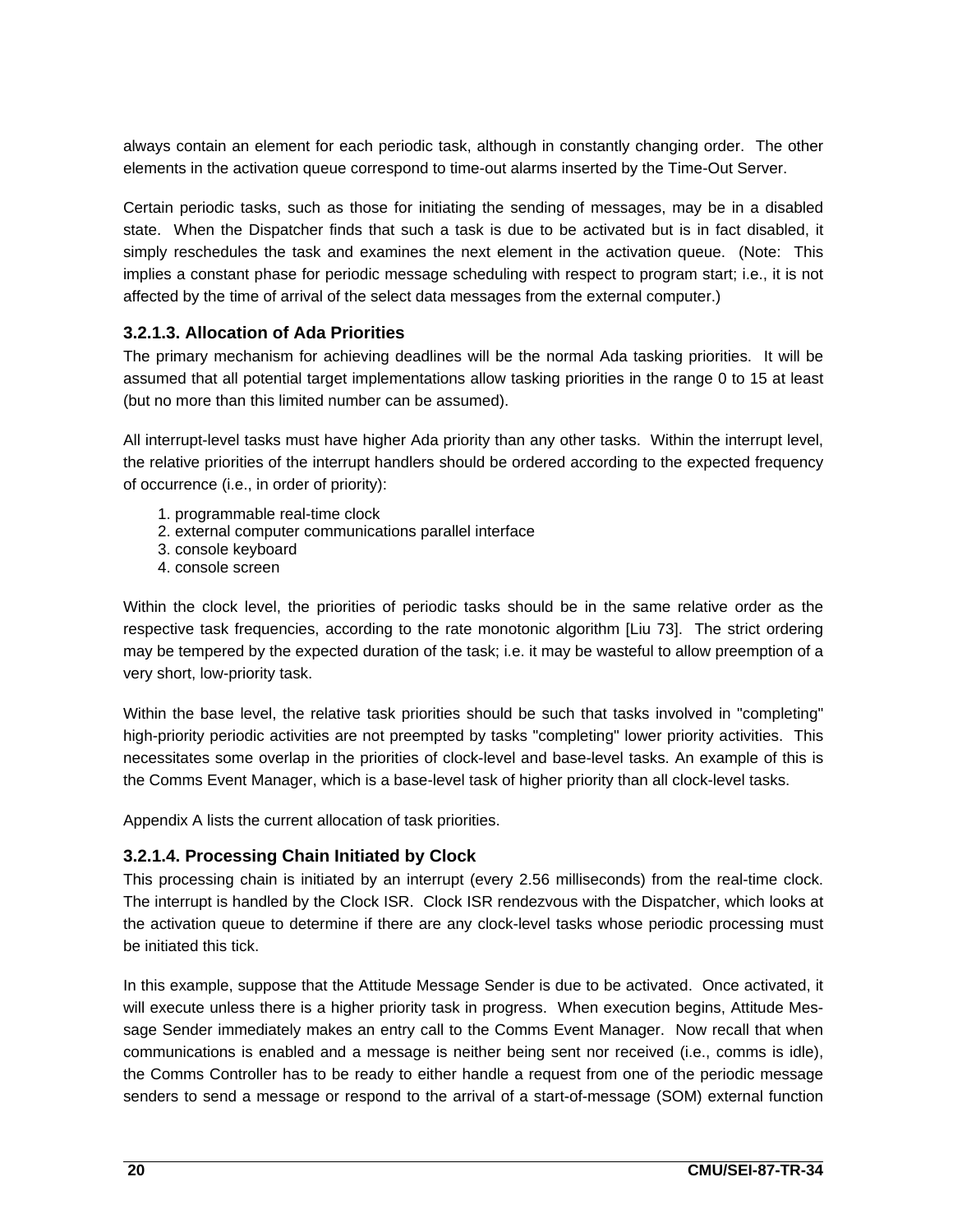from the external computer. The Comms Controller makes an entry call to the Comms Event Manager when it is in a idle state and waits for one of the two previously mentioned triggering events to occur. In this case, the Comms Event Manager communicates to the Comms Controller that a request to commence sending the attitude periodic message has occurred. Comms Controller then calls the subprogram responsible for handling the sending aspects of the communications protocol. This subprogram uses the Comms Event Manager for notification that a time-out has occurred and that an external function has arrived from the external computer. It also calls other subprograms to build messages in the appropriate format and still other subprograms for sending EFs and data to the external computer. See Section 3.2.3.4 for the processing chains that involve the communication ISRs.

#### **3.2.2. Time-Out Server**

The time-outs required by the communications protocols are implemented by a Time-Out Server, because the Ada delay statement is inadequate. Upon request of Comms Controller, the server causes an appropriate entry to be inserted in the activation queue. If the time-out period expires, the Dispatcher signals the Time-Out Server, which in turn notifies Comms Controller. If, before the expiration of the time-out period, the client task changes state (e.g., receives some awaited input) and no longer requires the time-out, then the client requests that the Time-Out Server cancel the previously issued time-out.

### **3.2.3. Communications Link Interface**

Intertask relationships will be discussed by task, followed by an example processing chain that is initiated by the communications parallel interface.

#### **3.2.3.1. Comms Controller**

The Comms Controller is the driver task for the communications subsystem. It rendezvous with the Time-Out Server to request a time-out notification after a specified time-out period. It rendezvous with the Screen Controller to post the status of the communications link on the screen. Finally, it rendezvous with the Comms Event Manager to wait for events to occur and to post the completion of sending a message.

#### **3.2.3.2. Comms Event Manager**

The Comms Event Manager is a server which clients use to post events or to wait for the occurrence of one of several events of interest. When a client posts an event, control returns immediately back to the client. When a client waits on an event, control returns to the client only after one of the events for which it is waiting is posted. The triggering event is communicated to the client. Below is a list of the events that occur (and the posting task) and a list of tasks that wait on event combinations.

Posted Events:

- arrival of an external function Comms Receive ISR
- expiration of time-out period Time-Out Server
- completion of sending a message Comms Controller
- request to send a message Attitude Message Sender
- request to send a message Navigation Message Sender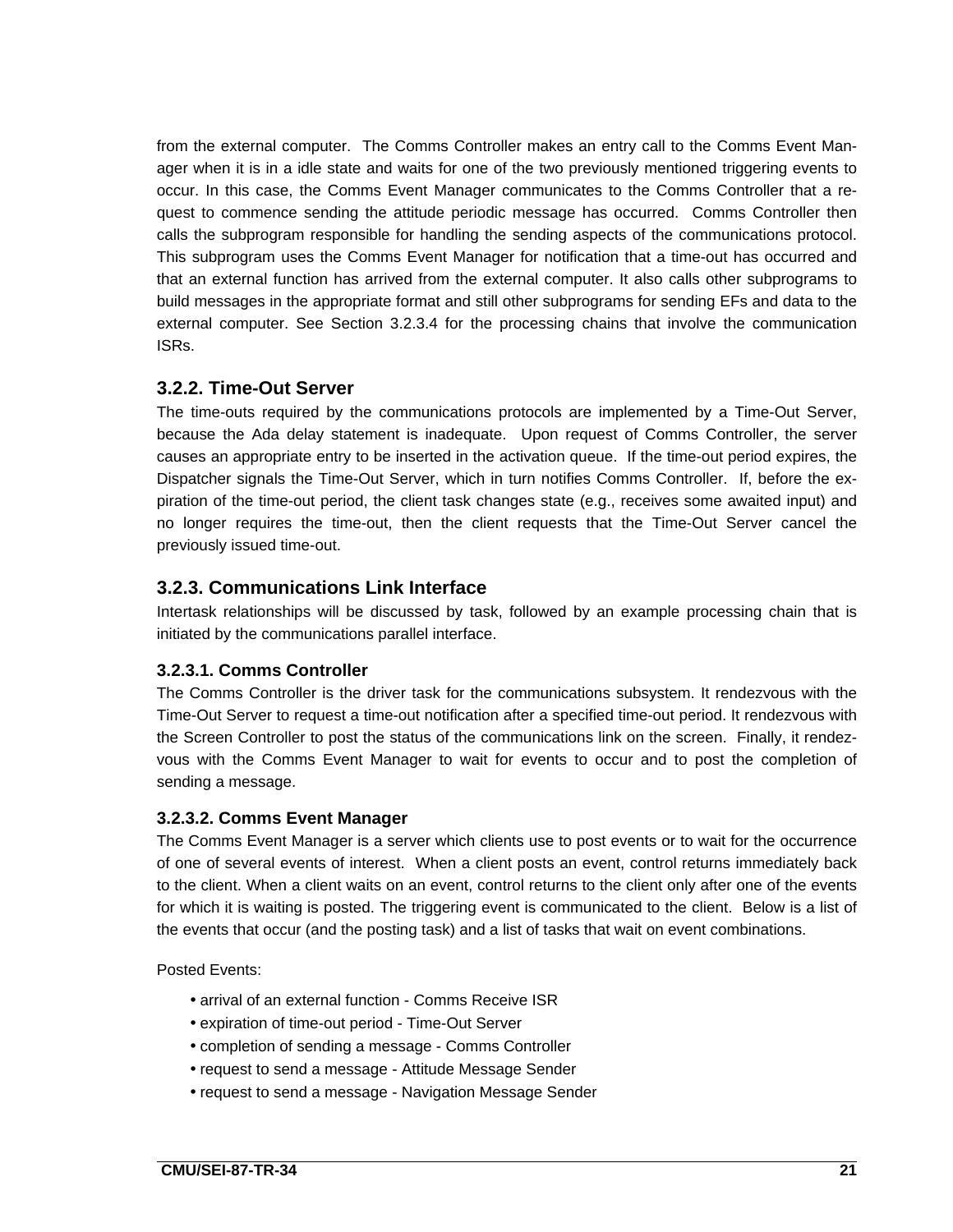Events Waited Upon:

- arrival of an external function or time-out expiration Comms Controller
- arrival of an external function or request to send a message Comms Controller
- completion of sending a message Navigation or Attitude Message Sender

#### **3.2.3.3. Communications Interface ISRs**

Data flowing between base-level and the interrupt-level communications ISRs is mediated by two communications buffers: the comms input buffers and the comms output buffer. When data arrives from the communications interface, the Comms Receive ISR handles the processing interrupt. This ISR examines the data, determines if it is EF or non-EF data (referred to below simply as data), and places it into one of two buffers. In addition, the arrival of an EF causes a rendezvous with the Comms Event Manager. Subprograms that execute in the Comms Controller thread of control remove elements from the two buffers.

Sending is similar to receiving. The outgoing data is placed in a single buffer that does not distinguish between EFs and data. The Comms Send ISR receives control upon an interrupt that indicates the successful transmission of an element.

#### **3.2.3.4. Processing Chain Initiated by the Communications Parallel Interface**

Assume that the Comms Controller is sending a message (as it was in the example discussed in Section 3.2.1.4). A start-of-message (SOM) EF arrives: the Comms Receive ISR receives control upon interrupt, places the EF in the comms input buffer and posts its arrival to the Comms Event Manager. The next time the Comms Controller needs to wait for an EF, the Comms Event Manager will allow it to proceed immediately and will read the next EF from the Comms EF Input Buffer. If the next EF is the SOM, the Comms Controller will flush the comms output buffer and the comms data input buffers and call a subprogram that handles the portion of the protocol for receiving a message from the external computer. Flushing the buffers will require a critical section.

### **3.2.4. Keyboard**

There is one salient intertask relationship involving the keyboard: that between the Keyboard ISR and the Command Processor. The data flow between these two tasks is mediated by a ring buffer, the keyboard input buffer.

### **3.2.5. Screen**

The interaction between the Screen Controller and the Screen ISR is similar to that between the Comms Controller and the Comms Send ISR. A buffer is used to mediate differences in production and consumption rates.

### **3.2.6. Remaining Tasks**

The Alerts Manager and Data Extractor are monitor tasks. The Alerts Manager arbitrates multiple clients' requests to write an alert to the screen, and the Data Extractor arbitrates multiple clients' requests to record significant events on disk.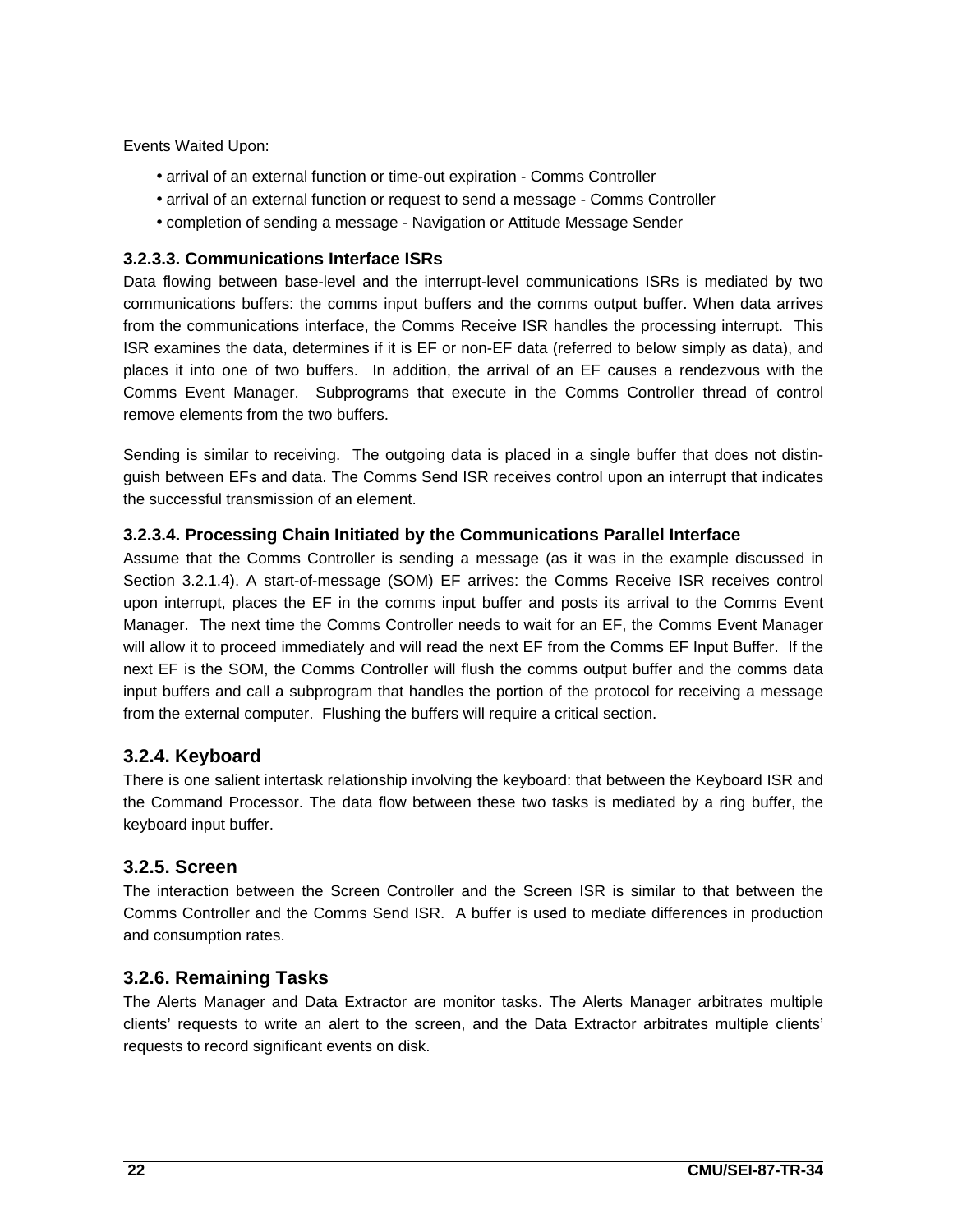## **3.2.7. Process Interleaving**

The previous sections highlighted the important task interactions. This section briefly presents task interaction from the viewpoint of sharing the processor.

In each 2.56 millisecond interval, a portion of time is committed to executing the Clock ISR (which includes the calculation of ship attitude and heading), leaving only a certain amount of free time in which to execute all the other tasks.

Figure 3-3 depicts rough estimates for committed and free time allocations for one of the intended target systems, VAXELN. Also shown is a typical example of process interleaving:

- 1. A base-level task is executing in the free time, (i.e., is regularly preempted by the Clock ISR).
- 2. At one of these clock interrupts, the Dispatcher finds that a clock-level task is due to be initiated and sends it a signal.
- 3. When the Clock ISR is exited, the Ada scheduler finds that this clock-level task is now the highest priority eligible task and transfers CPU control to it.
- 4. The clock-level task then executes in the free time, possibly over more than one basic clock cycle.
- 5. When the clock-level task has completed its function, it voluntarily suspends itself by waiting for another signal.
- 6. The Ada scheduler then transfers control to the base-level task, which resumes executing in the free time.

Note that in this implementation the Dispatcher is not a separate task but is part of the Clock ISR and that clock-level tasks are not activated by an Ada rendezvous but by a faster runtime system signal/wait mechanism. Also note that entering or exiting an interrupt service routine should not require a context switch in the usual Ada sense, but that two context switches are required for each activation of a clock-level task.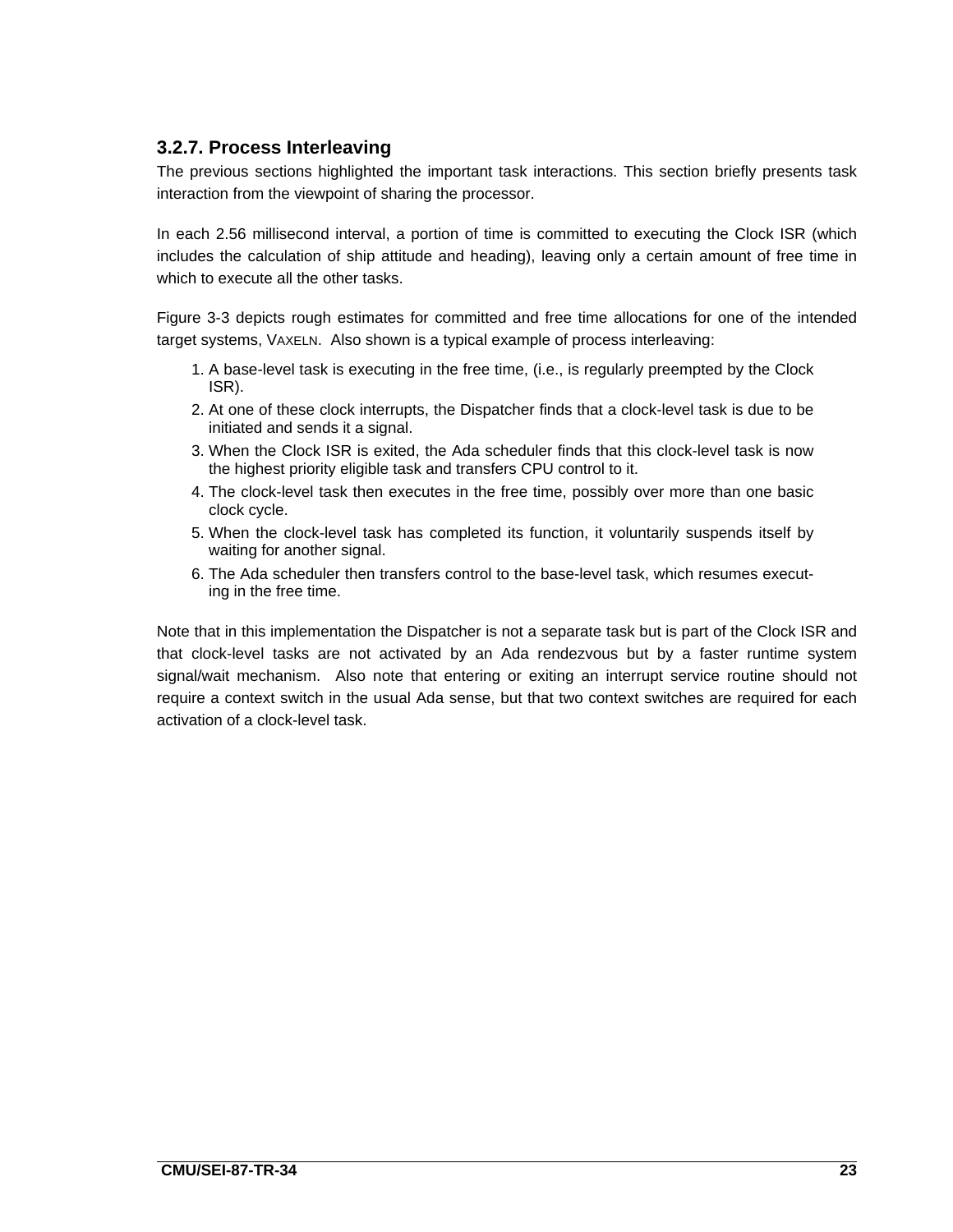

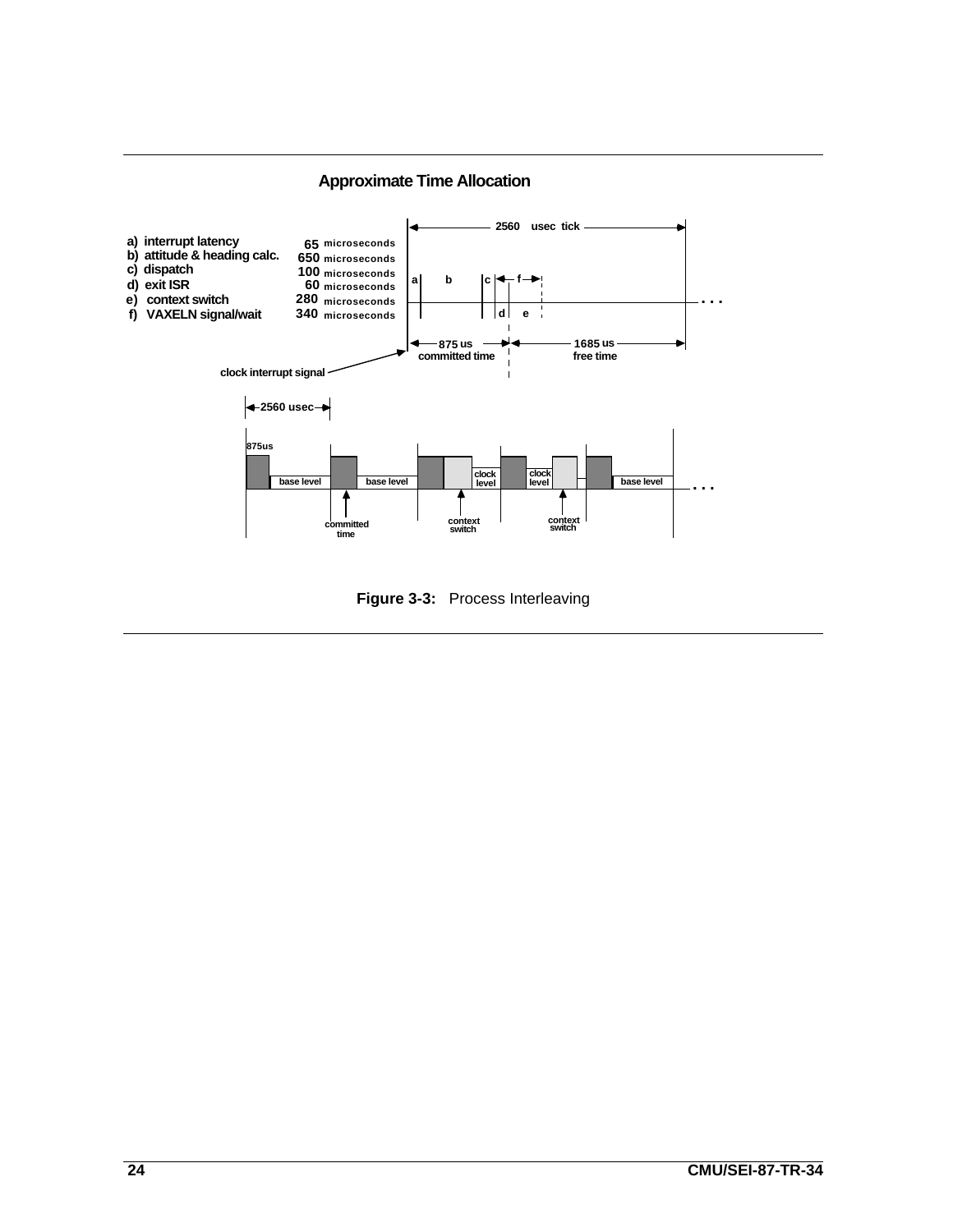# **3.3. Potential Modifications and Tradeoffs**

This section enumerates areas that are potential targets for future modification or enhancement depending upon the results of our experimental activities in incremental development.

#### **Areas related to performance of the Ada rendezvous:**

- 1. On the available target runtime systems, an Ada task rendezvous takes 1 millisecond or more, which is an unacceptable overhead for some critical functions. In such cases, a faster signal/wait mechanism must be used. This mechanism may be provided by the runtime system services, or it may have to be coded in assembler. Such a mechanism most likely will be incompatible with existing Ada constructs (e.g., select statement) thus the general design should remain within this potential restriction.
- 2. The Dispatcher currently rendezvous with the two separate tasks to initiate the sending of attitude and navigation messages. A better solution may be to have the Dispatcher rendezvous directly with the Comms Event Manager to post a request to send a periodic message.
- 3. Since the attitude calculation (performed in the Ship Attitude Updater) is to be performed at the same frequency as clock-generated interrupts, it should be moved into the Clock ISR.

#### **Areas related to implementation support for ISRs:**

- 1. The ability to treat a hardware interrupt as an entry in an ordinary task may not be provided in Ada implementation (one example is DEC VAXELN). A signal/wait mechanism must be used instead. The general design should be capable of being modified to handle such cases.
- 2. An explicitly coded ISR may not be needed for the screen and keyboard. The use of Ada TEXT\_IO will be explored.

#### **Areas related to contention for resources:**

- 1. An alternative to be considered is using simple lock/unlock mechanisms to control access to data stores shared by independent tasks (rather than implementing a fullfledged monitor task).
- 2. Input tables may require a monitor if precision is such that assignment is not an atomic action. This needs to be further investigated.
- 3. To ensure that calculations use and messages send time-consistent data, a critical section may be necessary when extracting data from the results table for constructing messages and when extracting data that is subsequently reused in other calculations.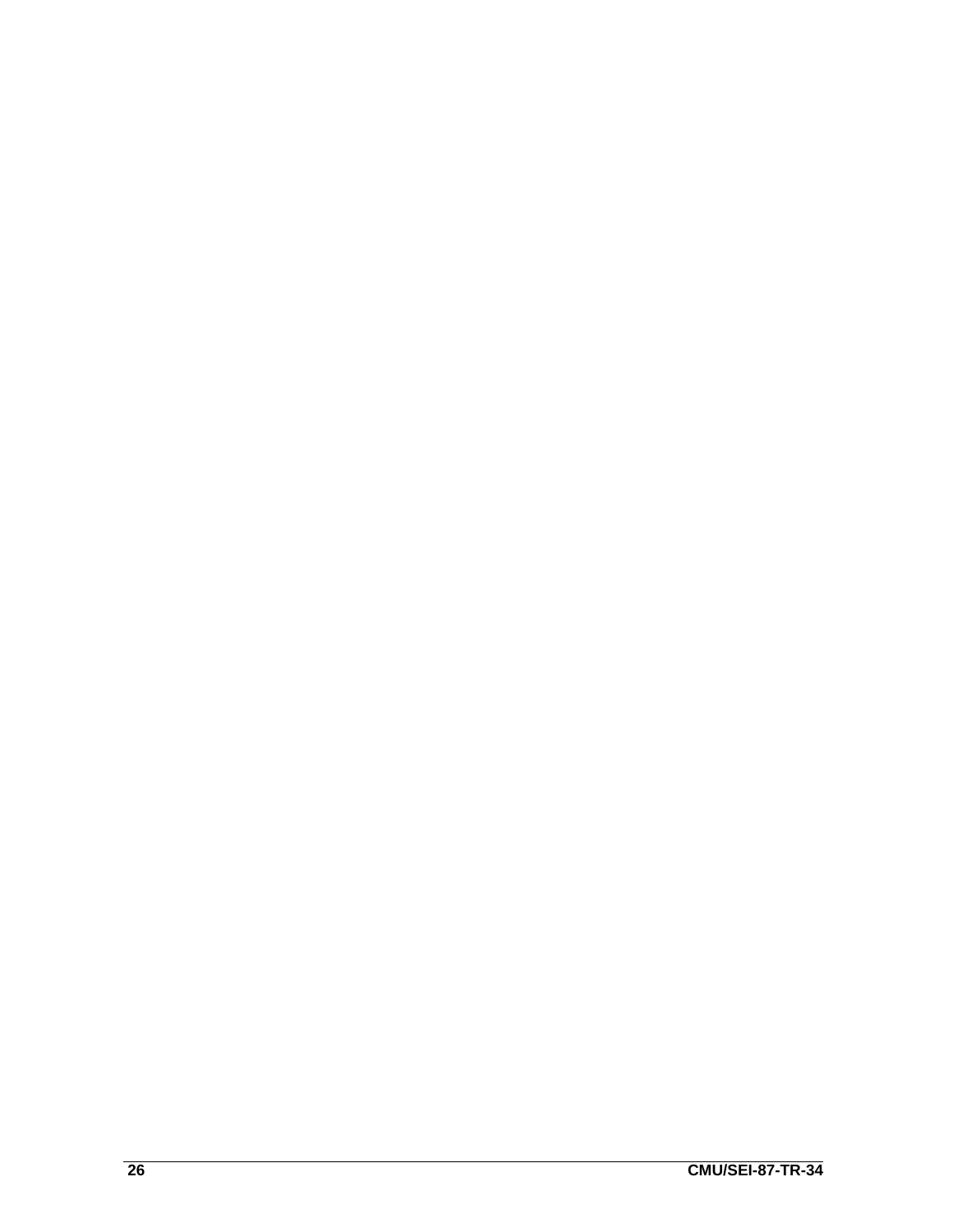# **4. Module Structure**

This chapter describes the top-level structure of the INS simulator program. It brings together the data flow, concurrency, and control elements discussed in the previous chapters and assembles them into a hierarchical module structure. The purpose of the chapter is to define the top-level modules, their external interfaces, and their mutual dependencies.

Although the eventual physical modules will be Ada packages, the top-most partitioning of the INS simulator program is into subsystems, which are groups of logically related packages. Figure 4-1 depicts these subsystems with their constituent packages and indicates the major dependencies between the subsystems.

The individual subsystems are described in the sections that follow the figure. The dependencies between packages within the subsystem and between subsystems are described, with emphasis on the latter. The description of each subsystem is based on a structure diagram, which uses the pictorial conventions defined in Figure 4-2. The locations of previously identified tasks are shown, but individual data types, objects, and subprograms are not detailed here. (These will appear in the detailed design document and its package specifications.)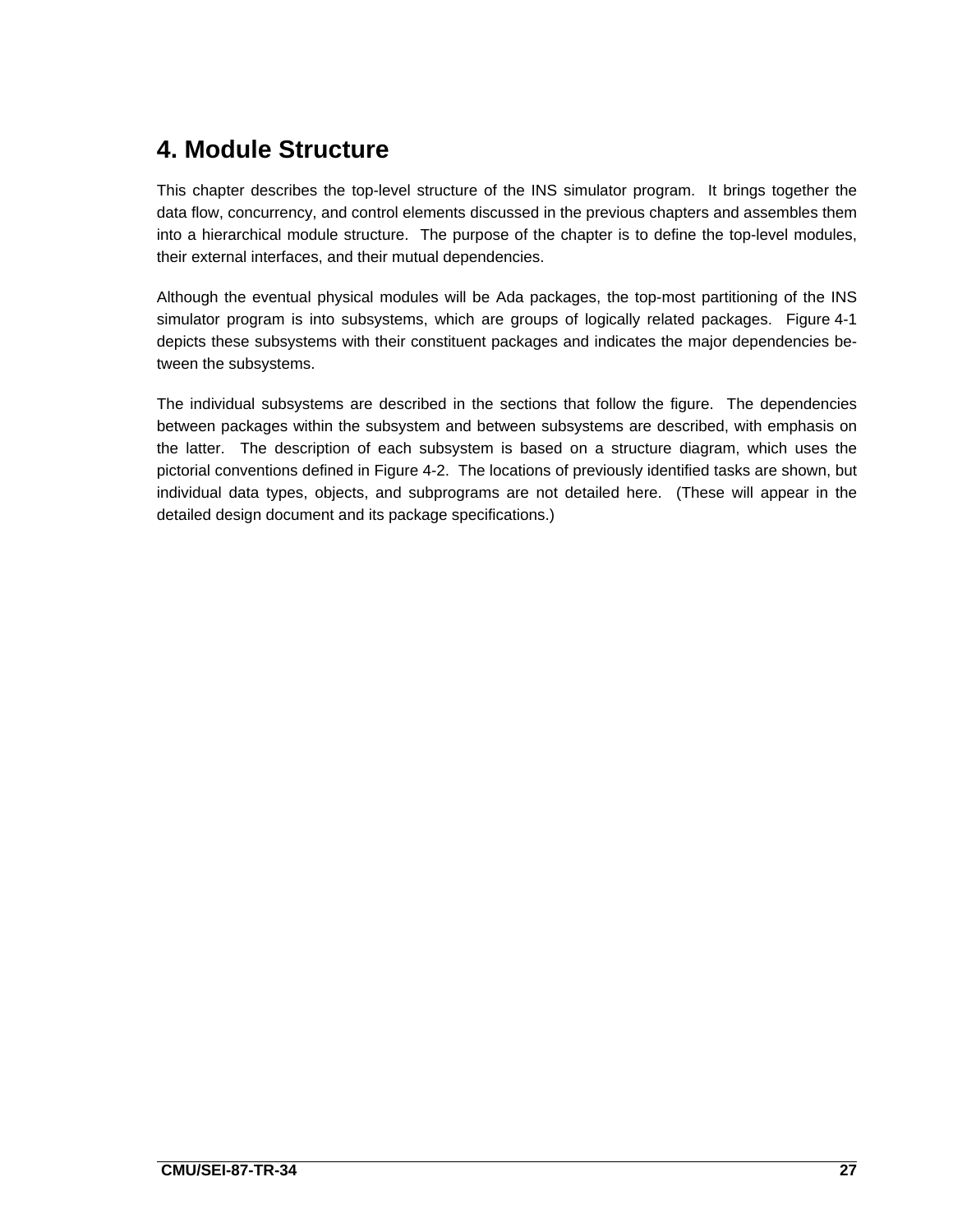**INS Simulator Program: Structure Diagram** 



**Figure 4-1:** INS Simulator: Top-Level Structure Diagram



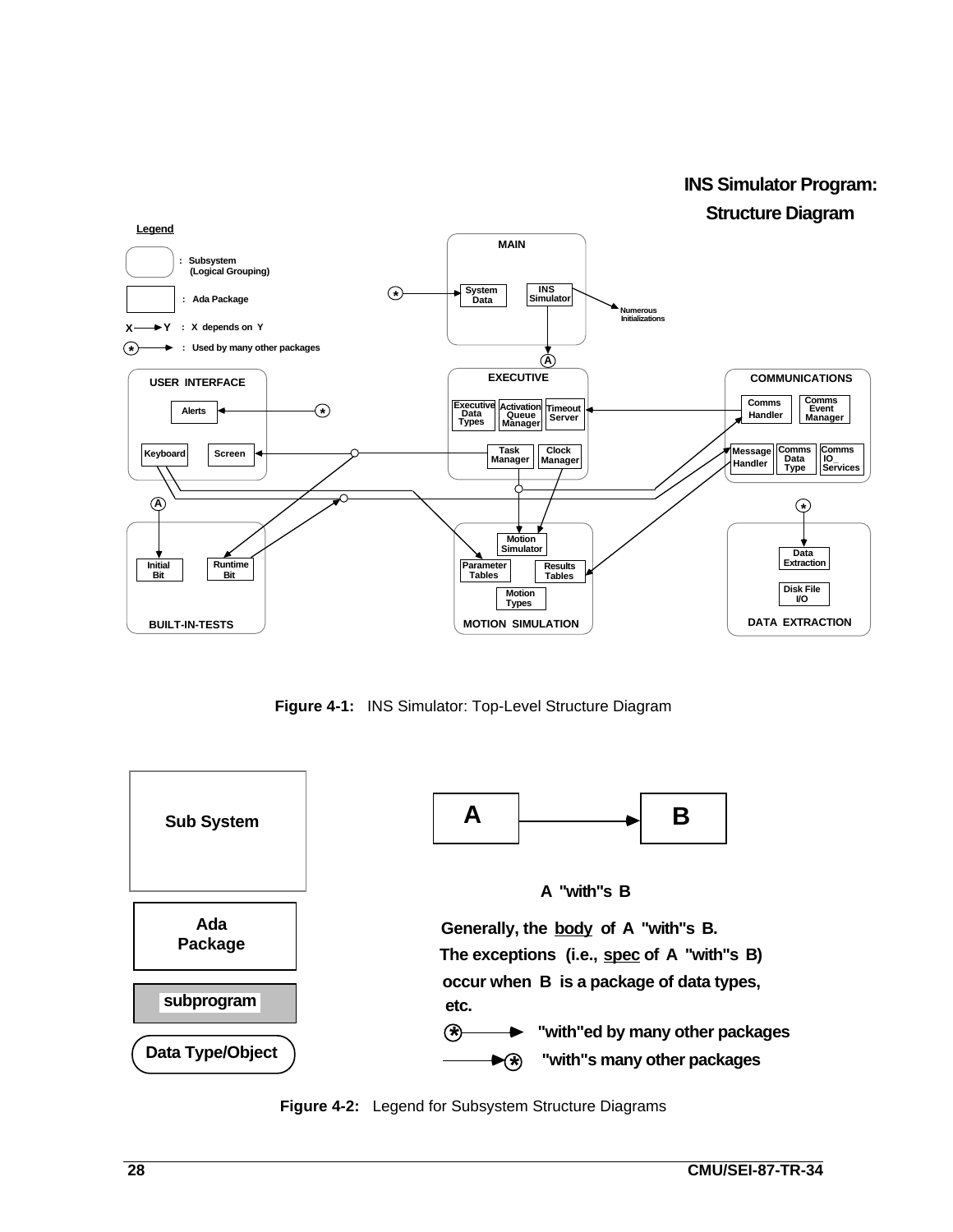# **4.1. Main Subsystem**

As shown in Figure 4-3, the main subsystem consists of two modules:

- System\_Data package, a (small) collection of global data
- INS\_Simulator, the main program itself

The rationale for this subsystem grouping is that none of the other subsystems is an appropriate place for these two modules.

### **4.1.1. System\_Data Package**

The System\_Data package corresponds to the system data table described in Section 2.1.6 and contains at least the data items defined there. Additional data types and objects may well be added during detailed design.

### **4.1.2. INS\_Simulator Main Program**

Although it is an implicit thread of control, the main program is not shown as a task because of its special nature. It is initiated immediately after the elaboration of library packages, the elaboration of its own declarative part, and the initiation of all library tasks. It first calls the Initial\_BIT procedure, followed by calls to various initialization procedures in the other subsystems. The details of these initializations are properly left to the detailed design stage (some may even be left to the coding stage because they are so implementation dependent).



**Figure 4-3:** Main Subsystem: Structure Diagram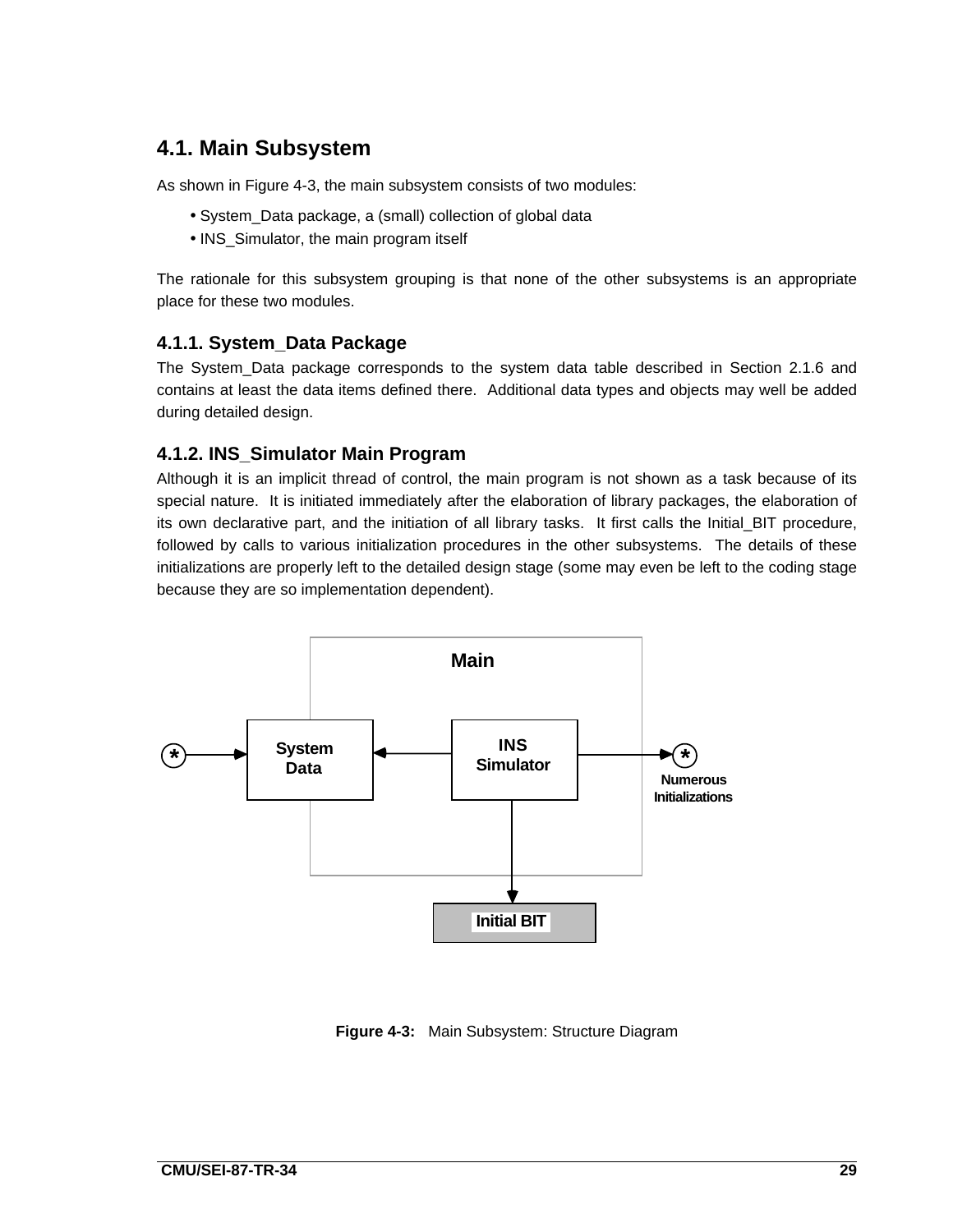# **4.2. Executive Subsystem**

As shown in Figure 4-4, the executive subsystem consists of five packages:

Clock\_Manager Task\_Manager Activation\_Queue\_Manager Time\_Out\_Server Executive\_Data\_Types

# **4.2.1. Clock\_Manager Package**

This package serves to isolate the real-time clock device dependencies and to export a set of subprograms that can be used to interact with the clock, including initializing the clock. The Clock ISR resides in the Clock\_Manager package. Upon a clock interrupt, this ISR is called; subsequently, it calls the Dispatcher which resides in the Task\_Manager package.

## **4.2.2. Task\_Manager Package**

The Dispatcher resides in the Task Manager. The Task Manager exports an enumeration type that contains a set of task ids that are used when referring to a task. It exports procedures that allow periodic tasks to be enabled and disabled and a procedure that activates the Dispatcher task.

# **4.2.3. Activation\_Queue\_Manager Package**

This package serves as an abstract data type for the activation queue. It provides a set of operations that act upon the activation queue, facilitating the insertion, deletion, and reading of activation records. These operations are needed by the Dispatcher and the Time\_Out\_Server.

# **4.2.4. Time\_Out\_Server Package**

This package provides procedures to register requests to start and cancel a time-out clock.

# **4.2.5. Executive\_Data\_Types Package**

This package contains data types that are common to other packages in the executive subsystem.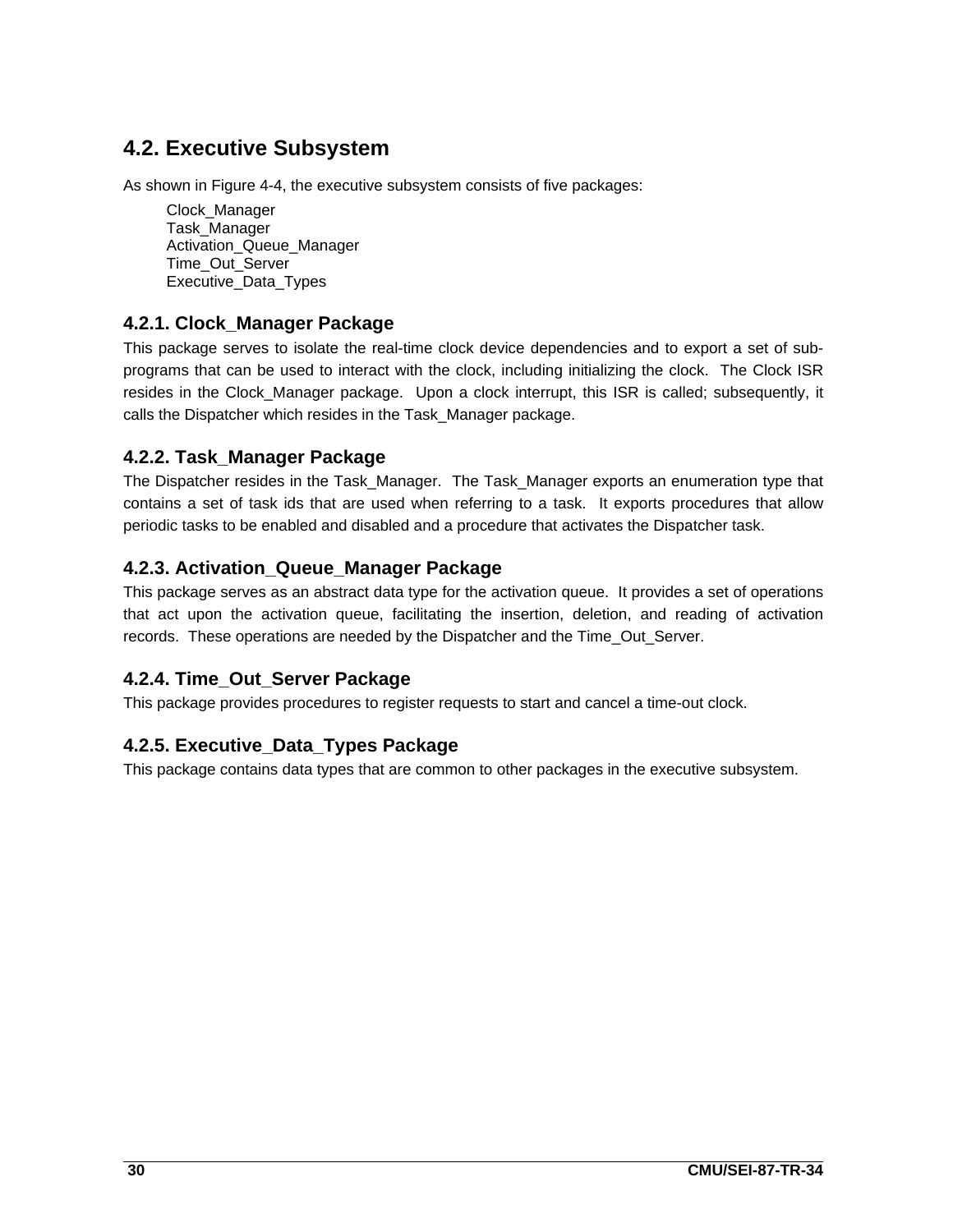

**Figure 4-4:** Executive Subsystem: Structure Diagram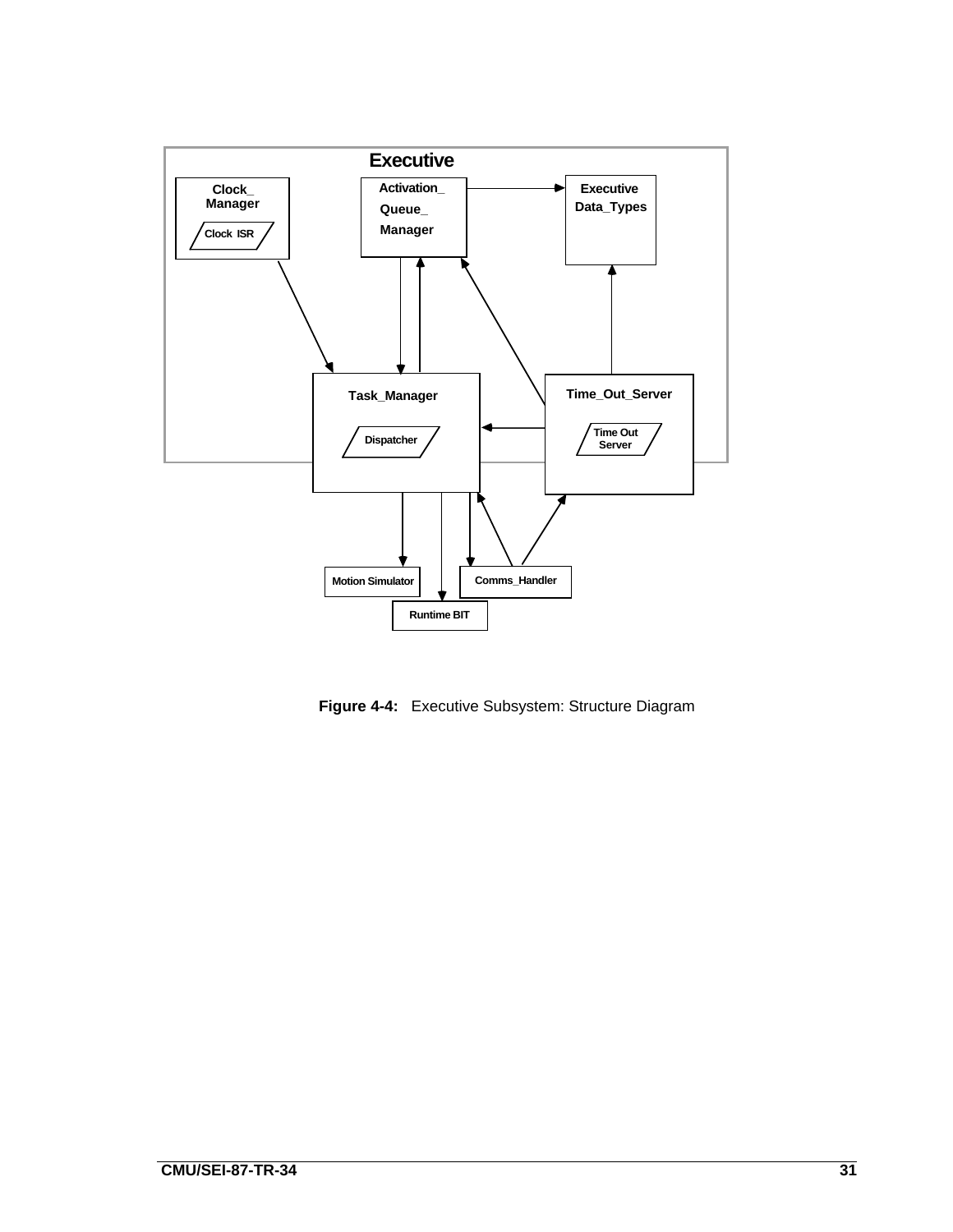# **4.3. User Interface Subsystem**

As shown in Figure 4-5, the user interface subsystem consists of five packages:

Alerts\_Manager Keyboard\_Manager Keyboard\_IO Screen\_Window\_Manager Screen\_IO

## **4.3.1. Alerts\_Manager Package**

The Alerts\_Manager package exports three procedural interfaces:

- Initialization (called by the main program)
- Register a new alert (called from several other subsystems and also from Keyboard\_Manager)
- Show the next pending alert (called from the Keyboard\_Manager)

### **4.3.2. Keyboard\_Manager Package**

The Keyboard\_Manager package exports one procedural interface:

• Initialization (called from the main program)

## **4.3.3. Keyboard\_IO Package**

The Keyboard\_IO package, which serves to isolate the keyboard device dependencies, exports two procedural interfaces:

- Initialization (called from Keyboard\_Manager)
- Get a character (called from Keyboard\_Manager)

### **4.3.4. Screen\_Window\_Manager Package**

The Screen\_Window\_Manager package exports one task entry and several procedural interfaces:

- Initialization (procedure called from main program)
- Activate the Periodic\_Display\_Processor (task entry called from Task\_Manager)
- Erase the command line Echo a character Backspace over a character Display an integer Display a real number (all called from Keyboard Manager)
- Display an alert Display the number of pending alerts (both called from Alerts\_Manager)
- Display communications status (called from Comms\_Handler)
- Display data extraction status (called from Data\_Extraction)

The initialization procedure is directly accessible; the others are accessible through the four window subpackages.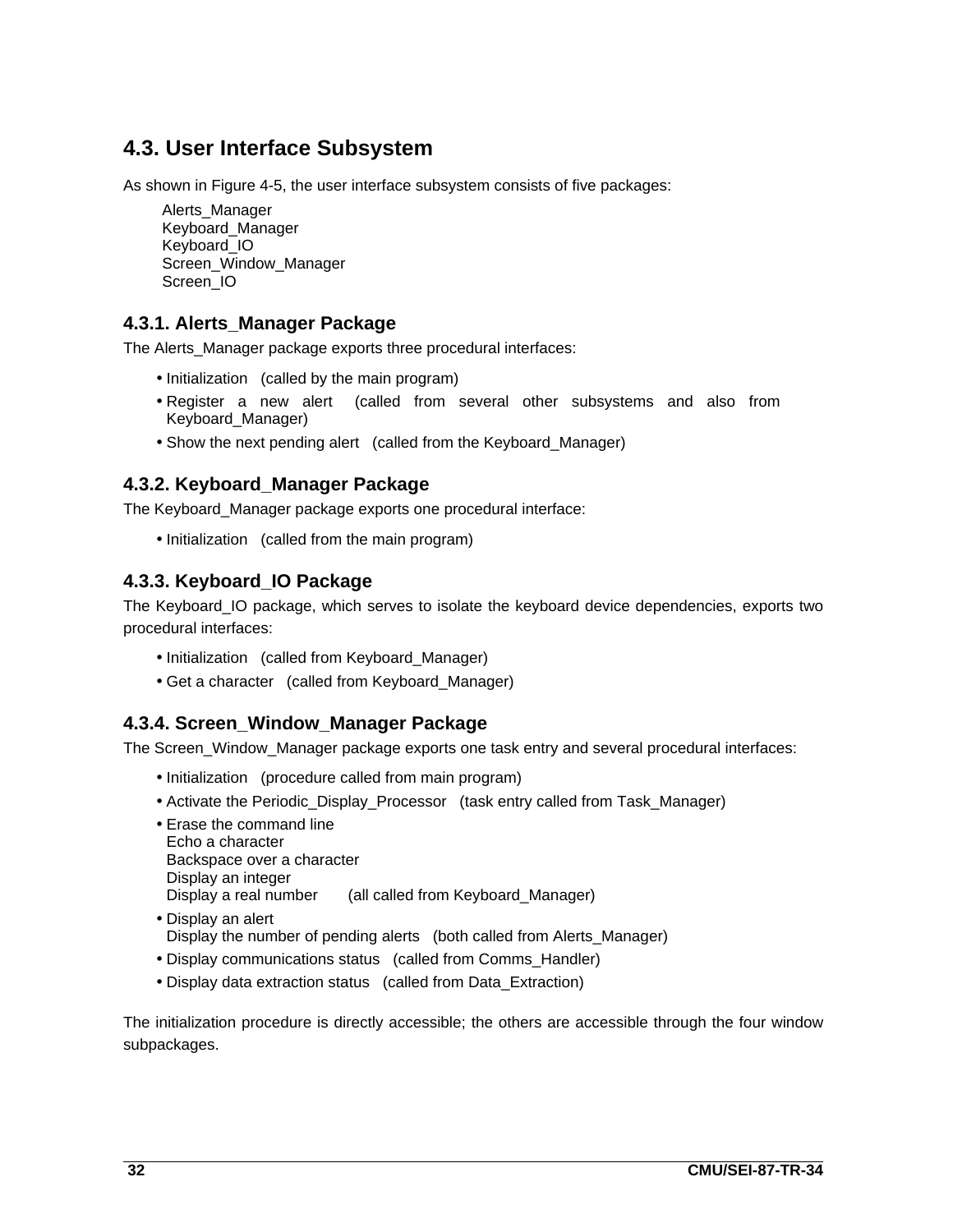### **4.3.5. Screen\_IO Package**

The Screen\_IO package, which serves to isolate the screen device dependencies, exports three procedural interfaces:

- Initialization (called from Screen\_Window\_Manager)
- Set the cursor (called from Screen\_Window\_Manager)
- Write a string (called from Screen\_Window\_Manager)



**Figure 4-5:** User Interface Subsystem: Structure Diagram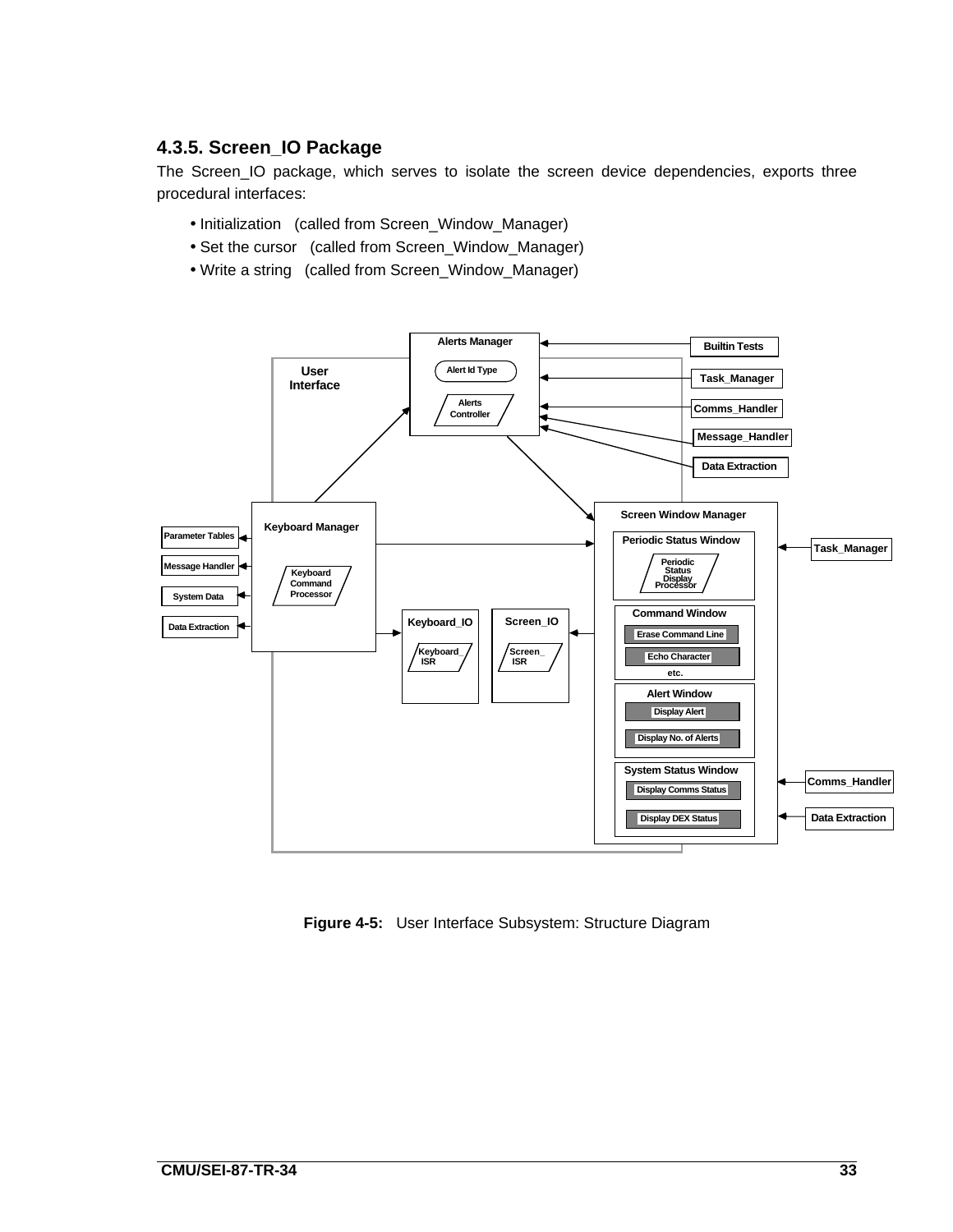# **4.4. Motion Simulation Subsystem**

As shown in Figure 4-6, the motion simulation subsystem consists of four packages:

Motion Types Parameter\_Tables Results\_Tables Motion\_Simulator

### **4.4.1. Motion\_Types Package**

The Motion\_Types package defines numerous data types and constants required by the other packages in the motion simulation subsystem. Detailed design may reveal that other subsystems also depend on the Motion\_Types package.

## **4.4.2. Parameter\_Tables Package**

The Parameter\_Tables package contains the sea-state, scenario, and current parameter tables described in Chapter 2. The current parameters table is accessed from Motion Simulator, and all three tables are accessed from Keyboard\_Manager.

### **4.4.3. Results\_Tables Package**

The Results\_Tables package contains the data items described in Chapter 2 and is accessed by Message Handler as well as Motion Simulator.

### **4.4.4. Motion\_Simulator Package**

The Motion\_Simulator package exports two procedural interfaces and two task entries:

- Initialization (procedure called from main program)
- Update Ship Attitude (procedure called from Clock Manager)
- Activate the Ship\_Velocity\_Updater (task entry called from Task\_Manager)
- Activate the Ship\_Position\_Updater (task entry called from Task\_Manager)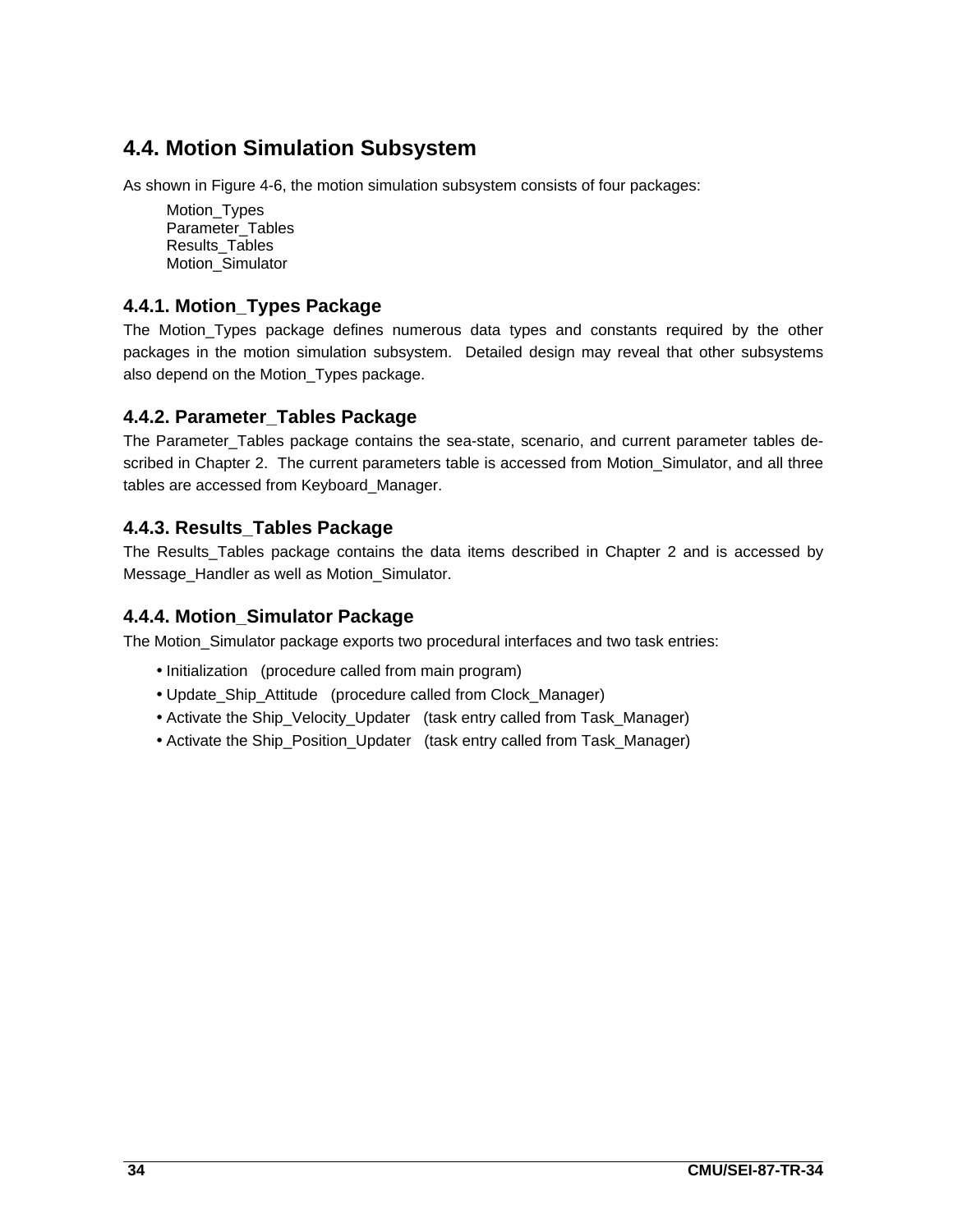

**Figure 4-6:** Motion Simulation Subsystem: Structure Diagram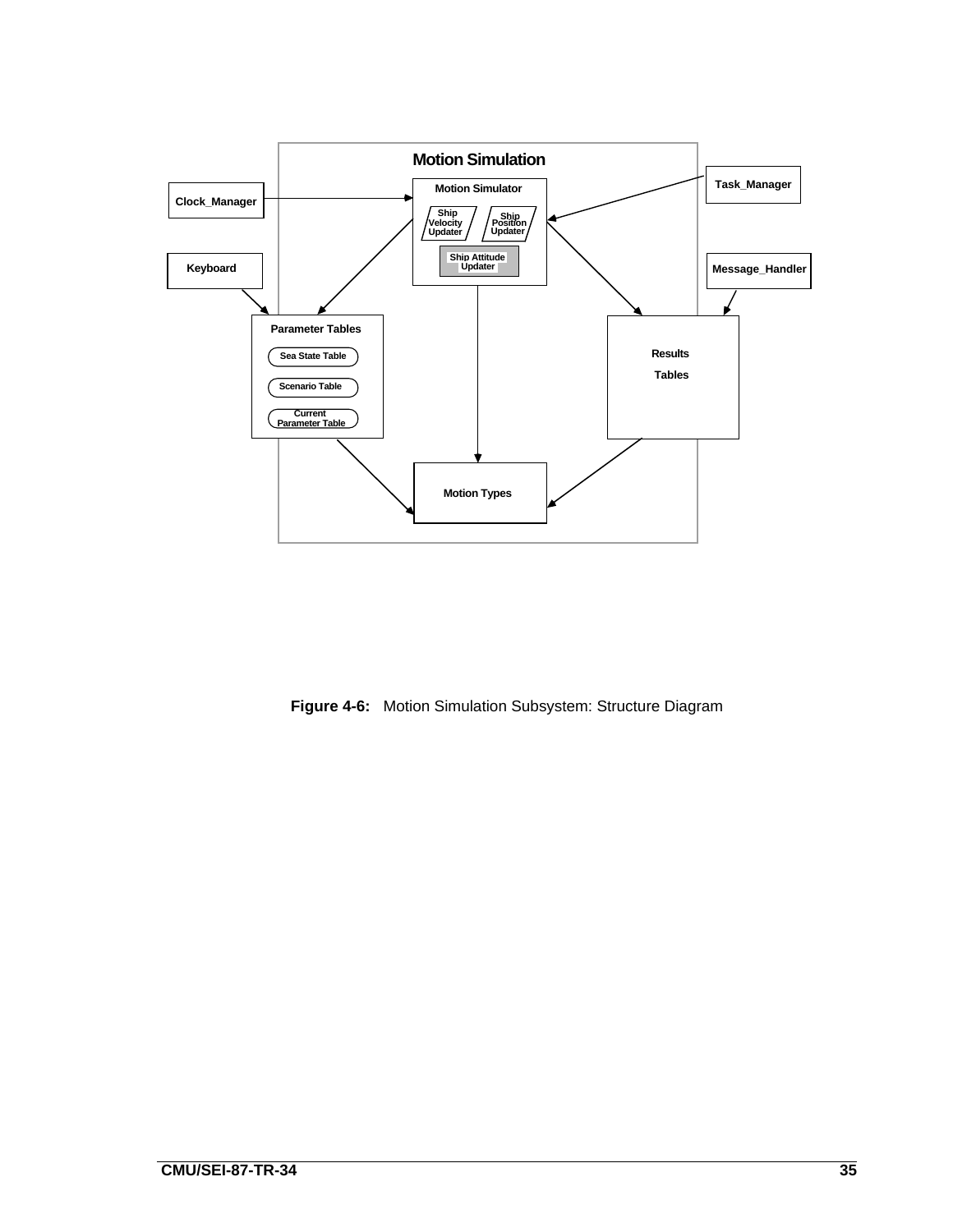# **4.5. Communications Subsystem**

As shown in Figure 4-7, the communications subsystem consists of five packages:

Comms\_Handler Message Handler Comms\_Event\_Manager Comms\_IO\_Services Comms\_Data\_Types

## **4.5.1. Comms\_Handler Package**

This package contains the two periodic tasks which are called by the Dispatcher to initiate the sending of the attitude and navigation periodic messages. It also contains the Comms\_Controller, the driver task of this subsystem that implements the communications protocol. The implementation of the protocol relies on services provided by Comms\_IO\_ Services, Comms\_Event\_Manager, and the Message\_Handler.

## **4.5.2. Message\_Handler Package**

This package exports procedures that operate on the message input and output buffers and the faults buffer. It provides two views of the message buffers: an array of 16-bit words or a sequence of bits where specific bit ranges hold encoded data values. Specifically, it exports procedures to do the following: build and validate messages, set a fault value for a selected parameter, examine values of encoded fields in the message output buffer, read or write a word of the array.

### **4.5.3. Comms\_Event\_Manager Package**

This package basically exports a set of procedures that are procedural interfaces to the entries of the Comms\_Event\_Manager task. There is an entry for each event that can be posted and a guarded entry for each event combination.

# **4.5.4. Comms\_IO\_Services Package**

This package handles I/O to and from the communications interface. It provides the capability to send external functions and data words to the external computer, provides operations to act on the communications input buffers (EF buffer and a data buffer), and houses an ISR for sending data and one for receiving data.

# **4.5.5. Comms\_Data\_Types Package**

Data types that are common to several packages in the communications subsystem reside in this package.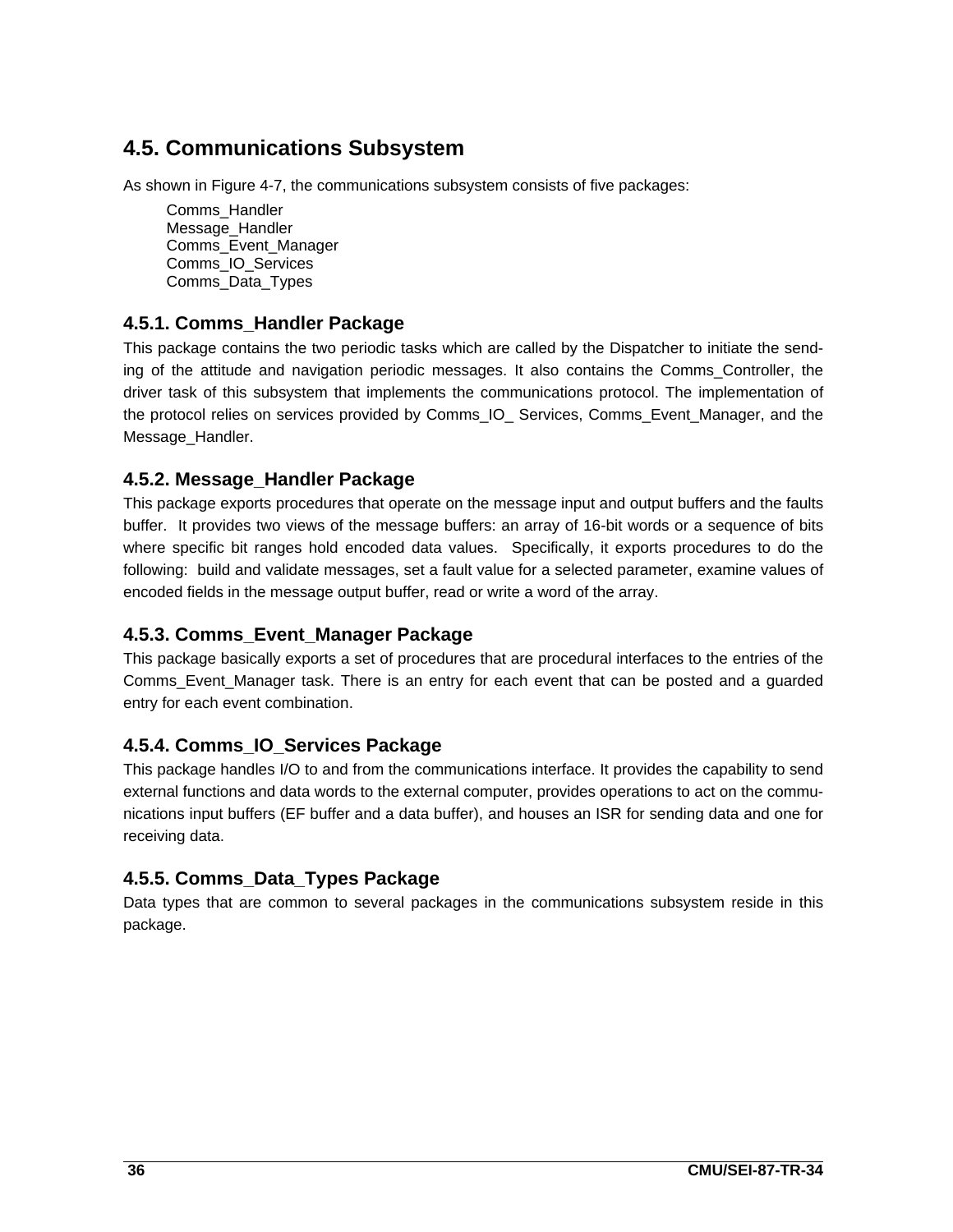

**Figure 4-7:** Communications Subsystem: Structure Diagram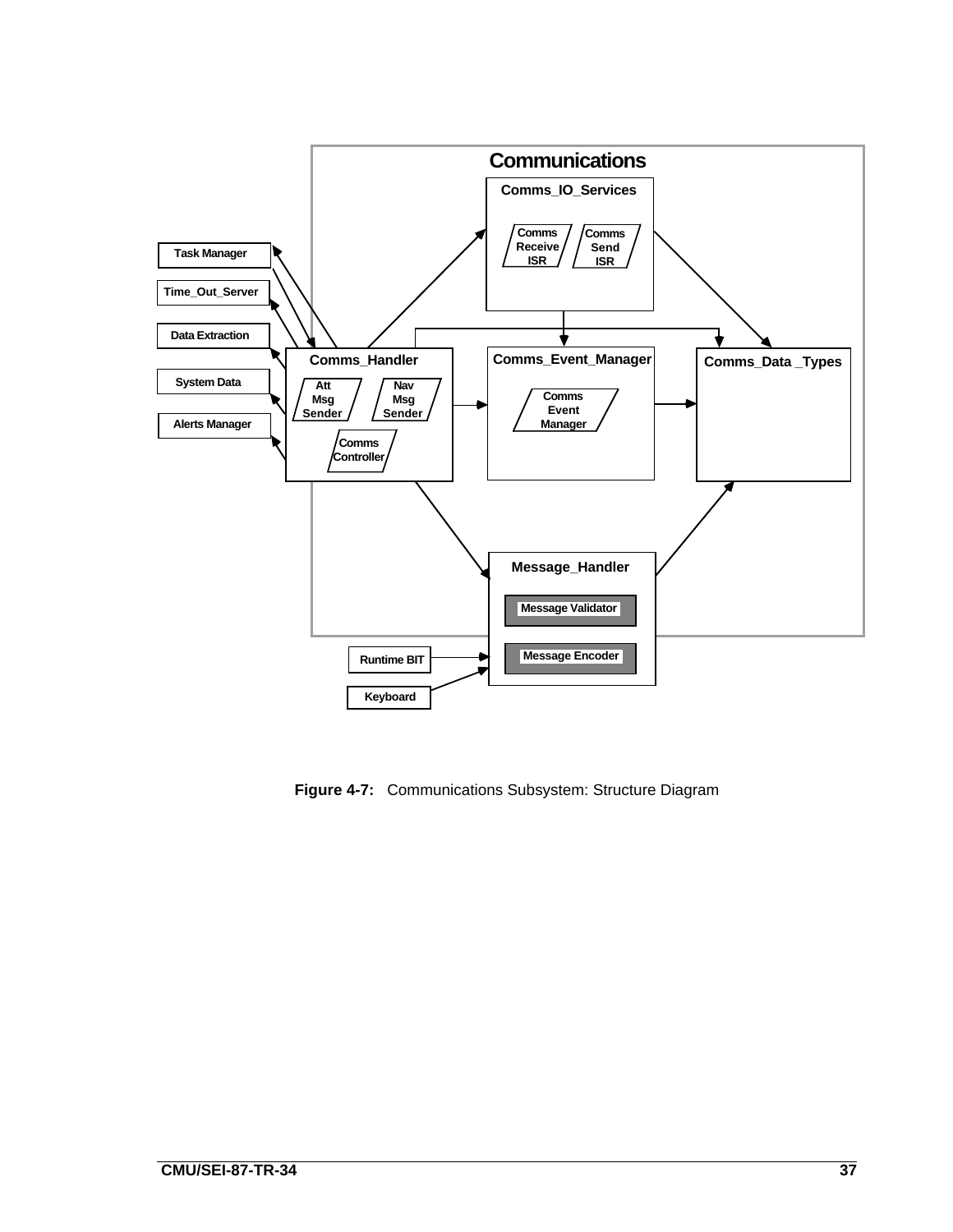# **4.6. Built-In Tests Subsystem**

As shown in Figure 4-8, the built-in tests subsystem consists of two modules:

Initial\_BIT subprogram Runtime\_BIT package

## **4.6.1. Initial\_BIT Subprogram**

The Initial\_BIT is a special procedure called from the main program as described in Section 4.1 above.

### **4.6.2. Runtime\_BIT Package**

The Runtime\_BIT package exports one task entry:

• Activate the Runtime\_BIT task (entry called from Task\_Manager)



**Figure 4-8:** Built-In Tests Subsystem: Structure Diagram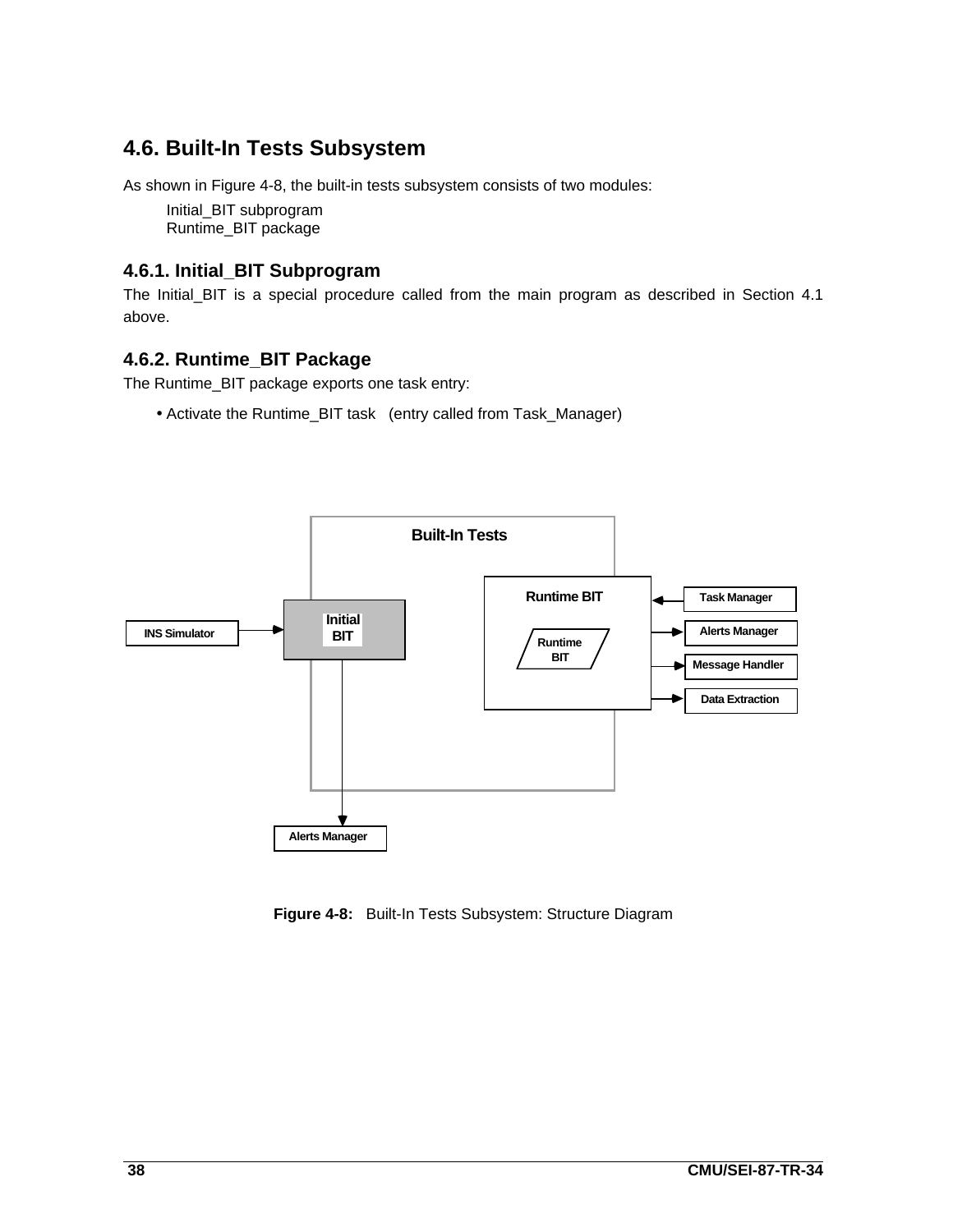# **4.7. Data Extraction Subsystem**

As shown in Figure 4-9, the data extraction subsystem consists of two packages:

Data\_Extraction Disk\_File\_IO

### **4.7.1. Data\_Extraction Package**

The Data\_Extraction package exports two procedural interfaces:

- Initialization (called from main program)
- Extract a data record (called from several other subsystems)

#### **4.7.2. Disk\_File\_IO Package**

The Disk\_File\_IO package serves to isolate the disk device dependencies and exports two procedural interfaces:

- Initialization (called from Data\_Extraction)
- Output a data record (called from Data\_Extraction)



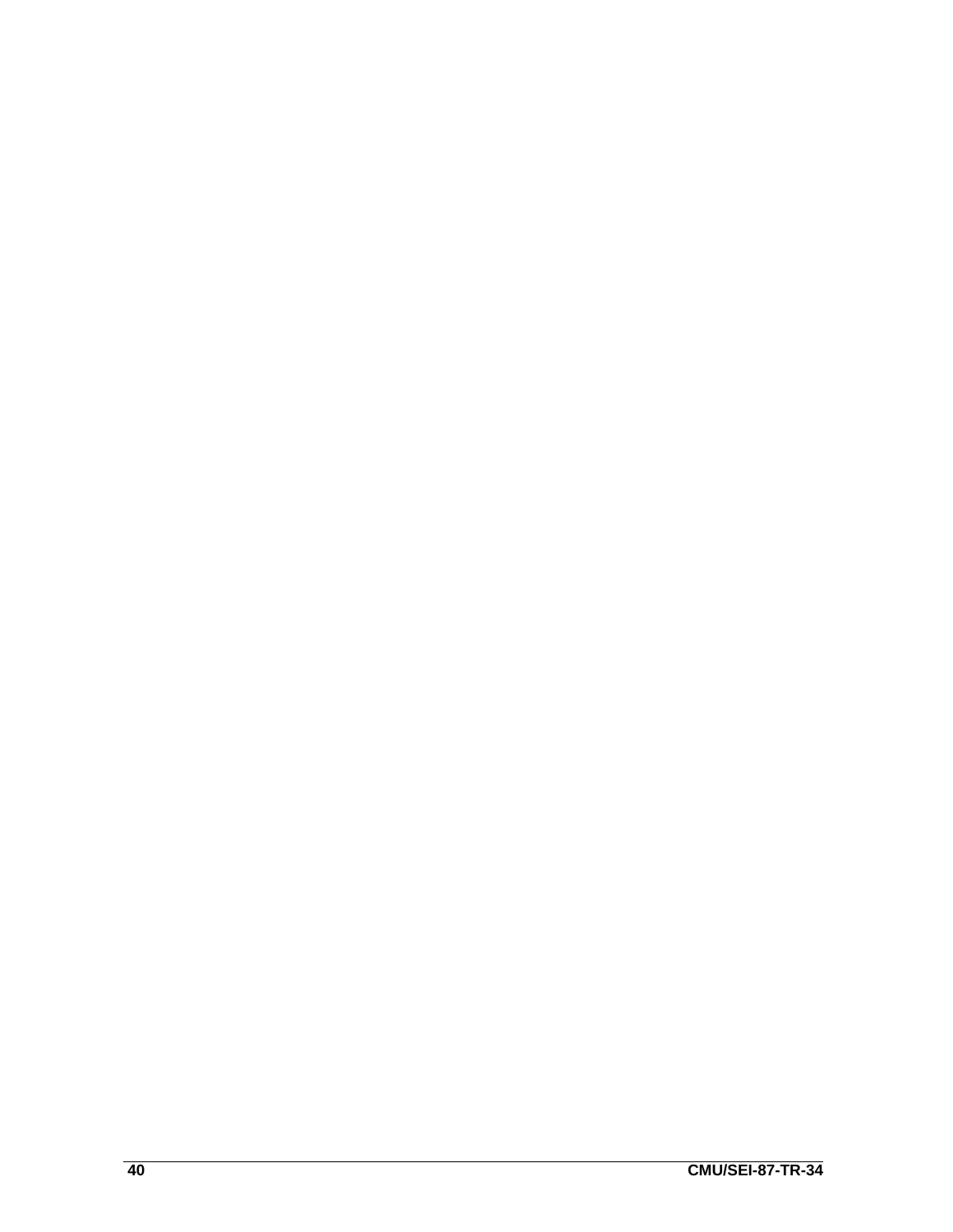# **Glossary**

| <b>AEST</b>   | Ada Embedded Systems Testbed (Project)                      |
|---------------|-------------------------------------------------------------|
| <b>BIT</b>    | Built-In Test(s)                                            |
| EC            | External Computer (System)                                  |
| EF            | External Function (code-in intercomputer message protocols) |
| <b>FIFO</b>   | First-In First-Out                                          |
| <b>GMT</b>    | Greenwich Mean Time                                         |
| <b>INS</b>    | <b>Inertial Navigation System</b>                           |
| <b>ISR</b>    | Interrupt Service Routine                                   |
| <b>RV</b>     | (Ada task) rendezvous                                       |
| <b>SD</b>     | Structure Diagram                                           |
| <b>VAXELN</b> | A real-time operating system for DEC VAX computers          |
|               |                                                             |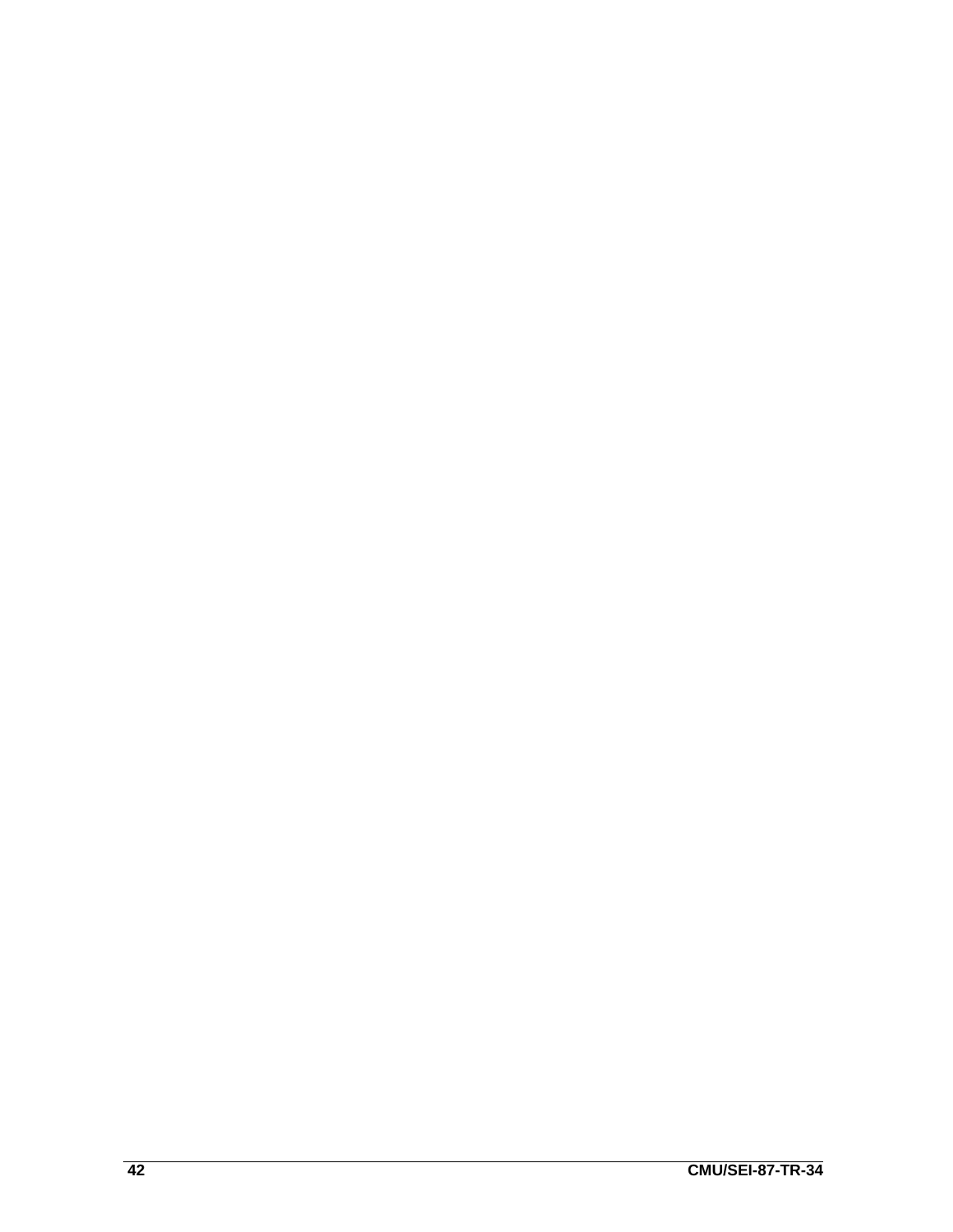# **References**

| [Allworth 81]  | Allworth, S.T.<br>Introduction to Real-Time Software Design<br>MacMillan, London, 1981                                                                                                                                             |
|----------------|------------------------------------------------------------------------------------------------------------------------------------------------------------------------------------------------------------------------------------|
| [Borger 86]    | Borger, M. W.<br>Ada Task Sets: Building Blocks for Concurrent Software Systems<br>Proceedings of the IEEE Computer Society Second International Conference on<br>Ada Applications and Environments<br>Miami Beach, FL, April 1986 |
| [Gomaa 84]     | Gomaa, H.<br>A Software Design Method for Real-Time Systems<br>CACM, Volume 27, No. 9, September 1984, pp 938-949                                                                                                                  |
| [LRM]          | United States Department of Defense<br>Reference Manual for the Ada Programming Language<br>ANSI/MIL-STD-1815A-1983, February 17, 1983                                                                                             |
| [Landherr 87a] | Landherr, S.F. and Klein, M.H.<br>Inertial Navigation System Simulator Program: Behavioral Specification<br>Technical Report CMU/SEI-87-TR-33, Software Engineering Institute, October<br>1987                                     |
| [Liu 73]       | Liu, C.L. & Layland, J.W.<br>Scheduling Algorithms for Multi-programming in a Hard-Real-Time Environment<br>JACM, Vol 20, No. 1, January 1973, pp 46-61                                                                            |
| [Meyers 87a]   | Meyers, B. C.<br>Systems Specification Document for an Inertial Navigation System Simulator and<br><b>External Computer</b><br>Software Engineering Institute, February 1987. To be published.                                     |
| [Meyers 87b]   | Meyers, B. C.<br>Functional Performance Specification for an Inertial Navigation System Simulator<br>Software Engineering Institute, February 1987. To be published.                                                               |
| [Meyers 87c]   | Meyers, B. C.<br>Functional Performance Specification for an External Computer to Interface to an<br><b>Inertial Navigation System Simulator</b><br>Software Engineering Institute, February 1987. To be published.                |
| [NAVSEA 82]    | <b>NAVSEA</b><br>Interface Design Specification for the Inertial Navigation Set AN/WSN-5 to Exter-<br>nal Computer<br>NAVSEA T9427-AA-IDS-010/WSN-4, August 1982                                                                   |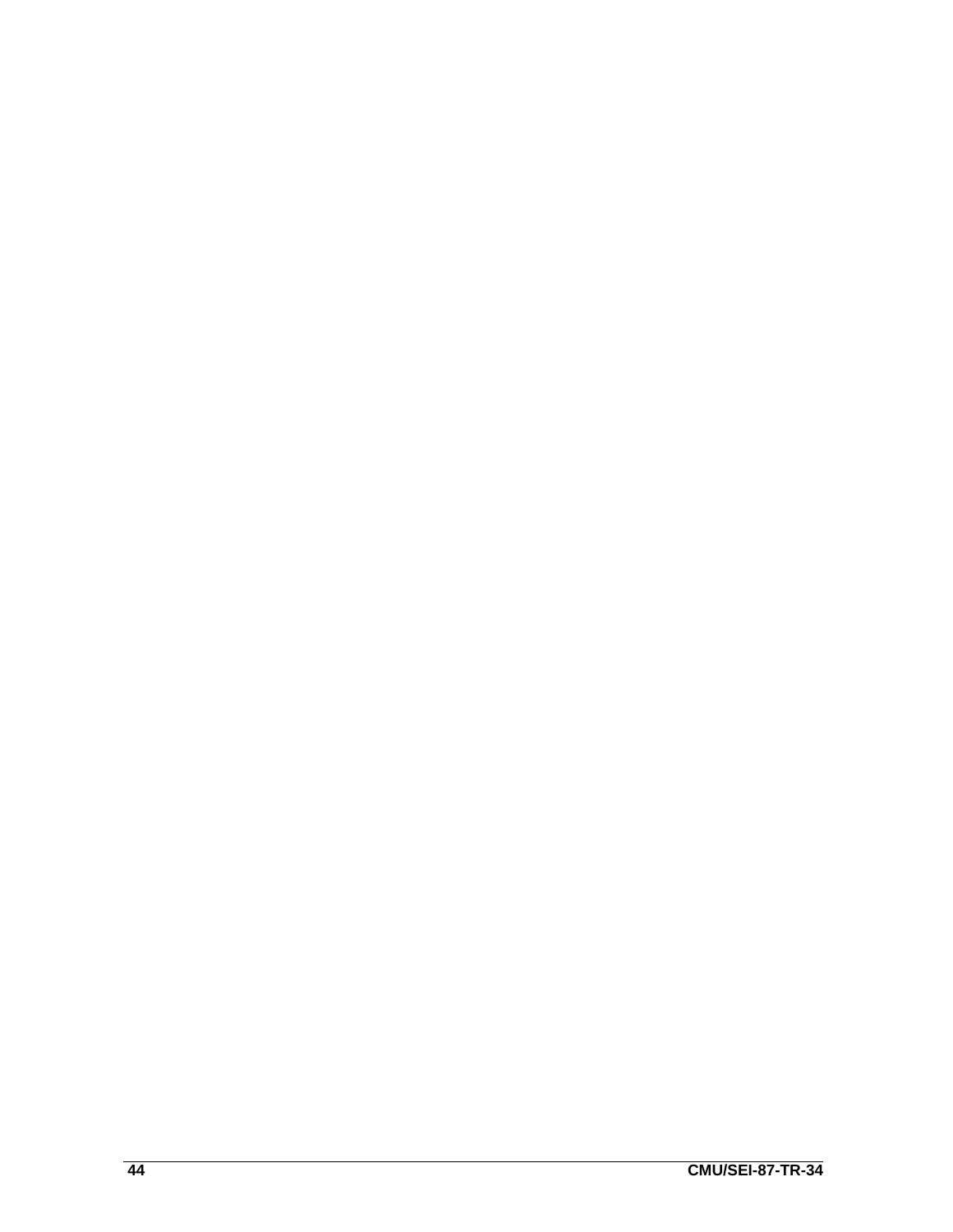# **Appendix A: Allocation of Task Priorities**

The principles governing the allocation of task priorities are given in Section 3.2.1.3 of the main document. This appendix lists the current allocation of task priorities.

# **A.1. Current Allocation**

|              | Priority     | Period |                                               |
|--------------|--------------|--------|-----------------------------------------------|
| Ada          | Activation   | (msec) | Task                                          |
| 15           |              |        | Reserved for debug and monitoring             |
| 14           |              | 2.56   | Clock_ISR<br>(includes Ship_Attitude_Updater) |
| 13           |              |        | Comms_Receive_ISR<br>Comms_Send_ISR           |
| 12           |              |        | Keyboard_ISR                                  |
| 11           |              |        | Screen ISR                                    |
| 10<br>ш      | 10           | 5.12   | Timeout_Server<br>Comms_Event_Manager         |
| 9            |              |        | Comms Controller                              |
| 8            | 8            | 40.96  | Ship_Velocity_Updater                         |
| 7            | 7            | 61.44  | Attitude_Periodic_Message_Sender              |
| 6            |              |        | Screen Controller                             |
| 5            |              |        | Command Processor                             |
| 4            | 4            | 983.04 | Navigation_Periodic_Message_Sender            |
| 3            | 3            | 1000.  | Periodic_Window_Updater                       |
| $\mathbf{2}$ | $\mathbf{2}$ | 1000.  | Run_Time_BIT                                  |
| $\mathbf 1$  | 1            | 1300.  | Ship_Position_Updater                         |
| 0            |              |        | Reserved for debug and monitoring             |

**Table A-1:** Allocation of Task Priorities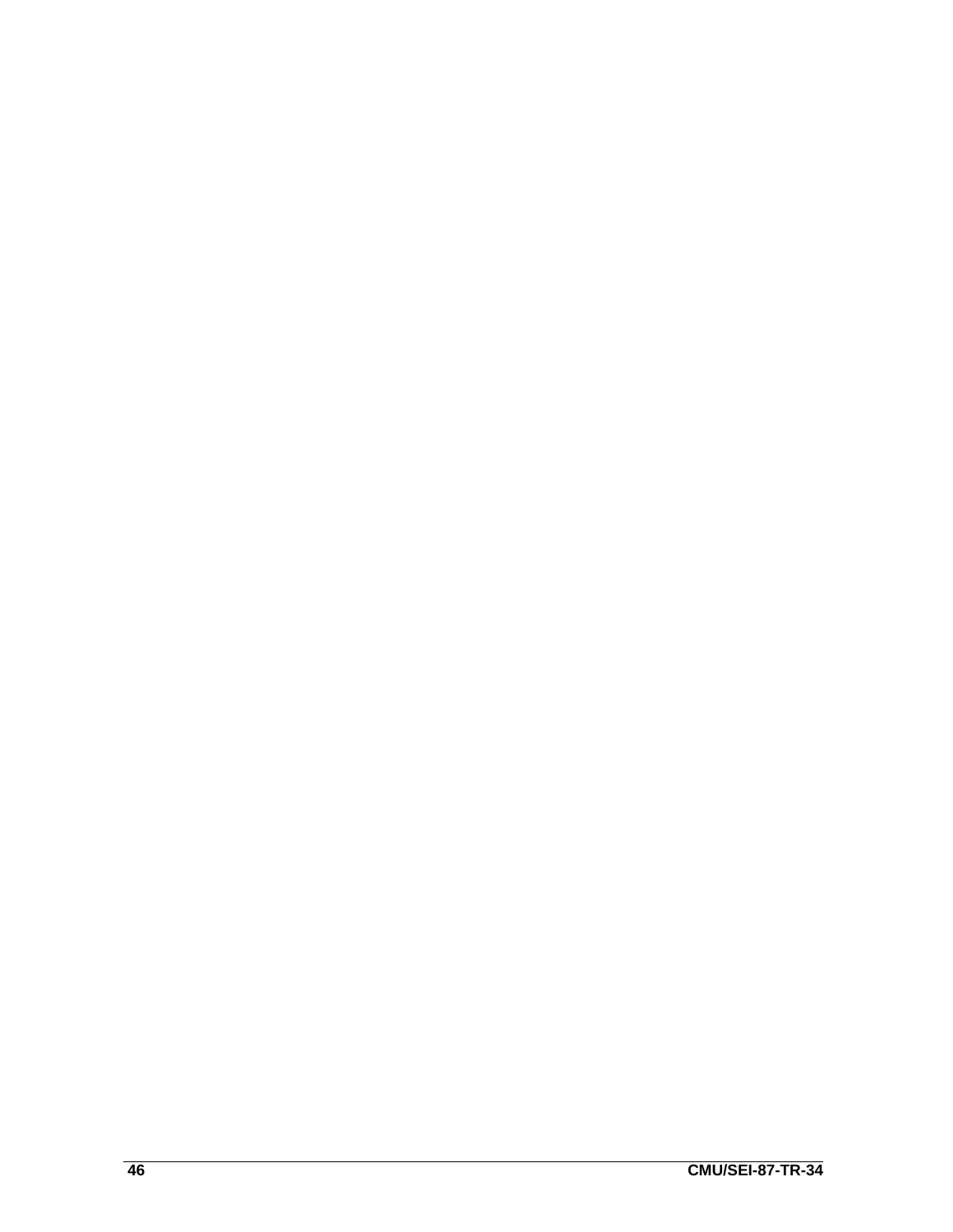# **Table of Contents**

| 1. Introduction                                        | 1               |
|--------------------------------------------------------|-----------------|
| 2. Data Flow Analysis                                  | 3               |
| 2.1. Data Stores                                       | 3               |
| 2.1.1. Initial Parameter Tables                        | 3               |
| 2.1.2. Input Parameter Table                           | 5               |
| 2.1.3. Simulation Results Table                        | 5               |
| 2.1.4. Output Message Buffers                          | 5               |
| 2.1.5. Pending Alerts Queue                            | $\,6$           |
| 2.1.6. System Data Table                               | $6\phantom{1}6$ |
| 2.2. Data Transforms                                   | 6               |
| 2.2.1. Initial Built-In Test                           | $\,6$           |
| 2.2.2. Keyboard Command Processor                      | $\,6$           |
| 2.2.3. Motion Simulator                                | 6               |
| 2.2.4. Message Encoder                                 | $\overline{7}$  |
| 2.2.5. Communications Link Processor                   | $\overline{7}$  |
| 2.2.6. Message Validator                               | $\overline{7}$  |
| 2.2.7. Alerts Manager                                  | $\overline{7}$  |
| 2.2.8. Command Window Processor                        | $\overline{7}$  |
| 2.2.9. Alert Window Processor                          | $\overline{7}$  |
| 2.2.10. Periodic Window Processor                      | 8               |
| 2.2.11. System Status Window Processor                 | 8               |
| 2.2.12. Screen Controller                              | 8               |
| 2.2.13. Data Extractor                                 | 8               |
| 2.2.14. Runtime Built-In Test                          | 8               |
| 2.3. Data Flows                                        | 8               |
| 2.3.1. Special Error Display                           | 8               |
| 2.3.2. Keyboard Characters                             | $\, 8$          |
| 2.3.3. Initial Parameters                              | 9               |
| 2.3.4. Parameter Settings                              | 9               |
| 2.3.5. Input Parameters                                | 9               |
| 2.3.6. Simulation Results                              | 9               |
| 2.3.7. Intermediate Results                            | 9               |
| 2.3.8. Simulation Outputs                              | 9               |
| 2.3.9. Periodic Message Values<br>2.3.10. Fault Values | 9<br>$9\,$      |
| 2.3.11. Periodic Messages                              | 10              |
| 2.3.12. Output Messages                                | 10              |
| 2.3.13. Input Messages                                 | 10              |
| 2.3.14. Input Message Values                           | 10              |
| 2.3.15. Echoed Characters                              | 10              |
| 2.3.16. Shown Parameters                               | 10              |
| 2.3.17. Alert Packets                                  | 10              |
| 2.3.18. Alert Displays                                 | 10              |
|                                                        |                 |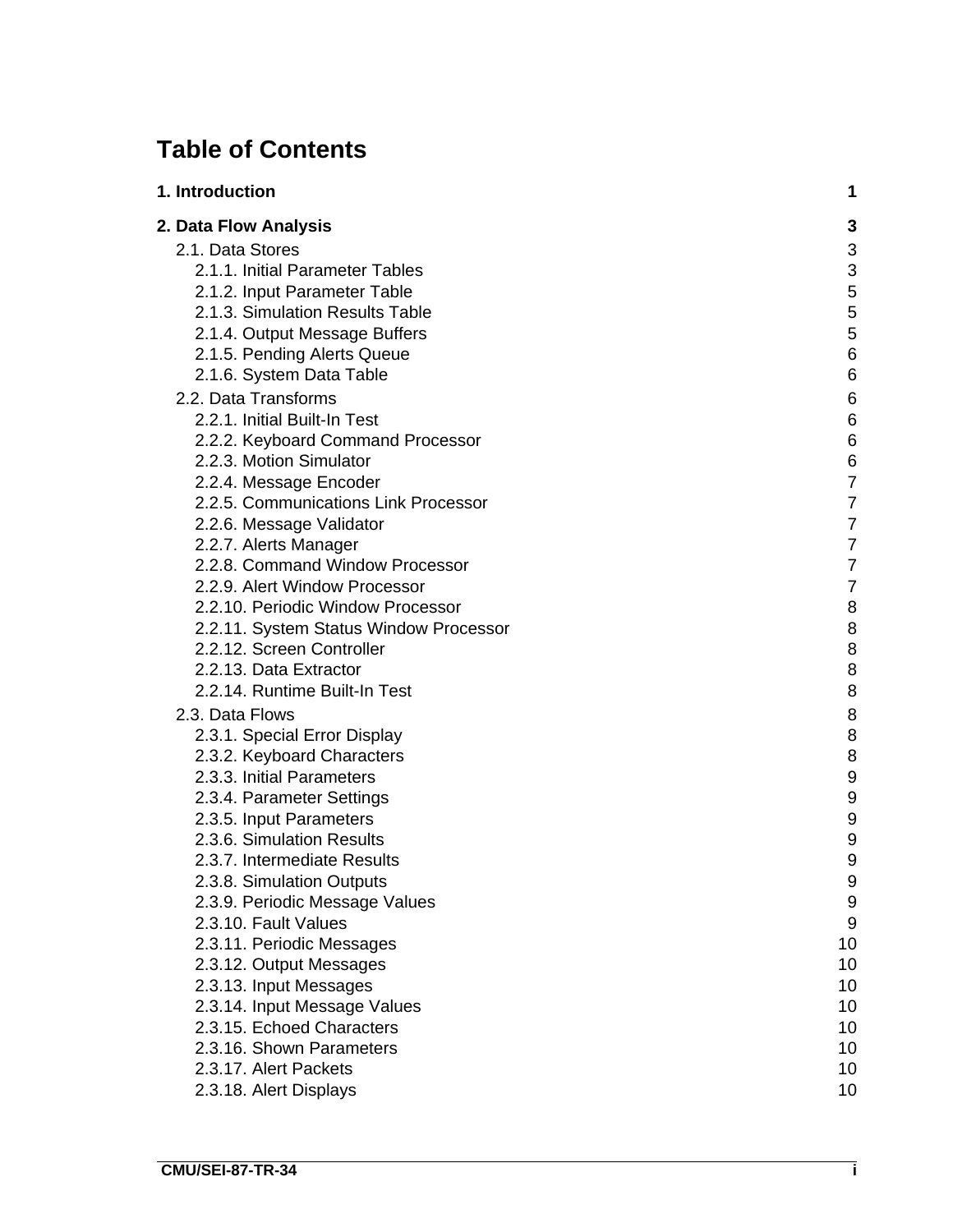| 2.3.19. Simulation Values                                                    | 11 |
|------------------------------------------------------------------------------|----|
| 2.3.20. Communications State                                                 | 11 |
| 2.3.21. Screen Packets                                                       | 11 |
| 2.3.22. Screen Characters                                                    | 11 |
| 2.3.23. Periodic Message Fields                                              | 11 |
| 2.3.24. Data Extraction Packets                                              | 11 |
| 2.3.25. Data Records                                                         | 11 |
| 2.3.26. Simulation Time                                                      | 11 |
| 3. Concurrency and Control                                                   | 13 |
| 3.1. Derivation of Concurrency                                               | 13 |
| 3.1.1. Keyboard                                                              | 15 |
| 3.1.2. Screen                                                                | 15 |
| 3.1.3. Communications Link Interface                                         | 15 |
| 3.1.4. Remaining Data Transforms                                             | 17 |
| 3.1.5. Real-Time Clock                                                       | 17 |
| 3.2. Intertask Control Structure                                             | 19 |
| 3.2.1. Real-Time Clock, Dispatcher, and Activation Queue                     | 19 |
| 3.2.1.1. Dispatcher                                                          | 19 |
| 3.2.1.2. Activation Queue                                                    | 19 |
| 3.2.1.3. Allocation of Ada Priorities                                        | 20 |
| 3.2.1.4. Processing Chain Initiated by Clock                                 | 20 |
| 3.2.2. Time-Out Server                                                       | 21 |
| 3.2.3. Communications Link Interface                                         | 21 |
| 3.2.3.1. Comms Controller                                                    | 21 |
| 3.2.3.2. Comms Event Manager                                                 | 21 |
| 3.2.3.3. Communications Interface ISRs                                       | 22 |
| 3.2.3.4. Processing Chain Initiated by the Communications Parallel Interface | 22 |
| 3.2.4. Keyboard                                                              | 22 |
| 3.2.5. Screen                                                                | 22 |
| 3.2.6. Remaining Tasks                                                       | 22 |
| 3.2.7. Process Interleaving                                                  | 23 |
| 3.3. Potential Modifications and Tradeoffs                                   | 25 |
| 4. Module Structure                                                          | 27 |
| 4.1. Main Subsystem                                                          | 29 |
| 4.1.1. System_Data Package                                                   | 29 |
| 4.1.2. INS_Simulator Main Program                                            | 29 |
| 4.2. Executive Subsystem                                                     | 30 |
| 4.2.1. Clock_Manager Package                                                 | 30 |
| 4.2.2. Task_Manager Package                                                  | 30 |
| 4.2.3. Activation_Queue_Manager Package                                      | 30 |
| 4.2.4. Time_Out_Server Package                                               | 30 |
| 4.2.5. Executive_Data_Types Package                                          | 30 |
| 4.3. User Interface Subsystem                                                | 32 |
| 4.3.1. Alerts_Manager Package                                                | 32 |
| 4.3.2. Keyboard_Manager Package                                              | 32 |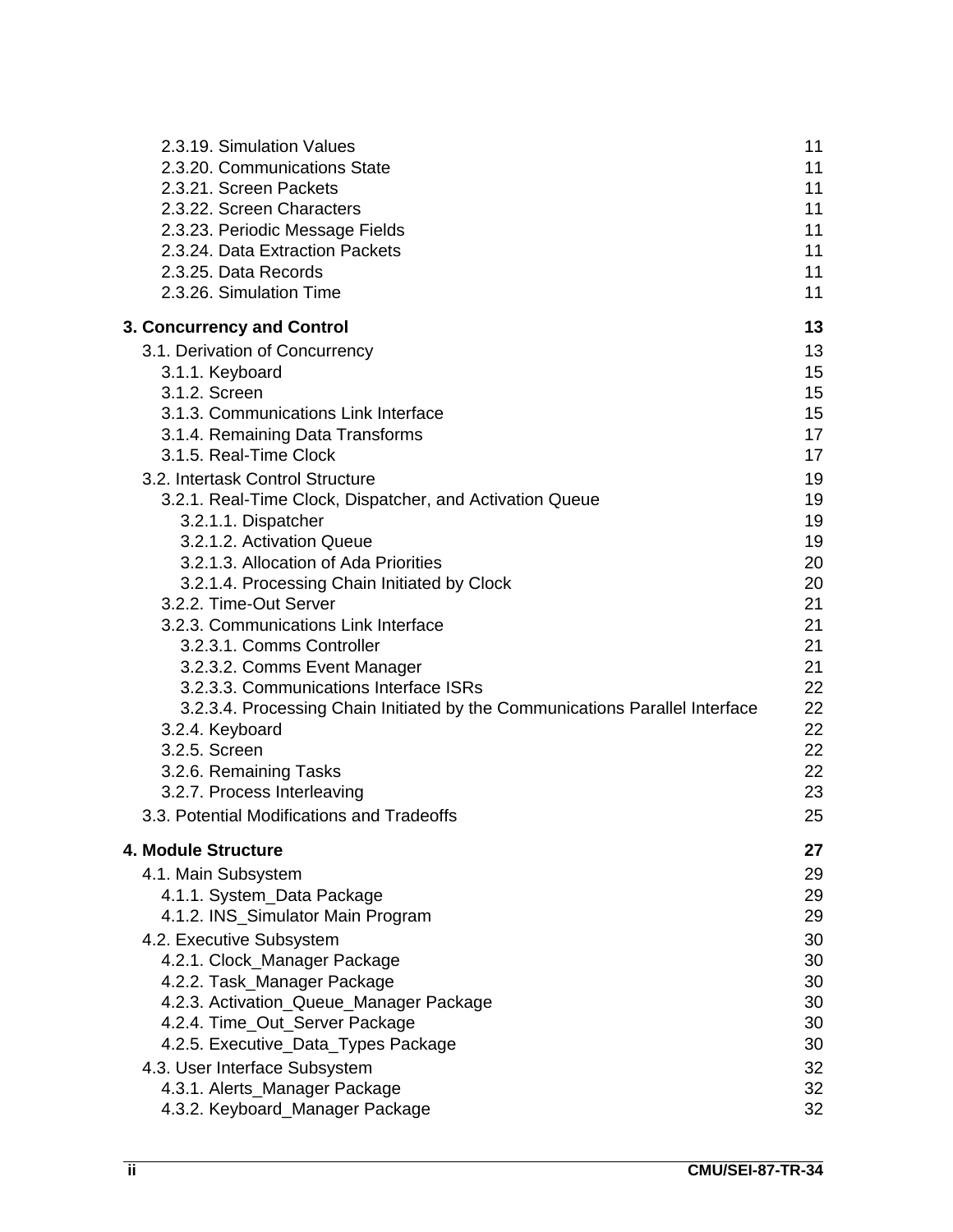| 4.3.3. Keyboard_IO Package                       | 32 |
|--------------------------------------------------|----|
| 4.3.4. Screen_Window_Manager Package             | 32 |
| 4.3.5. Screen_IO Package                         | 33 |
| 4.4. Motion Simulation Subsystem                 | 34 |
| 4.4.1. Motion_Types Package                      | 34 |
| 4.4.2. Parameter_Tables Package                  | 34 |
| 4.4.3. Results_Tables Package                    | 34 |
| 4.4.4. Motion_Simulator Package                  | 34 |
| 4.5. Communications Subsystem                    | 36 |
| 4.5.1. Comms_Handler Package                     | 36 |
| 4.5.2. Message_Handler Package                   | 36 |
| 4.5.3. Comms_Event_Manager Package               | 36 |
| 4.5.4. Comms_IO_Services Package                 | 36 |
| 4.5.5. Comms_Data_Types Package                  | 36 |
| 4.6. Built-In Tests Subsystem                    | 38 |
| 4.6.1. Initial_BIT Subprogram                    | 38 |
| 4.6.2. Runtime_BIT Package                       | 38 |
| 4.7. Data Extraction Subsystem                   | 39 |
| 4.7.1. Data_Extraction Package                   | 39 |
| 4.7.2. Disk_File_IO Package                      | 39 |
| Glossary                                         | 41 |
| References                                       | 43 |
| <b>Appendix A. Allocation of Task Priorities</b> | 45 |
| A.1. Current Allocation                          | 45 |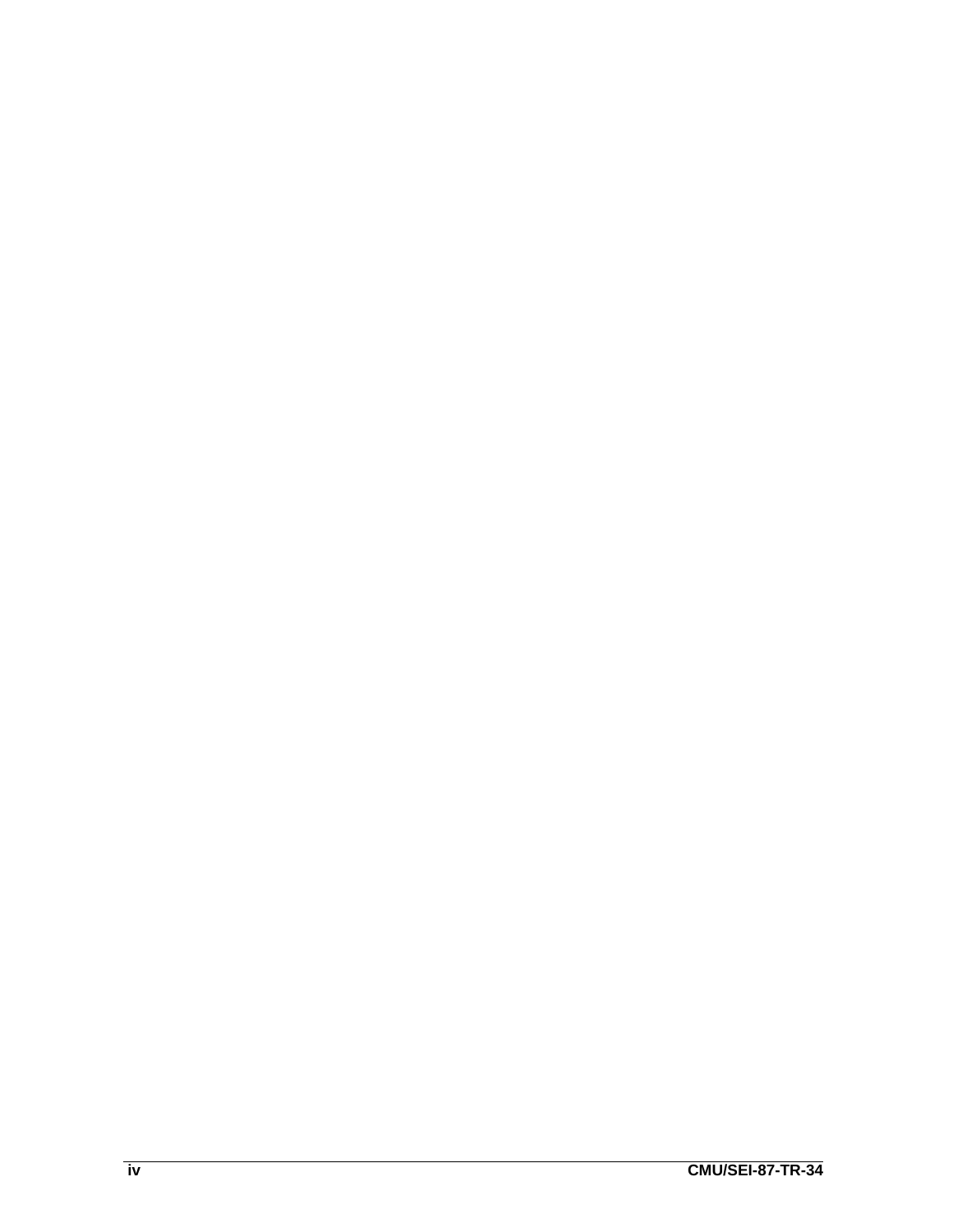# **List of Figures**

| <b>Figure 2-1: INS Simulator: Data Flow Diagram</b>               | $\overline{4}$ |
|-------------------------------------------------------------------|----------------|
| <b>Figure 3-1:</b> Derivation of Tasks                            | 14             |
| <b>Figure 3-2:</b> Real-Time Architecture                         | 18             |
| Figure 3-3: Process Interleaving                                  | 24             |
| Figure 4-1: INS Simulator: Top-Level Structure Diagram            | 28             |
| <b>Figure 4-2:</b> Legend for Subsystem Structure Diagrams        | 28             |
| Figure 4-3: Main Subsystem: Structure Diagram                     | 29             |
| Figure 4-4: Executive Subsystem: Structure Diagram                | 31             |
| Figure 4-5: User Interface Subsystem: Structure Diagram           | 33             |
| <b>Figure 4-6:</b> Motion Simulation Subsystem: Structure Diagram | 35             |
| <b>Figure 4-7:</b> Communications Subsystem: Structure Diagram    | 37             |
| Figure 4-8: Built-In Tests Subsystem: Structure Diagram           | 38             |
| Figure 4-9: Data Extraction Subsystem: Structure Diagram          | 39             |